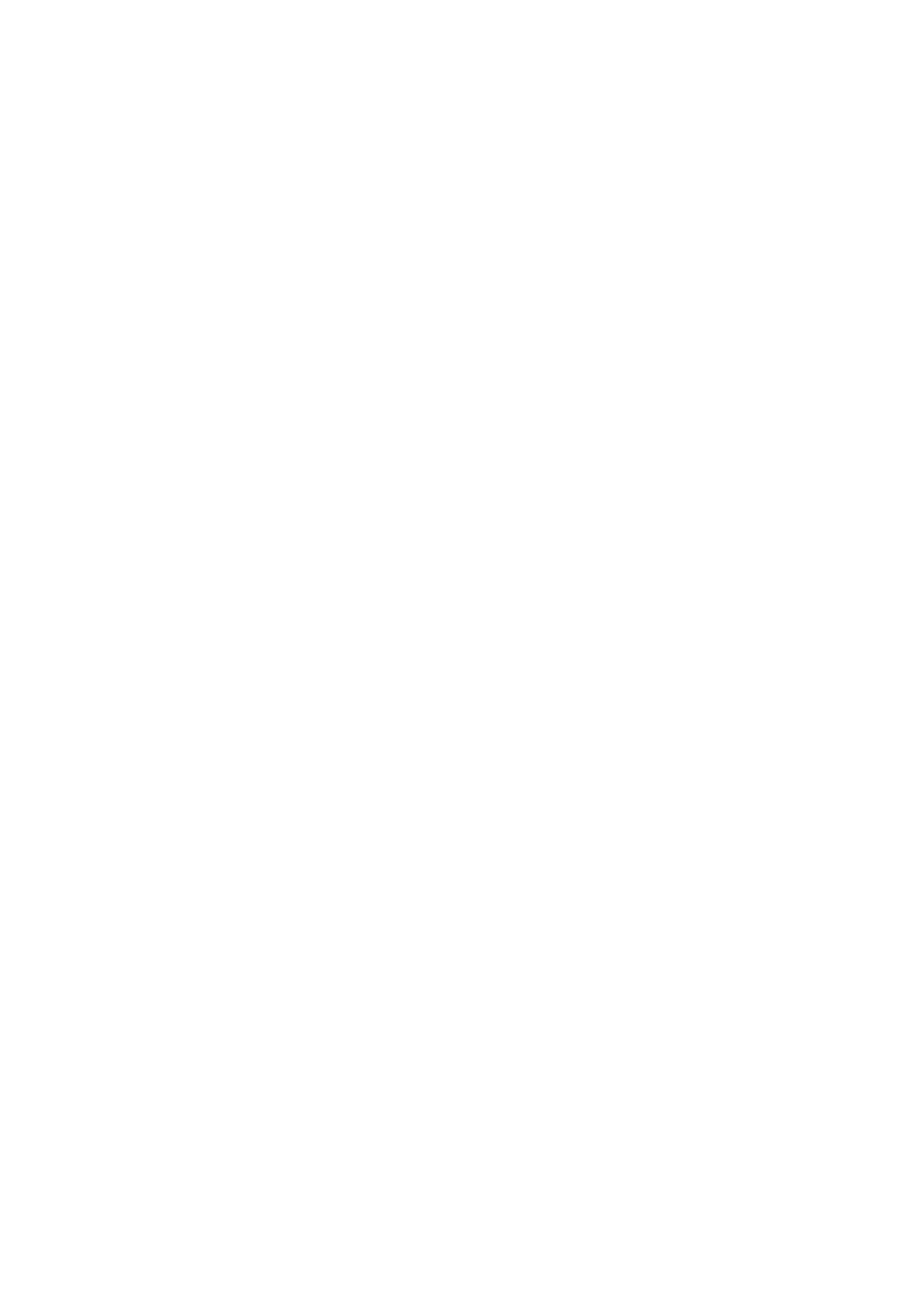## **Tiivistelmä**

Tutkielman tavoitteena on löytää malli konsernitason riskienhallinnan tuottamalle sisäiselle riskiraportille luonnostelemalla riittävän hyvät käytännöt ylimmän johdon päätöksentekoa tukevalle raportille. ISO 31000 -standardi ja COSO:n kokonaisvaltainen riskienhallinta luovat pohjan tutkielmalle.

Tutkielma on laadittu tarkastelemalla olemassa olevia säädöksiä, suosituksia ja kirjallisuutta mukaan lukien tunnetuimpien ja käytetyimpien riskienhallinnan ja liiketoiminnan johtamisen raportointisuositukset.

Lakisääteiset ja vaatimustenmukaisuutta valvovat viranomaiset eivät ole asettaneet erityisiä sisäistä riskiraportointia koskevia vaatimuksia. Yleisesti käytetty lähestymistapa on arvioida kohderyhmien tiedon tarpeita. Yleispätevän kaikille sopivan raporttimallin sijasta eri kohderyhmät jopa yhtiön sisällä tarvitsevat eritasoista tietoa.

Ihanteellinen hallitustason riskiraportti koostuu riskienhallinnan suoritukseen, lyhyen ja pitkän aikavälin uhkiin ja mahdollisuuksiin, kriittisiin uhkiin, kehittyviin riskeihin sekä riskien käsittelyyn liittyvistä tiedoista. Johtoryhmän raportti voi sisältää konkreettisempia yksityiskohtia riskeistä mukaan lukien tiedot seurannasta, riskien käsittelystrategiasta ja merkittävimpien riskien vastuuhenkilöistä.

Sisältö-, rakenne- ja taajuussuositusten lisäksi tutkielmassa hahmotellaan raportoinnin viitekehyksen pääelementit sekä riskiraportin sisäiset kriteerit.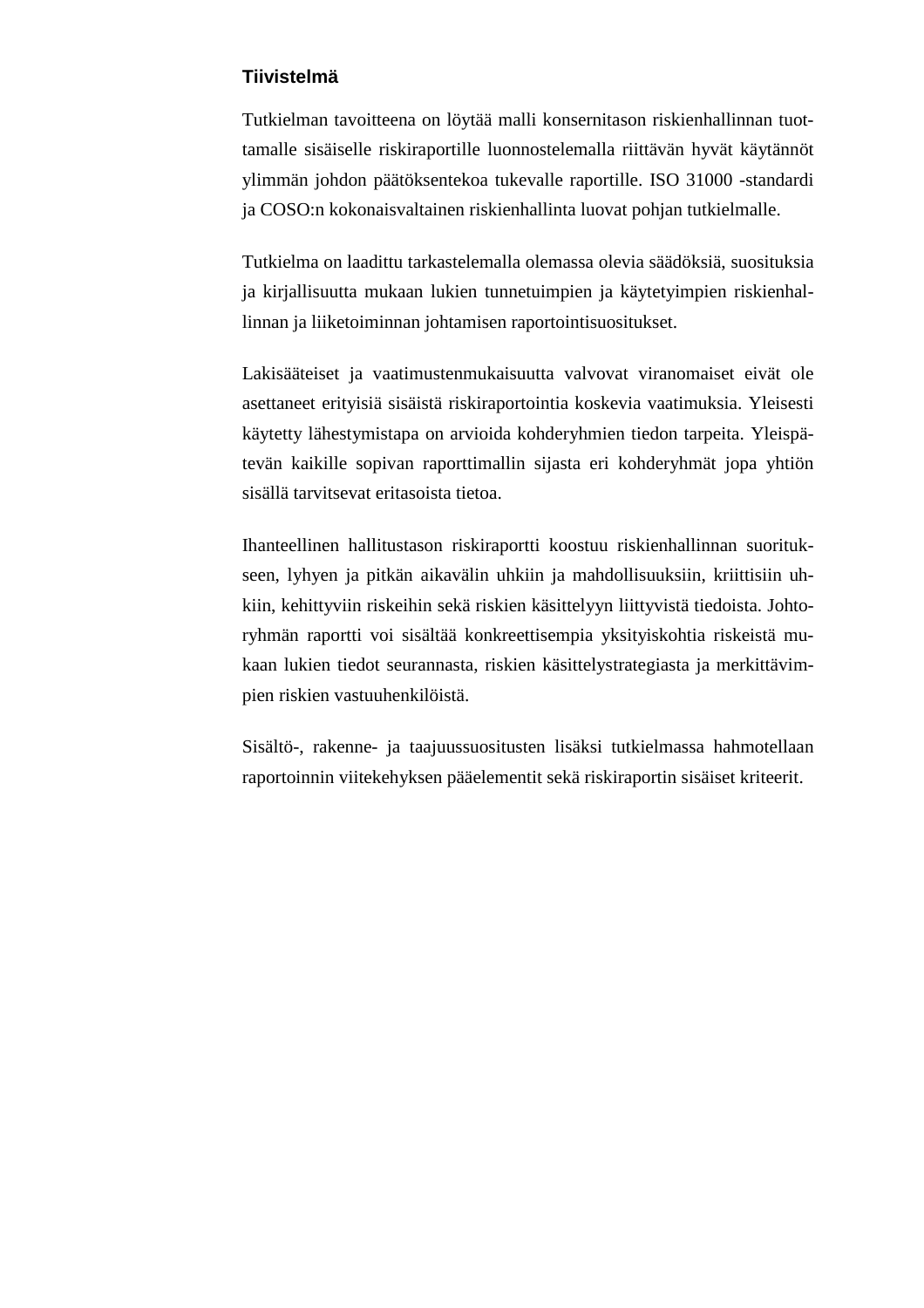## **Abstract**

The target of the project work is to find a concept for the internal risk report prepared by a corporate-level risk management function and to outline good-enough practices for the report to support top management's decision making. The ISO 31000 standard and the COSO ERM framework form a basis for the project.

The project is carried out by reviewing existing regulations, recommendations and related literature, including an overall review of the most wellknown and widely used risk and business management reporting recommendations.

There are no specific requirements for internal risk reporting set by statutory or compliance authorities. A commonly used approach is to evaluate the information needs of the target groups. Instead of a generic, one-fit-for-all report concept, different target groups – even within a single company – need different levels of information.

An ideal board-level risk report consists of information on risk management performance, short- and long-term threats and opportunities, critical threats, emerging risks and a risk treatment overview. An executive management report can include more tangible details of risks, including monitoring, treatment strategies and assignment of accountabilities for key risks.

Besides the content, structure and frequency recommendations, the project work outlines the key elements of an internal risk report framework and defines internal criteria for the risk report.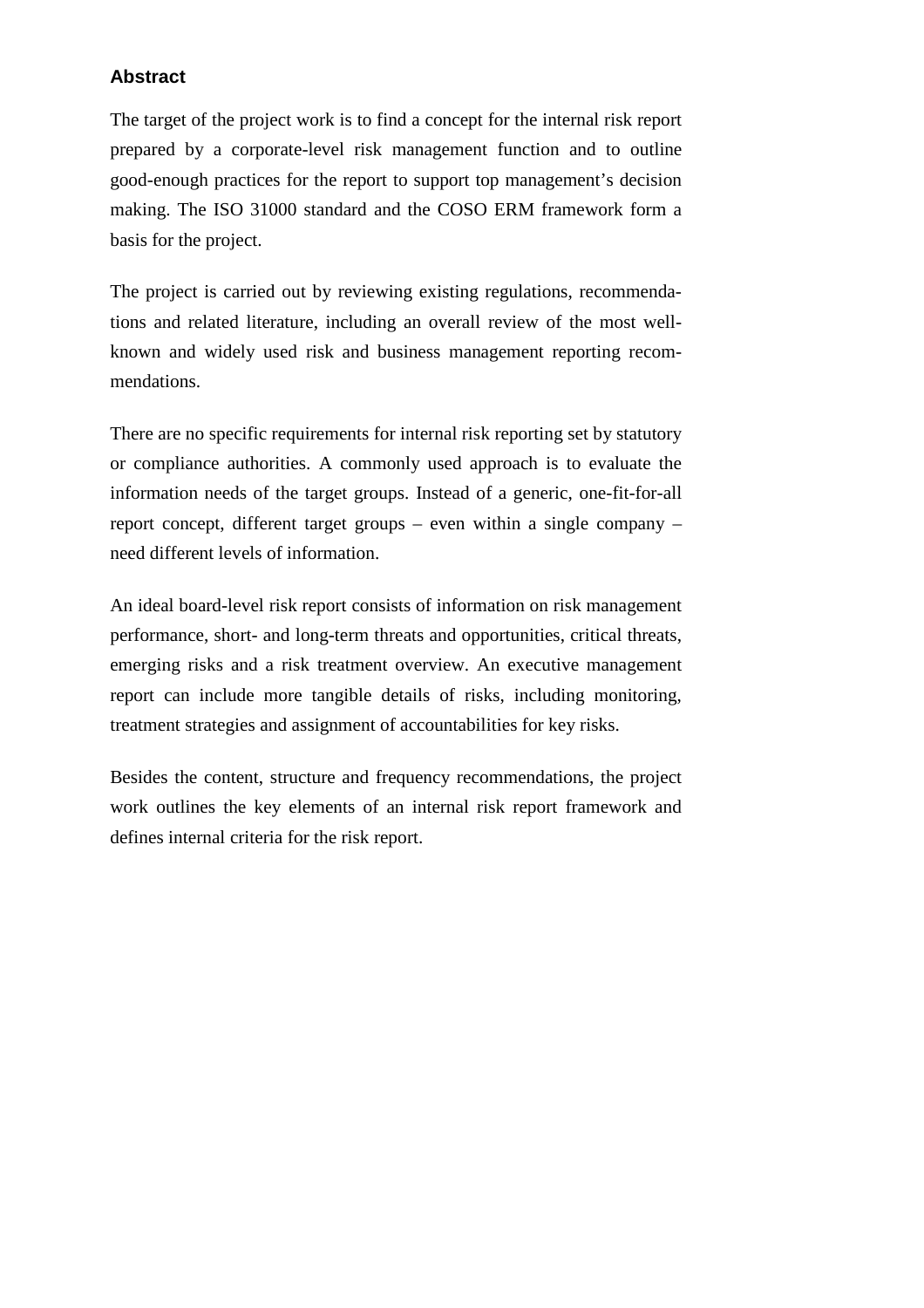## **Contents**

| $\mathbf{1}$   |       |                                                                 |  |
|----------------|-------|-----------------------------------------------------------------|--|
| 2              |       |                                                                 |  |
|                | 2.1   | Basic definitions of risk, risk management and risk reporting 6 |  |
|                | 2.2   |                                                                 |  |
| 3              |       | Reporting in risk management standards and frameworks9          |  |
|                | 3.1   |                                                                 |  |
|                | 3.2   | Enterprise risk management framework and risk reporting 12      |  |
|                | 3.3   |                                                                 |  |
| $\overline{4}$ |       | Reporting in the regulation and control environment 19          |  |
|                | 4.1   |                                                                 |  |
|                | 4.1.1 |                                                                 |  |
|                | 4.1.2 | The Finnish Financial Supervision Authority regulations  20     |  |
|                | 4.2   |                                                                 |  |
|                | 4.2.1 |                                                                 |  |
|                |       | European Commission Corporate Governance Framework24<br>4.2.2   |  |
|                | 4.2.3 |                                                                 |  |
|                | 4.3   |                                                                 |  |
| 5              |       |                                                                 |  |
|                | 5.1   | Risk reporting definitions of risk management associations 26   |  |
|                | 5.2   | Risk reporting definitions of business consultant companies  28 |  |
| 6              |       |                                                                 |  |
|                | 6.1   |                                                                 |  |
|                | 6.2   |                                                                 |  |
| 7              |       |                                                                 |  |
|                | 7.1   |                                                                 |  |
|                | 7.2   |                                                                 |  |
|                | 7.3   |                                                                 |  |
|                | 7.4   |                                                                 |  |
|                | 7.5   | Structure and format of an internal risk report 44              |  |
| 8              |       |                                                                 |  |
| 9              |       |                                                                 |  |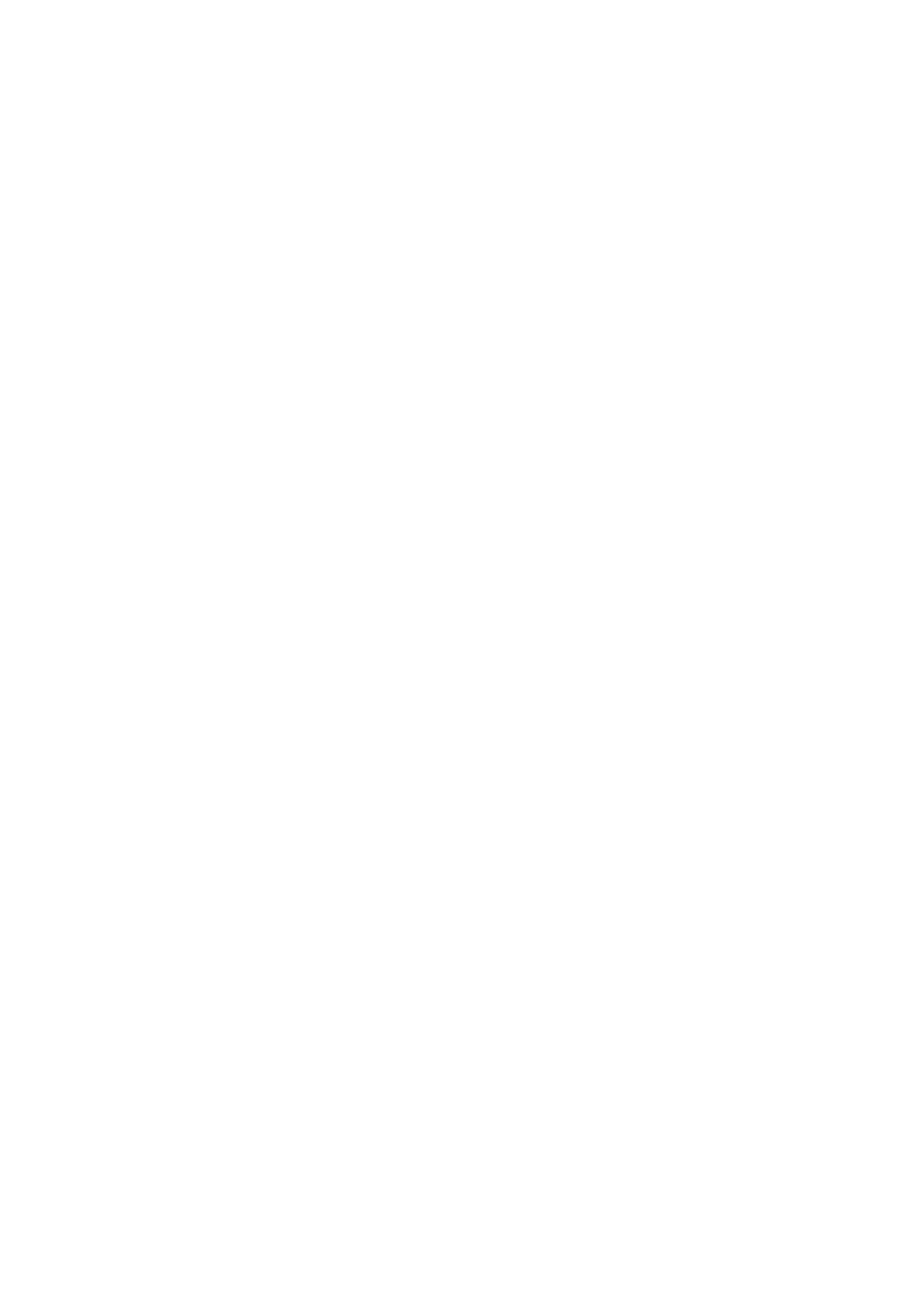## <span id="page-6-0"></span>**1 Introduction**

Today's global business and competitive environment is increasingly complicated and subject to a wide range of risks, because of the complexity, interdependence and uncertainty of the world we live in. Accumulation risks are growing in complexity and have implications on risk management and business development. Accordingly, the company is put under more pressure to protect and sustainably optimize shareholder value. In this context, the company's internal and external stakeholders require in-depth information on opportunities (upside risks) and threats (downside risks), and how the company responds to risks.

The role of risk management is to support the achievement of the company's strategic targets and business objectives and the continuity of operations. Risk management provides support for strategic and operative decision making and planning, improves the agility needed to take advantage of, minimize, remove or mitigate risks and increases general stakeholder confidence.

Despite the fact that risk management is generally – or at least it should be – included in management's daily decision making regarding operational activities, strategic planning and implementation, investments, specific projects and business continuity plans, there is still an internal order for consolidated overall risk information at the board level as well.

Risk management functions must find a balance between what to select from the vast amount of risk information and what "in-depth risk information" the key internal stakeholders want/need to have. As a risk management expert, the function should be able to identify the most essential issues that top management needs to be aware of from the vast amount of risk data.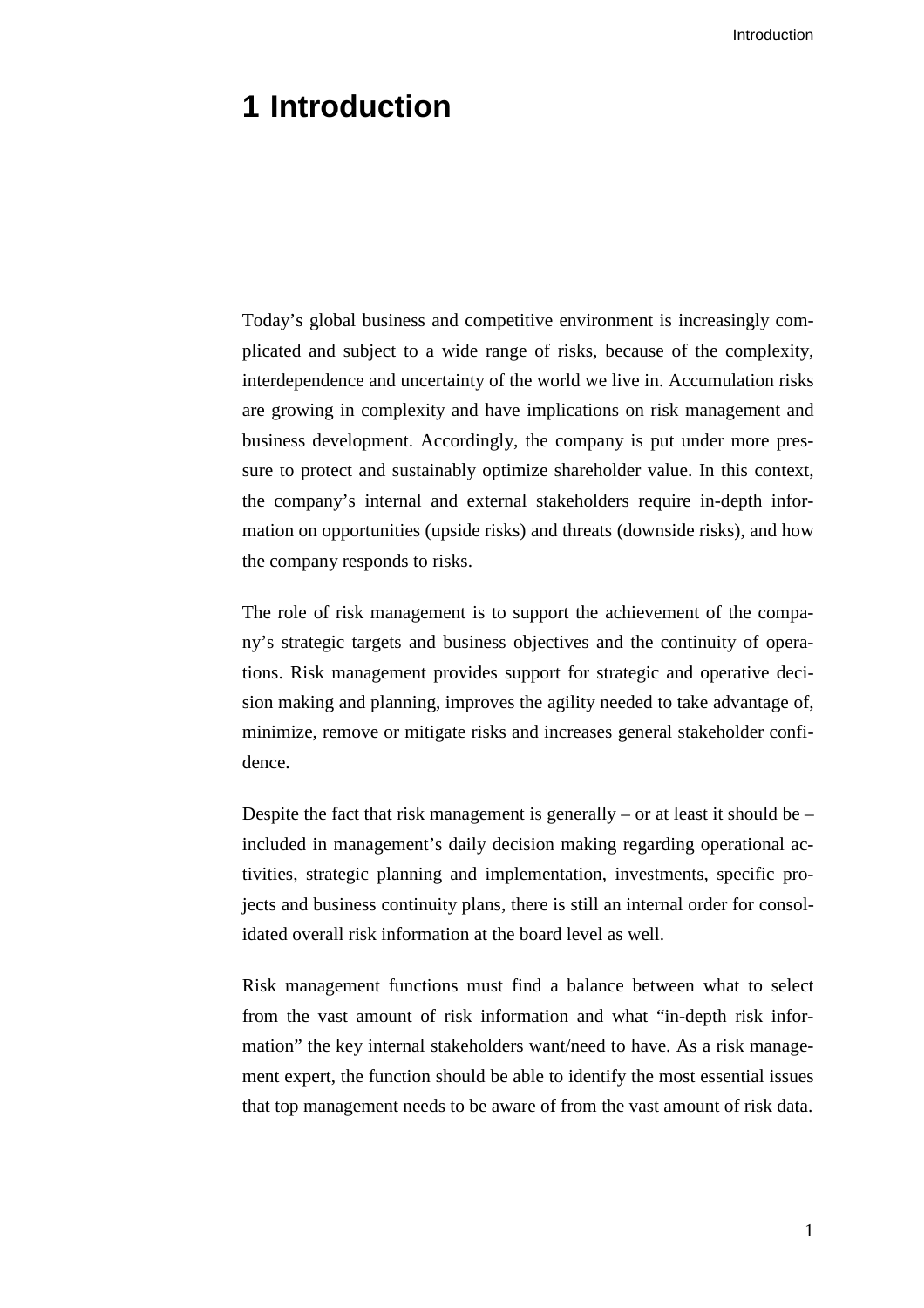#### Introduction

As a fundamental part of the risk management process, risk and risk management reporting is also an essential part of management reporting – even if it is done in a separate report and at a different frequency than the management reports.

Recommendations of the well-known risk management frameworks and standards, such as the COSO ERM and the ISO 31000 standard, emphasize that companies should report on their risks and risk management. Listed companies have to comply with various statutory and compliance obligations regarding risk information to satisfy the mandatory regulatory external disclosure requirements and internal control.

Based on the ISO 31000 risk management standard (2009, p.1), risk is the effect of uncertainty on objectives. Being an uncertainty factor of the future, it is strongly connected to a company's strategy implementation. While assessing future threats and opportunities, a company seeks to evaluate factors that may endanger or enhance the future success of the company: risk is either an opportunity for benefit or a threat to success, or a combination of both aspects. What are these uncertainty factors of the future related to strategy implementation, and how does a company respond to them remain the two most essential questions in outlining the content for a systematic internal risk reporting concept.

The study reviews the development of the risk reporting concept of a corporate risk management function in accordance with regulatory requirements, recommendations etc. requirements. The study focus is on the internal risk reporting requirements of a risk management function that complies with the enterprise risk management framework, conducts risk assessments and risk governance evaluations, is responsible for overall coordination of corporate security elements and administration of insurance programs, but which does not operatively manage risks. The challenge is to define which of the risk management function's responsibility areas should be systematically reported internally and how often, and what is the most appropriate reporting format. The core is to study if there are any specific guidelines regarding risk reporting, and especially internal risk reporting.

Due to the fact that standards, frameworks and guidelines tend to be conceptual with little guidance on practical implementation, the study includes an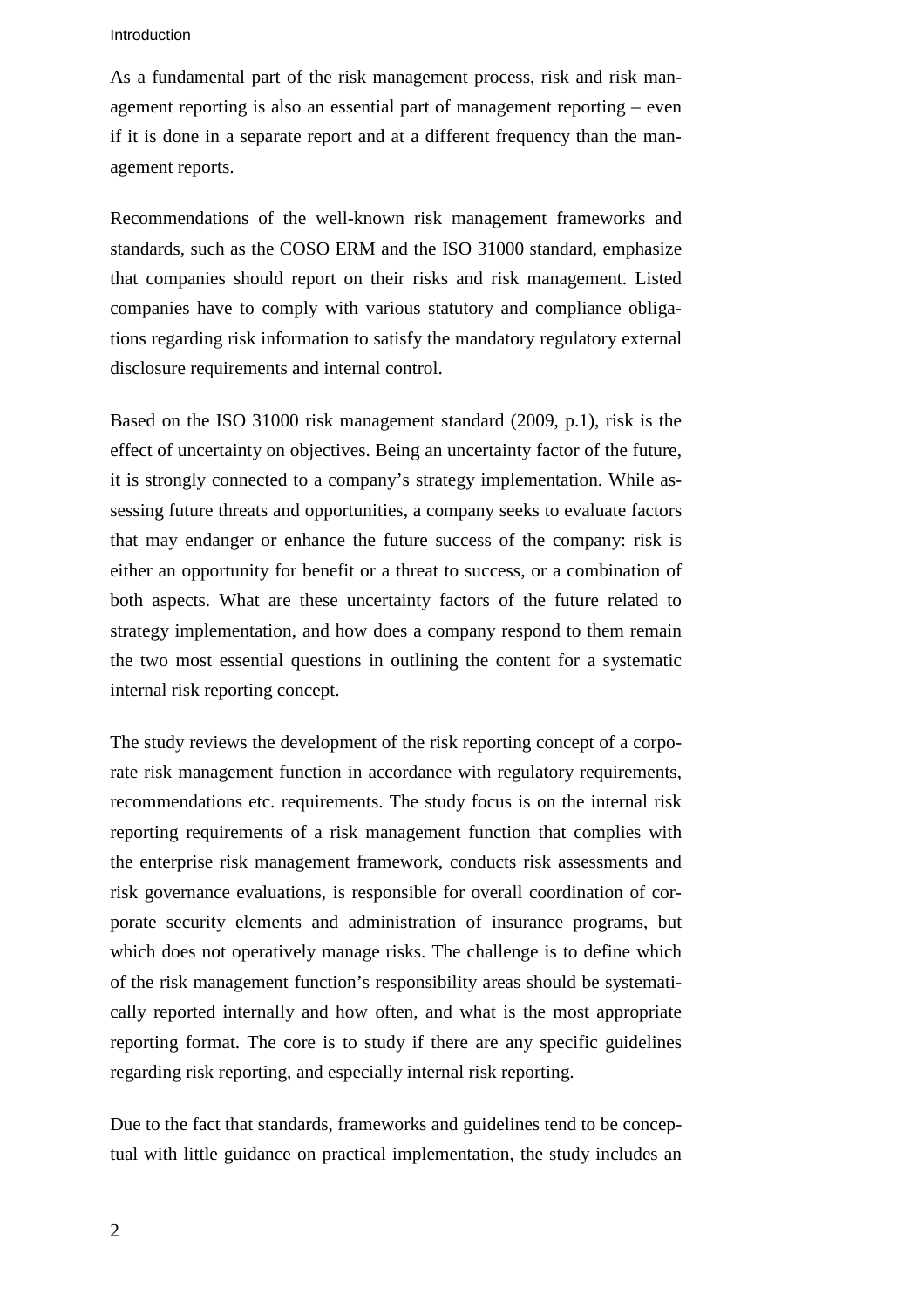overall review of the most well-known and widely used risk management organizations and management strategic partners' risk report recommendations.

The target of the study is to draft an ideal concept (i.e. content and practices) for a company's internal risk report based on recommendations, suggestions and identified information needs. Content requirements are limited to issues within the scope of responsibility of a corporate-level risk management function. Legislation related to accounting and financial reporting and to occupational safety and health is left out of the scope. Stakeholders are limited to internal stakeholders.

The study first concentrates on risk reporting and on what it means as well as what kinds of attributes are associated with it. Since the assumption is that internal risk reporting, let alone the internal risk report, is not covered in regulations, standards or guidelines related to listed company risk reporting, the project work has been started by studying external risk reporting guidelines to find any indications that could be applied internally to risk reporting and the internal risk report.

The study is divided into three phases:

1. Review of existing laws, regulations, governance statements and related literature

2. Consolidation and evaluation of the key findings derived from the review

3. Outlining of a concept for the internal risk report based on the key findings

The first step of the study, after the basic terminology definition, is to determine what is meant by "risk reporting and risk report." Do the COSO ERM framework or ISO 31000 standard give any definitions, guidelines or recommendations? Does any legislation, regulation, national, European or global organizational level corporate governance, stock exchange or national financial market supervisor, major insurance and management consulting company, or risk management literature give any definitions, guidelines or recommendations? This is done by simply by executing a literature overview.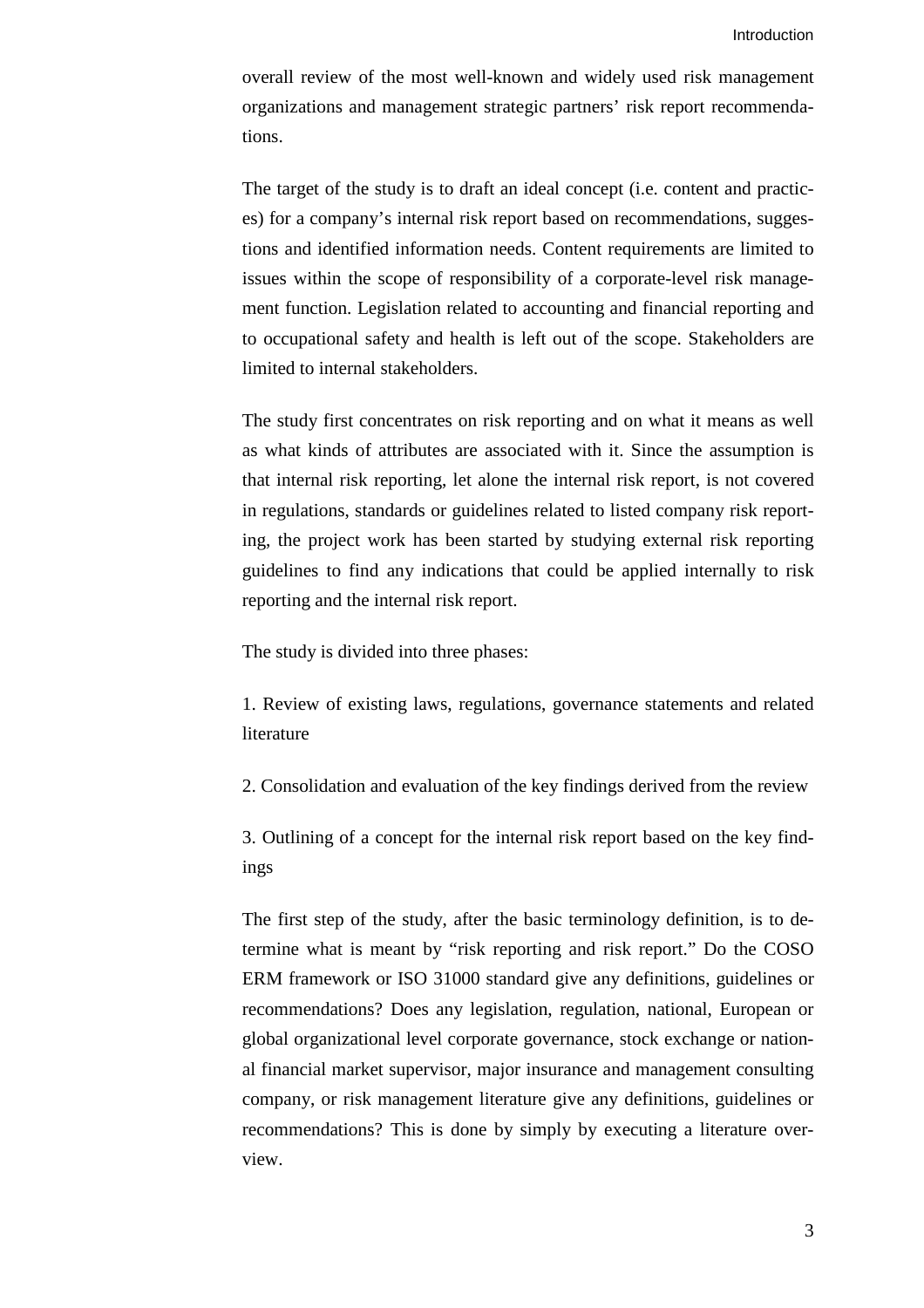#### Introduction

The second step is to compile a summary of the most relevant risk report elements based on the literature review.

The final step is to outline a draft of an ideal risk report concept based on the above key findings and on the writer's own experiences, including definitions regarding the report's content, structure, format and frequency.

It should be noted that this study is not done for any specific company, but for any company that is interested in developing its internal risk report.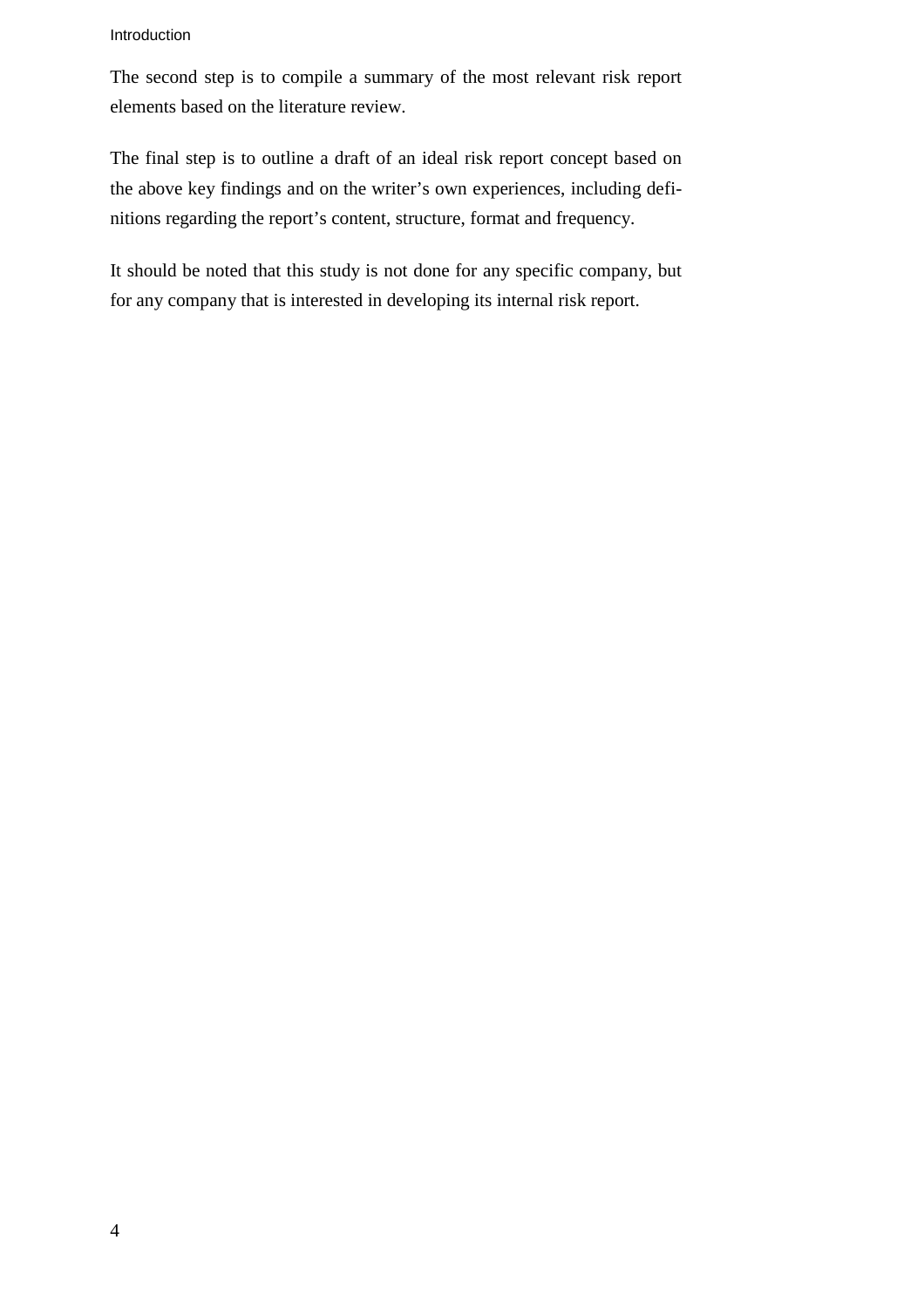## <span id="page-10-0"></span>**2 Background to the study**

The target of the study is to find a concept model for the internal risk and risk management report delivered by a corporate-level risk management function. The aim is to outline good-enough practices for the internal risk reporting to support top management's decision making. The assumption that the ISO 31000 standard and the COSO ERM framework are the starting points and thus form a basis for the entire concept. To support the formal reporting concept approach, statutory and governance regulations are used to enhance the risk report concept. In addition, a small sample of risk management literature is used as a source of background information.

The external risk report is left out of the scope, to keep the study within the given framework. Besides, listed companies – especially in Finland – are very compliant with existing laws and regulations related to the external disclosure of risk information. Nevertheless, external risk reporting requirements are reviewed in order to find possible development ideas for internal risk reporting and internal risk reports.

The purely financial accounting requirements related to risks are beyond the scope in this study simply because financial accounting is not the responsibility of the corporate risk management function. The study focuses on guidelines aimed directly at issues for which corporate risk management is responsible in one way or another.

In addition to limiting the study to the application of internal reporting, the internal target groups are narrowed into two organizational decision-making bodies: the board of directors and the executive management. The board is responsible for strategic decisions and the executive management for the strategy implementation. The target groups require different levels of risk information (from overall to detailed) in order to utilize the information in their respective decision-making processes. The board-level commitment to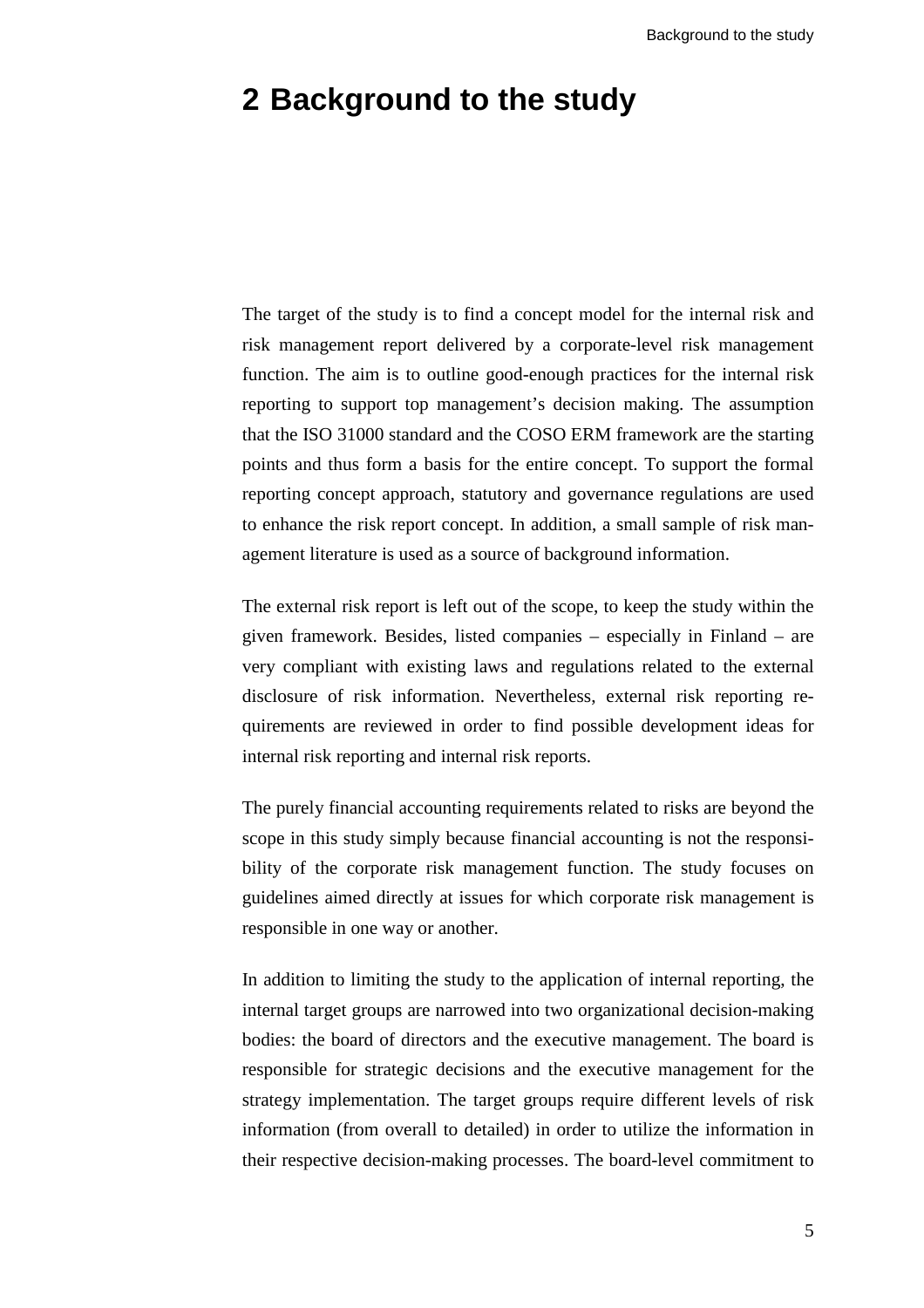#### Background to the study

risk management is critical for successful decision making and for value driving.



**Figure 1** The image illustrates the content elements of the risk report concept framework

## <span id="page-11-0"></span>**2.1 Basic definitions of risk, risk management and risk reporting**

Before going into detail, it is useful to have a look at the basic terminology related to risk, risk management and risk reporting.

Risk is defined as an effect of uncertainty on objectives. It can have different aspects, such as financial, health and safety, and environmental, and it can apply at different levels, such as strategic, organization-wide, project, product, and process. An effect may be positive, negative or a deviation from the expected, and that risk is often described by an event, a change in circumstances or a consequence. (ISO/IEC Guide 73:2009, p. 1-2)

According to the ISO/IEC Guide 73 (2009, p. 2), risk management refers to coordinated activities to direct and control an organization with regard to risk. Enterprise risk management is a process designed to identify potential events that may affect a company to provide reasonable assurance regarding the achievement of entity objectives (COSO 2004, p. 2).

Risk reporting is defined as a form of communication intended to inform particular internal or external stakeholders by providing information regard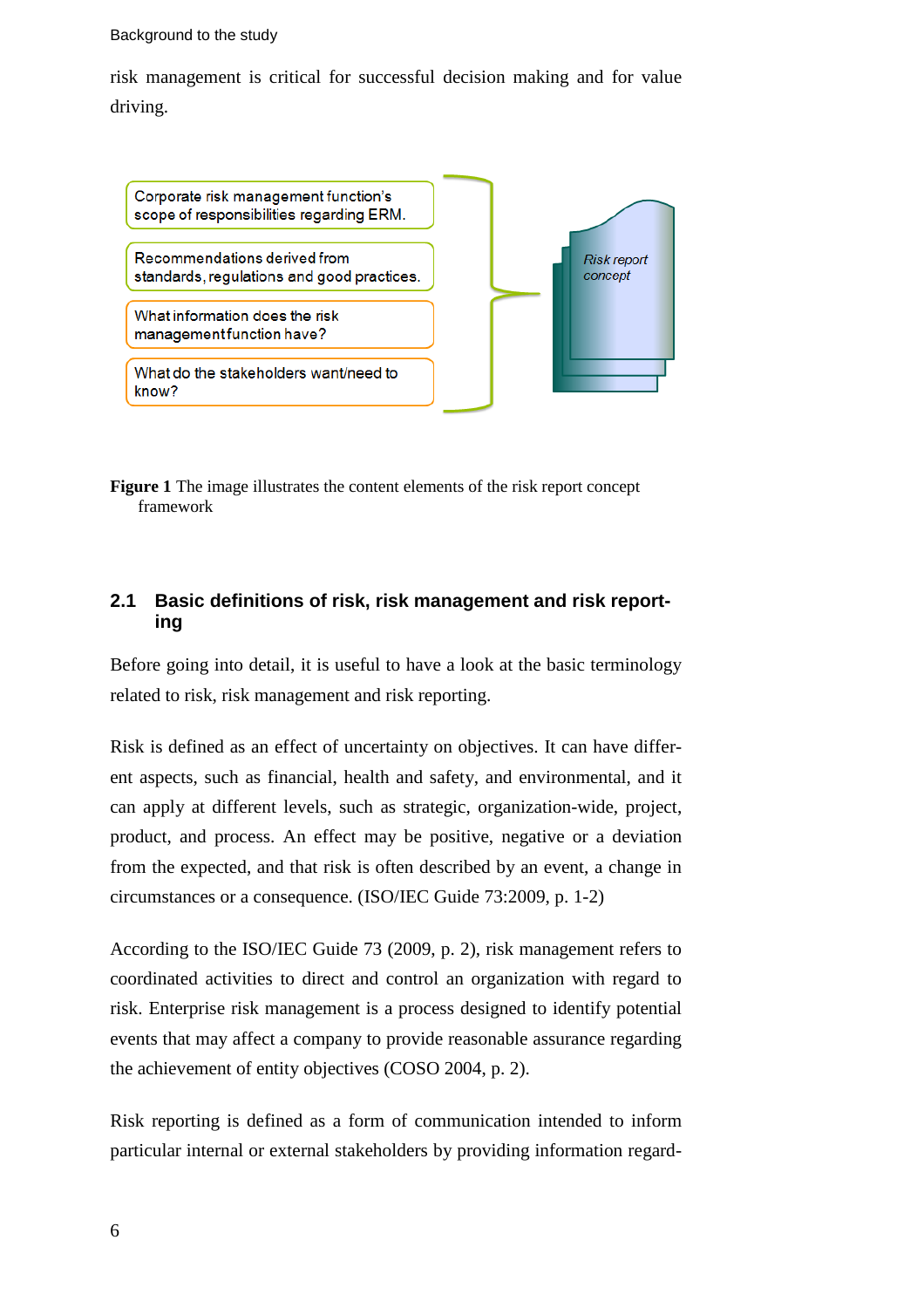ing the current state of risk and its management (ISO/IEC Guide 73:2009, p. 12).

In short, risk reporting is a process to inform stakeholders on issues related to risks and risk management. According to Ilmonen et al. (2010, p. 193), the target of risk reporting is to increase the awareness and transparency of risks and improve the operational efficiency and value creation.

Franks (2007) underlines that risk reporting should demonstrate that an organization is managing its key risks. But more importantly, it should also show whether there are risks that can be exploited for growth. A lot risk reporting tends to be all about the down-side. (see Fagg 2007)

PwC sees risk reporting from the risk evaluation perspective. The purpose of a risk report is to facilitate risk monitoring by providing necessary information and analysis of the existing and potential risks to which the company is exposed (PwC 2012, p. 42).

In this context, a stakeholder is a person or an organization than can affect, be affected by, or perceive themselves to be affected by a decision or activity (ISO/IEC Guide 73:2009, p. 3-4).

Risk management standards, regulations and recommendations include quite precise definitions to risk management terminology, but rather vaguely use terms related to communication, reporting and the report. It seems that the terminology related to the concept of sharing risk information is not yet very established. Communication is the process by which people exchange information. It is generally an informal, two-way process to convey and receive information, a dialogue of sorts. The risk report is a tool that is used as a means in risk reporting. The report is a written or spoken description of a situation or an event giving people the information they need. Reporting could be seen more as the activity of telling (writing or speaking) people information. In this context, reporting refers to a more formal process of officially disclosing information regarding a specific issue or theme.

AIRMIC, ALARM and IRM's shared way of thinking provides one approach to the semantic issue. Risk reporting provides information on historical losses and trends. However, risk disclosure is a more forward-looking activity that anticipates emerging risks. (AIRMIC et al. 2010, p. 16)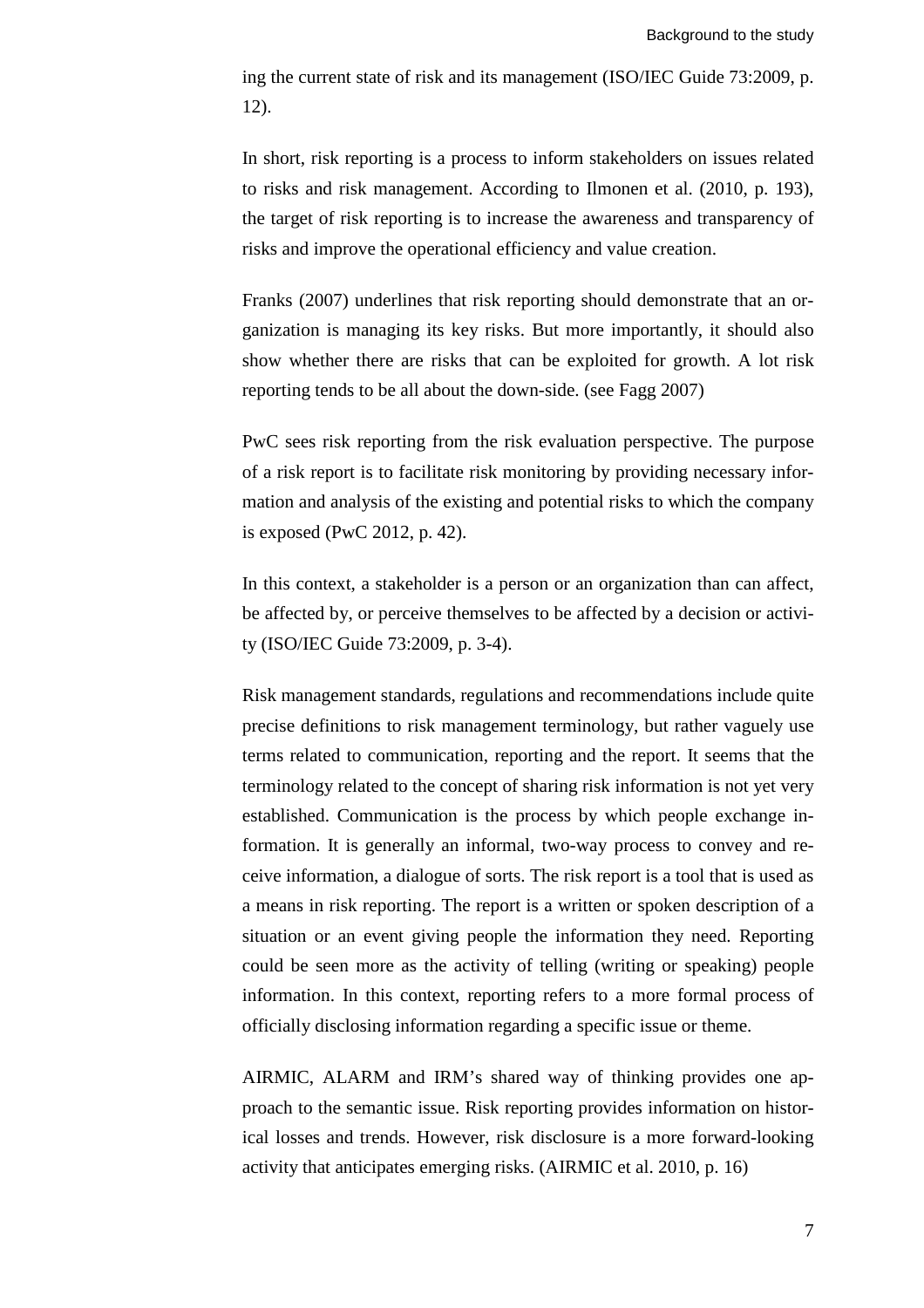Background to the study

Regardless of the above organizations' definitions, this study does not use the term "disclosure" as a synonym for "report," In this study, it seems irrelevant to separate risk report content into two just because reporting is considered to be related to the past and disclosure to the future. The idea is to look at the risk report concept from a wider perspective.

## <span id="page-13-0"></span>**2.2 List of used abbreviations**

AIRMIC = The Association of Insurance and Risk Managers

ALARM = The National Forum for Risk Management in the Public Sector

COSO = Committee of Sponsoring Organizations of the Treadway Commission

EU = European Union

ERM = Enterprise Risk Management

FERMA = Federation of European Risk Management Associations

FIN-FSA = The Financial Supervisory Authority

IFRS = International Financial Reporting Standards

IRM = The Institute of Risk Management

IAS = International Accounting Standards

ISO 3100 standard = Risk Management standard

ISO/IEC Guide 73 = Risk Management - Vocabulary - Guidelines for use in standards

OECD = The Organization for Economic Co-operation and Development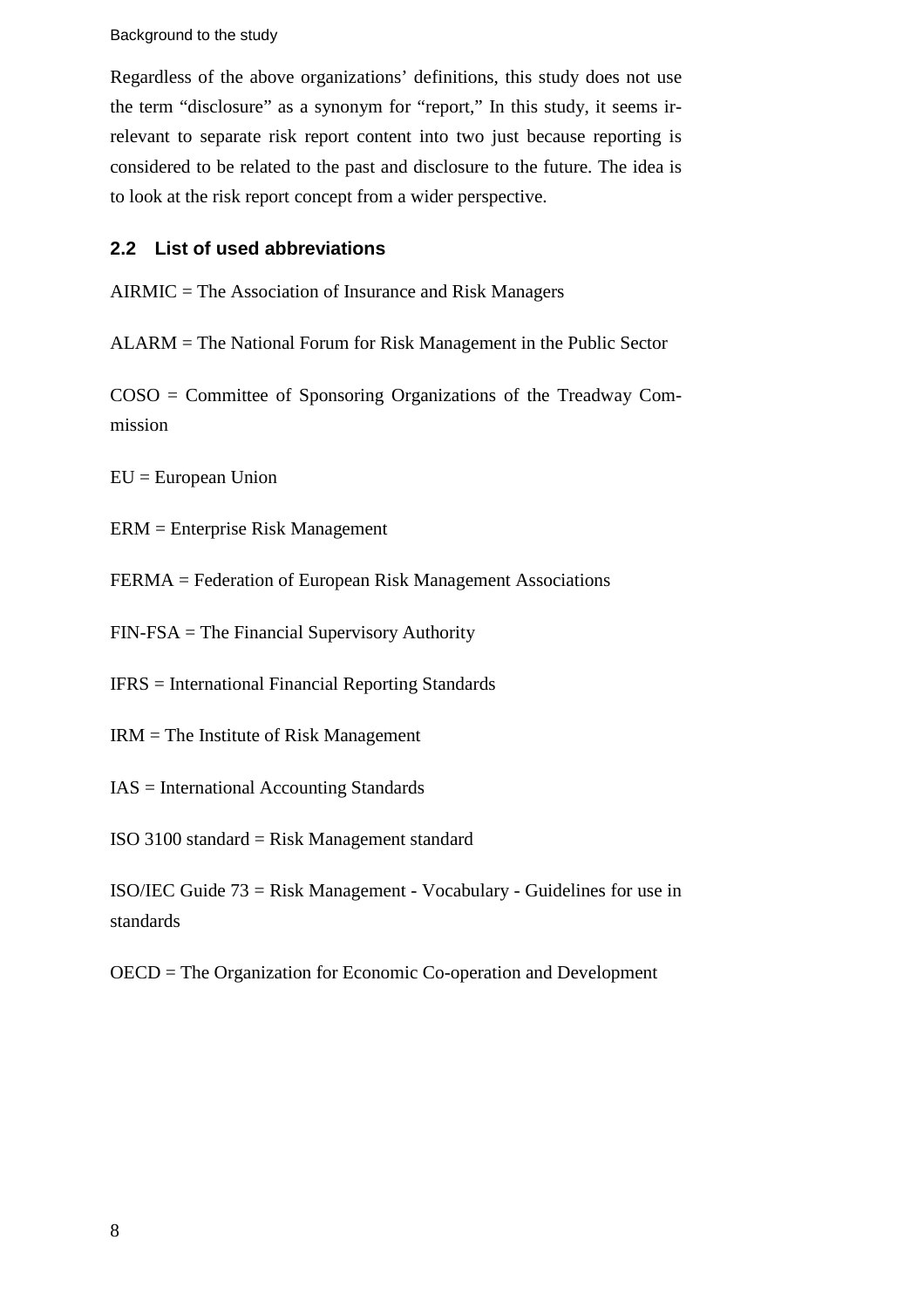## <span id="page-14-0"></span>**3 Reporting in risk management standards and frameworks**

This chapter takes a closer look at the risk reporting concept discussed in the Risk Management Standard, the ERM framework and the ISO 31000 standard.

The Risk Management Standard, first published in 2002, is the result of work by a team drawn from the major risk management organizations in the UK: The Institute of Risk Management (IRM), The Association of Insurance and Risk Managers (AIRMIC) and ALARM (The National Forum for Risk Management in the Public Sector). In 2003, The Federation of European Risk Management Associations (FERMA) published the standard in several European languages. The standard has, wherever possible, used the terminology for risk set out by the International Organization for Standardization's ISO/IEC Guide 73 Risk Management - Vocabulary - Guidelines for use in standards.

The Committee of Sponsoring Organizations of the Treadway Commission's (COSO) published the Enterprise Risk Management (ERM) concept in 2004. The concept provides a framework for undertaking ERM. The term enterprise risk management is used as a description of the comprehensive and holistic approach to risk management and the managing of risk.

The ISO 31000 standard was published in 2009 as an internationally agreed standard for the implementation of risk management principles. The ISO 31000 standard is the first risk management standard in the world.

#### <span id="page-14-1"></span>**3.1 Risk Management Standard and risk reporting**

According to the Risk Management Standard, good corporate governance requires that companies adopt a methodical approach to risk management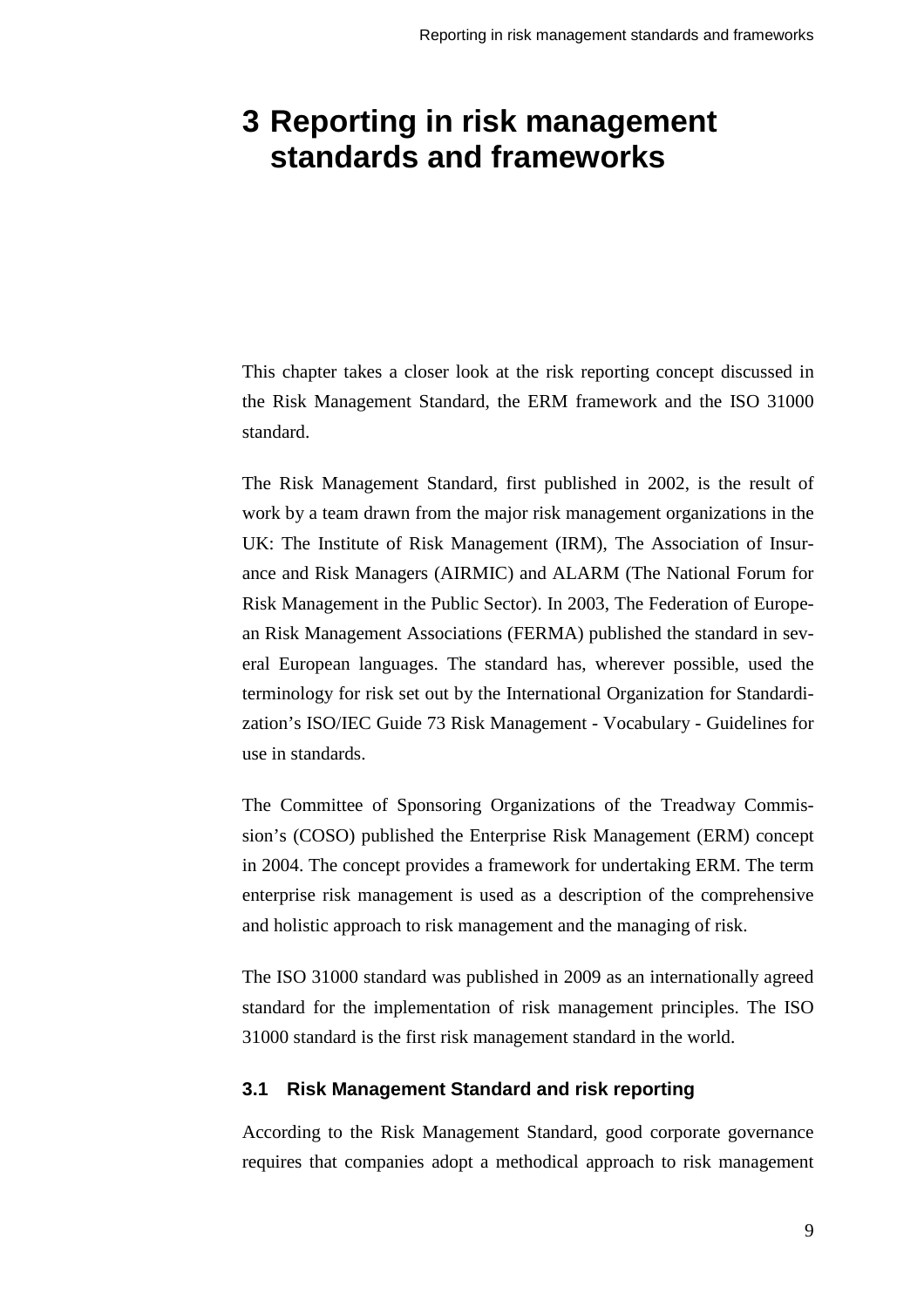#### Reporting in risk management standards and frameworks

which: protects the interests of their stakeholders, ensures that the board of directors discharges its duties to direct strategy, build value and monitor performance of the organization, ensures that management controls are in place and are performing adequately. The arrangements for the formal reporting of risk management should be clearly stated and be available to the stakeholders. (AIRMIC et al. 2002, p. 10)

The Risk Management Standard emphasizes that a company needs to report to its stakeholders on a regular basis, setting out its risk management policies and the effectiveness in achieving its objectives. Increasingly, stakeholders look to organizations to provide evidence of effective management of the organization's non-financial performance in such areas as community affairs, human rights, employment practices, health and safety and the environment. (AIRMIC et al. 2002, p. 9)



**Figure 2** The risk management process, according to the Risk Management Standard (AIRMIC et al. 2002, p. 4)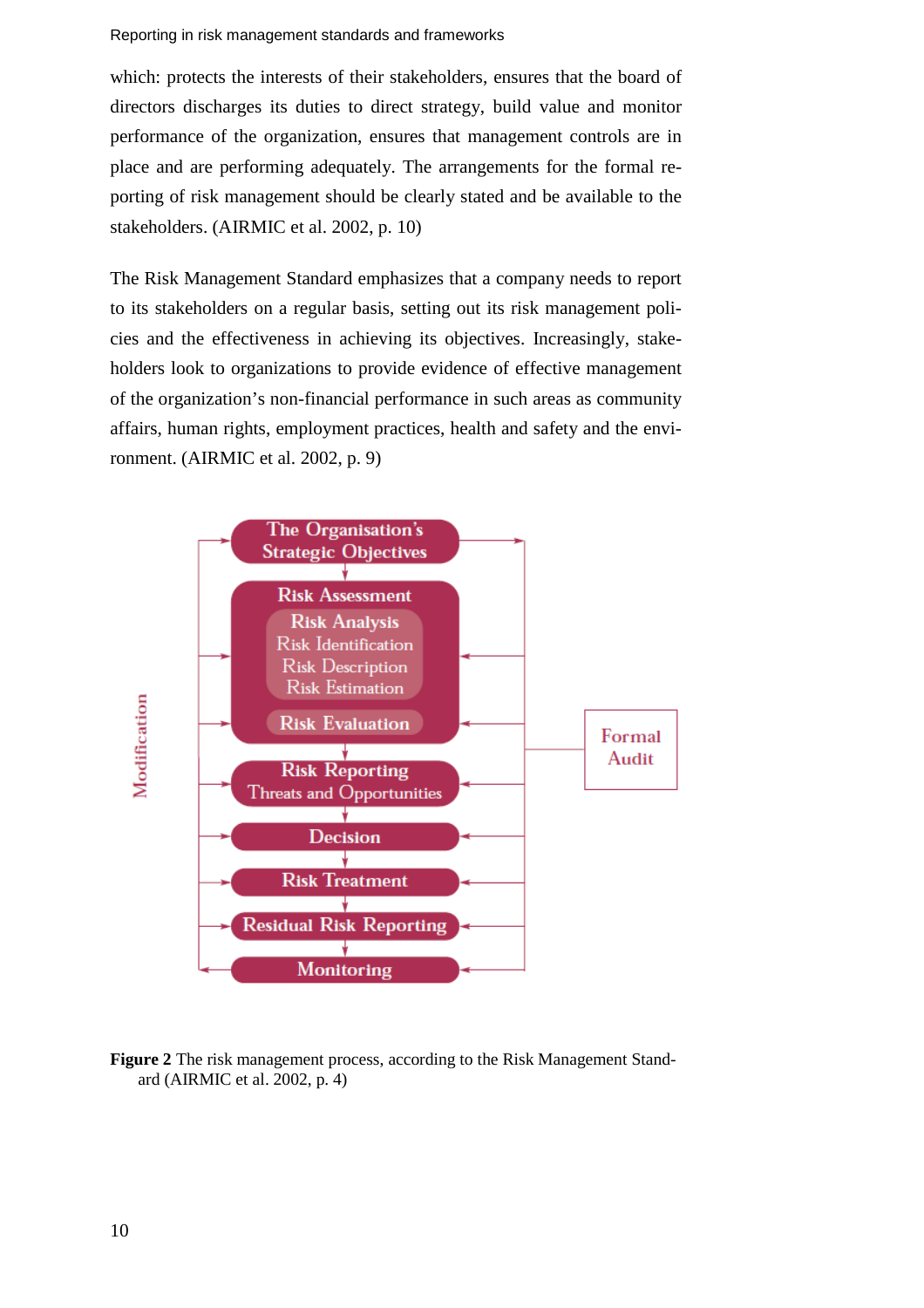In addition, the formal reporting should address the control methods – particularly management responsibilities for risk management, the processes used to identify risks and how they are addressed by the risk management systems, the primary control systems in place to manage significant risks, and the monitoring and review system in place. Any significant deficiencies uncovered by the system, or in the system itself, should be reported along with the steps taken to deal with them. (AIRMIC et al. 2002, p. 10)

The Risk Management Standard's approach to risk reporting is based on stakeholder needs. Stakeholders are divided into two groups: internal stakeholders and external stakeholders. Internally, different levels within an organization need different information from the risk management process.

#### *The board of directors*

The board of directors should be aware of the most significant risks facing the organization, the possible effects on shareholder value of deviations to expected performance ranges, ensure appropriate levels of awareness throughout the organization, know how the organization will manage a crisis, know the importance of stakeholder confidence in the organization, know how to manage communications with the investment community where applicable, be assured that the risk management process is working effectively, and publish a clear risk management policy covering risk management philosophy and responsibilities. (AIRMIC et al. 2002, p. 9)

#### *Business units*

Business units should be aware of risks that fall into their area of responsibility, the possible impacts these may have on other areas and the consequences other areas may have on them, have performance indicators that allow them to monitor the key business and financial activities, progress towards objectives and identify developments that require intervention (e.g. forecasts and budgets), have systems that communicate variances in budgets and forecasts at appropriate frequency to allow action to be taken, report systematically and promptly to senior management any perceived new risks or failures of existing control measures. (AIRMIC et al. 2002, p. 9)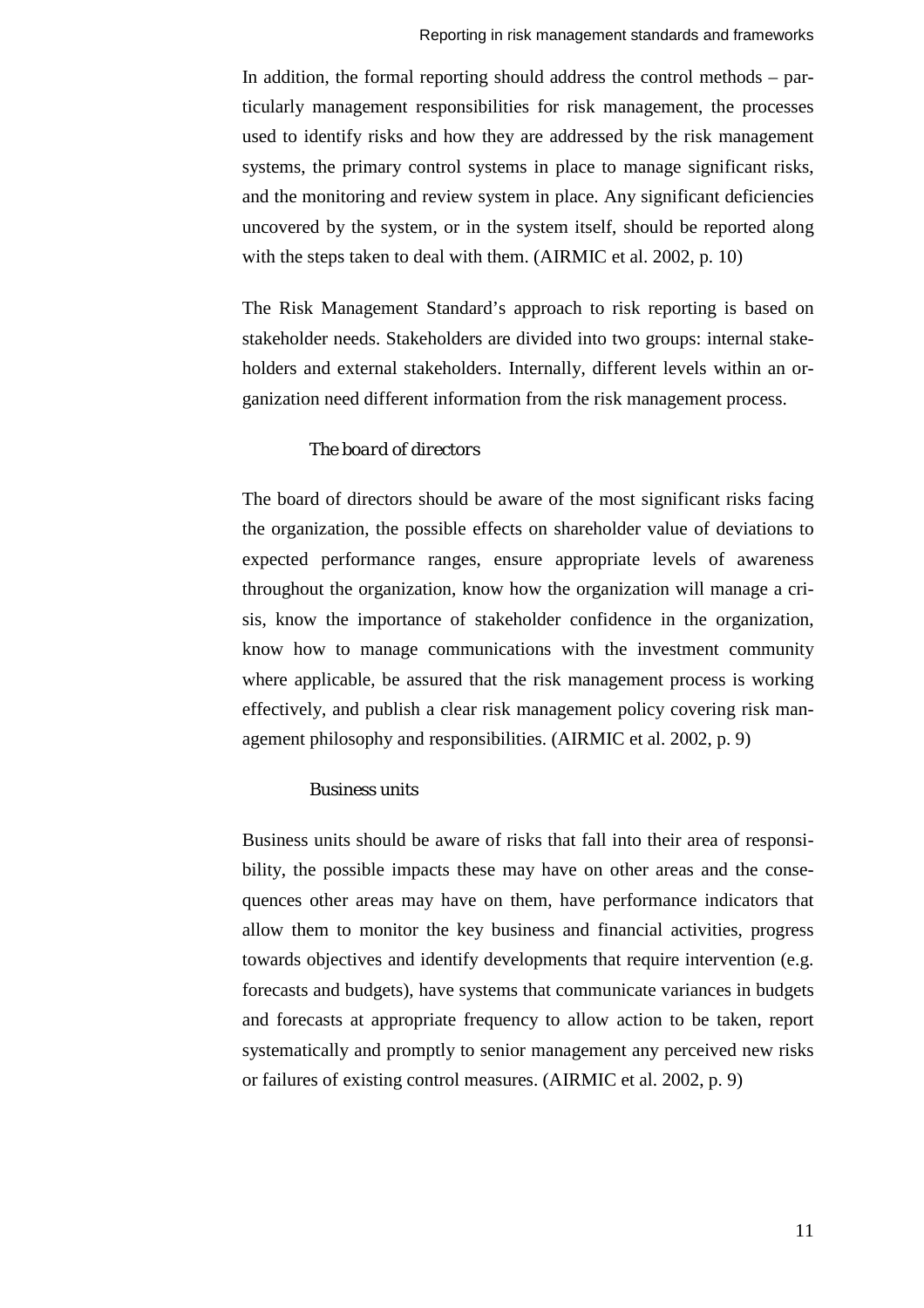### *Individuals*

Individuals should understand their accountability for individual risks, understand how they can enable continuous improvement of risk management response, understand that risk management and risk awareness are a key part of the organization's culture, report systematically and promptly to senior management any perceived new risks or failures of existing control measures. (AIRMIC et al. 2002, p. 9)

## <span id="page-17-0"></span>**3.2 Enterprise risk management framework and risk reporting**

According to the Committee of Sponsoring Organizations of the Treadway Commission (COSO 2004, p. 2), enterprise risk management (ERM) is a process effected by an entity's board of directors, management, and other personnel, applied in a strategy setting and across the enterprise, and designed to identify potential events that may affect the entity. ERM manages risk to be within the risk appetite and provides reasonable assurance regarding the achievement of the entity's objectives.

In the ERM context, risk management is included in management's daily decision making regarding operational activities, strategic planning and implementation, investments, specific projects and business continuity plans.

The ERM framework incorporates corporate governance and internal controls as part of an overall ERM structure. Enterprise risk management consists of eight interrelated components. These are derived from the way management runs an enterprise and are integrated with the management process. Enterprise risk management components represent what is needed to achieve the company's objectives. One of these components is information and communication, underlining that relevant information is identified, captured, and communicated in a form and timeframe that enables people to carry out their responsibilities. (COSO 2004, p. 3-4)

ERM refers to integrated approaches within a common framework to measure and manage risks across the company, as opposed to the past when companies managed risks using a "silo" approach in which different types of risk—strategic, business, credit, market, operational— were managed by different organizational units. By their nature, risks are highly interdependent. (Lam, 2008, p. 4)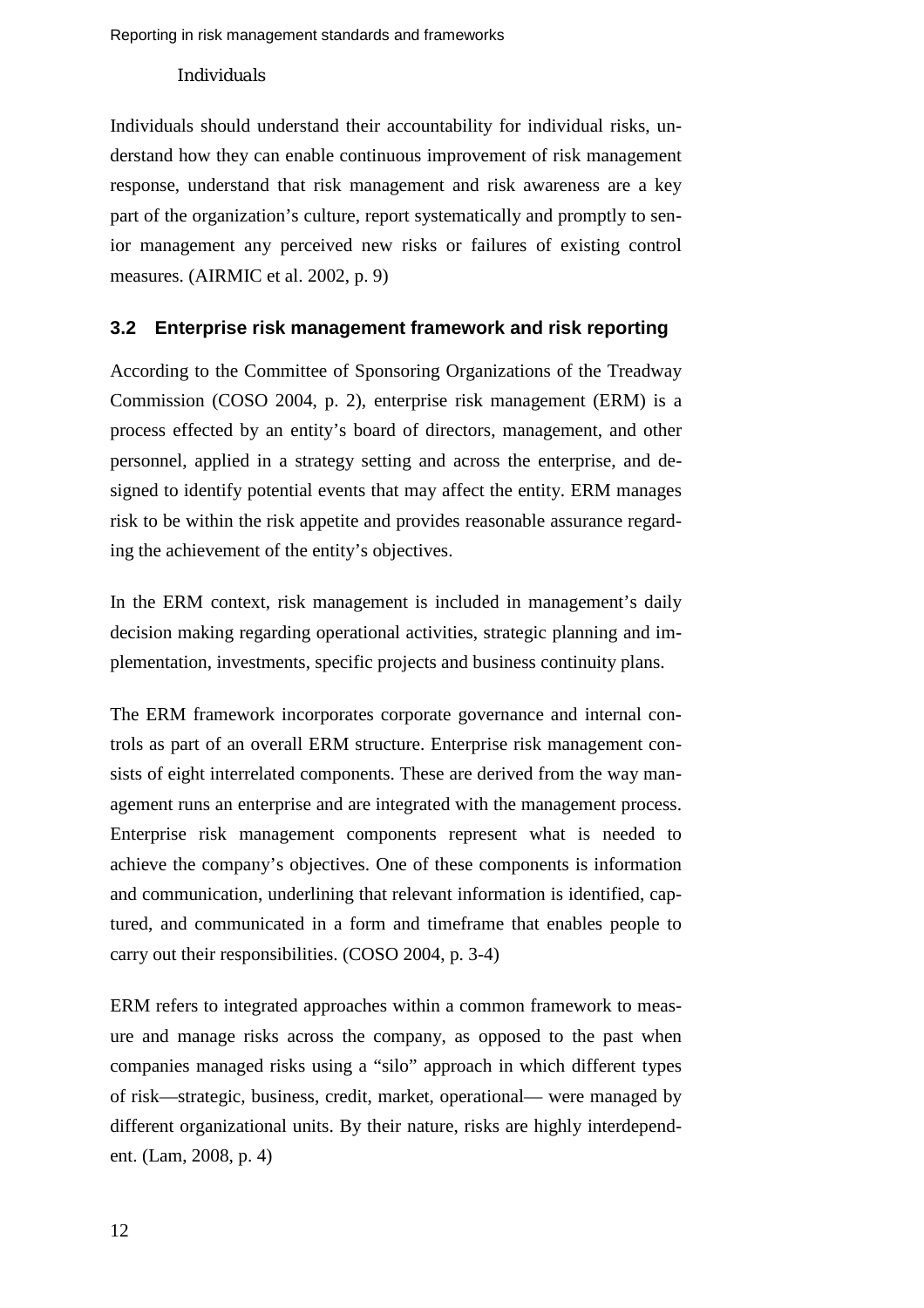Lam (2008, p. 10) highlights that, given the wide scope of ERM, many companies are overwhelmed with their risk identification, assessment, documentation, and reporting processes. The objective of ERM should not be to address all of the risks faced by the company. In fact, it would be impossible to identify all of the company's risks because that list is infinite. The objective of ERM should be to support decisions on the critical risks and opportunities for the board of directors, executive management, and business and operational units. An effective ERM program should prioritize risk information for the company's key decision makers.



**Figure 3** Enterprise risk management framework (COSO 2004, p. 5)

According to the COSO approach, when a company starts to develop risk reporting it should include its communication processes, target audiences, and reporting formats. Organizations should start by keeping things simple, clear and concise. Regardless of what specific reporting format is used, the reporting must reflect clearly the relative importance or significance of each risk. Many organizations use simple lists, with their top risks listed in rank order. Status reporting and tracking needed to monitor the progression of action plans should also be considered so that gaps in risk processes or risk responses identified during ERM implementation can be addressed. (COSO 2011, p. 6)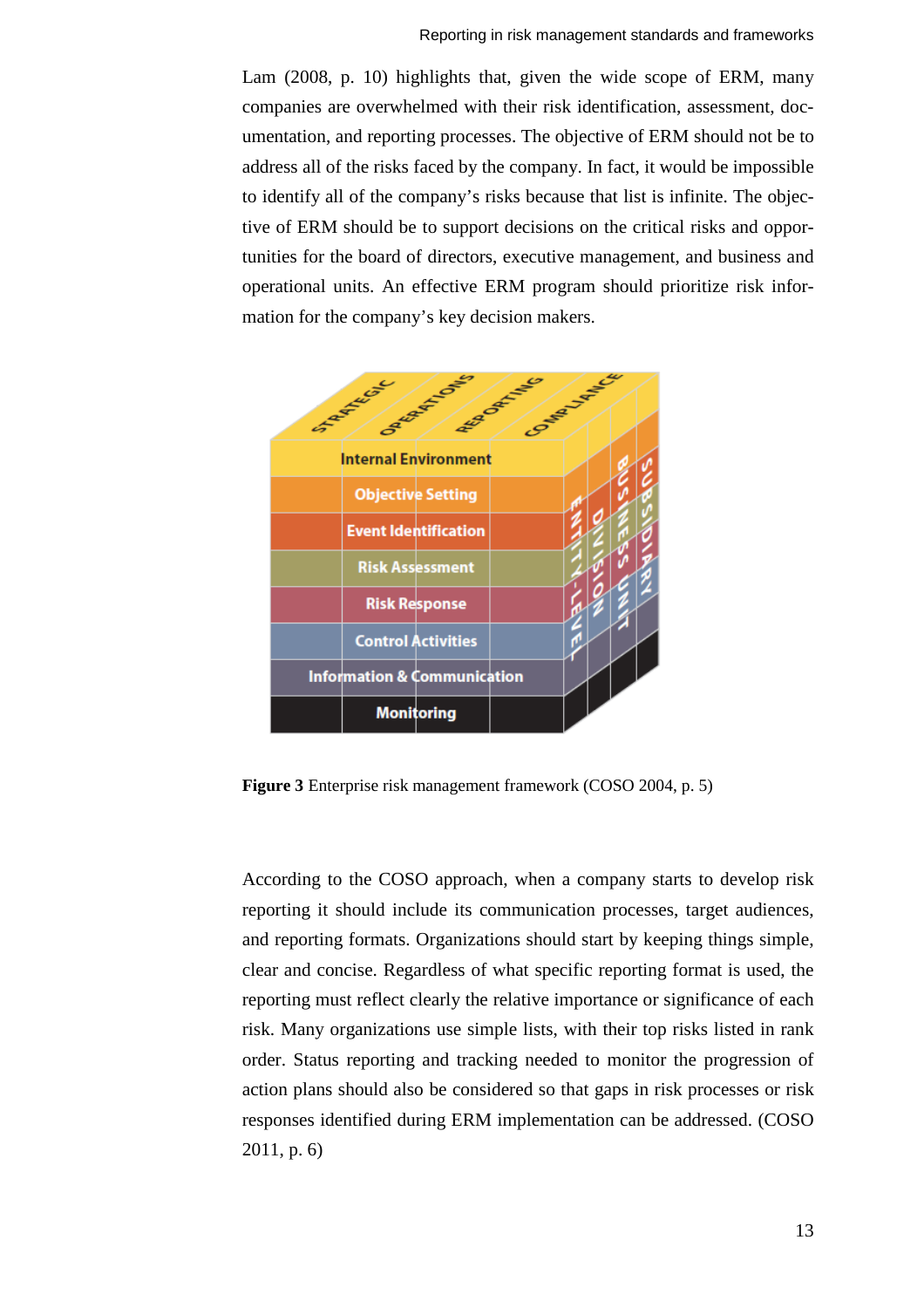#### Reporting in risk management standards and frameworks

As far as recommendations and definitions related to risk reporting and communication are concerned, one of the key objectives of ERM is to promote risk transparency, both in terms of internal risk reporting and external public disclosure. Establishing a robust risk measurement and reporting system is therefore critical to ERM success. (Lam 2008, p. 6)

The COSO (2011, p. 10) has also outlined a simple draft of an action plan for implementing ERM, highlighting key events and actions. To start with, a company should assess the adequacy and effectiveness of existing risk reporting. Secondly, a company should develop new reporting formats and consider extensive use of graphics and colors, as well as a risk "dashboard" for the board. Thirdly, a company should develop a process for the periodic reporting of emerging risks. And, finally, a company should assess the effectiveness of new reporting with stakeholders and revise as appropriate.

Hume (2010, p. 369) writes that enterprise risk management is a discipline that allows management to judge total business risks. Enterprise risk management reporting and disclosure provides the forum for discussing the key vulnerabilities and risks of the company and strengthens management accountability. Transparency is important to enterprise risk management disclosure, as management needs to track exposures and discuss these regularly. Without transparency and disclosure, the company lacks the information to make important risk decisions.

## <span id="page-19-0"></span>**3.3 ISO 31000 standard and risk reporting**

The ISO 31000 standard Risk Management – Principles and guidelines describes the framework for risk management and the necessary components of the framework.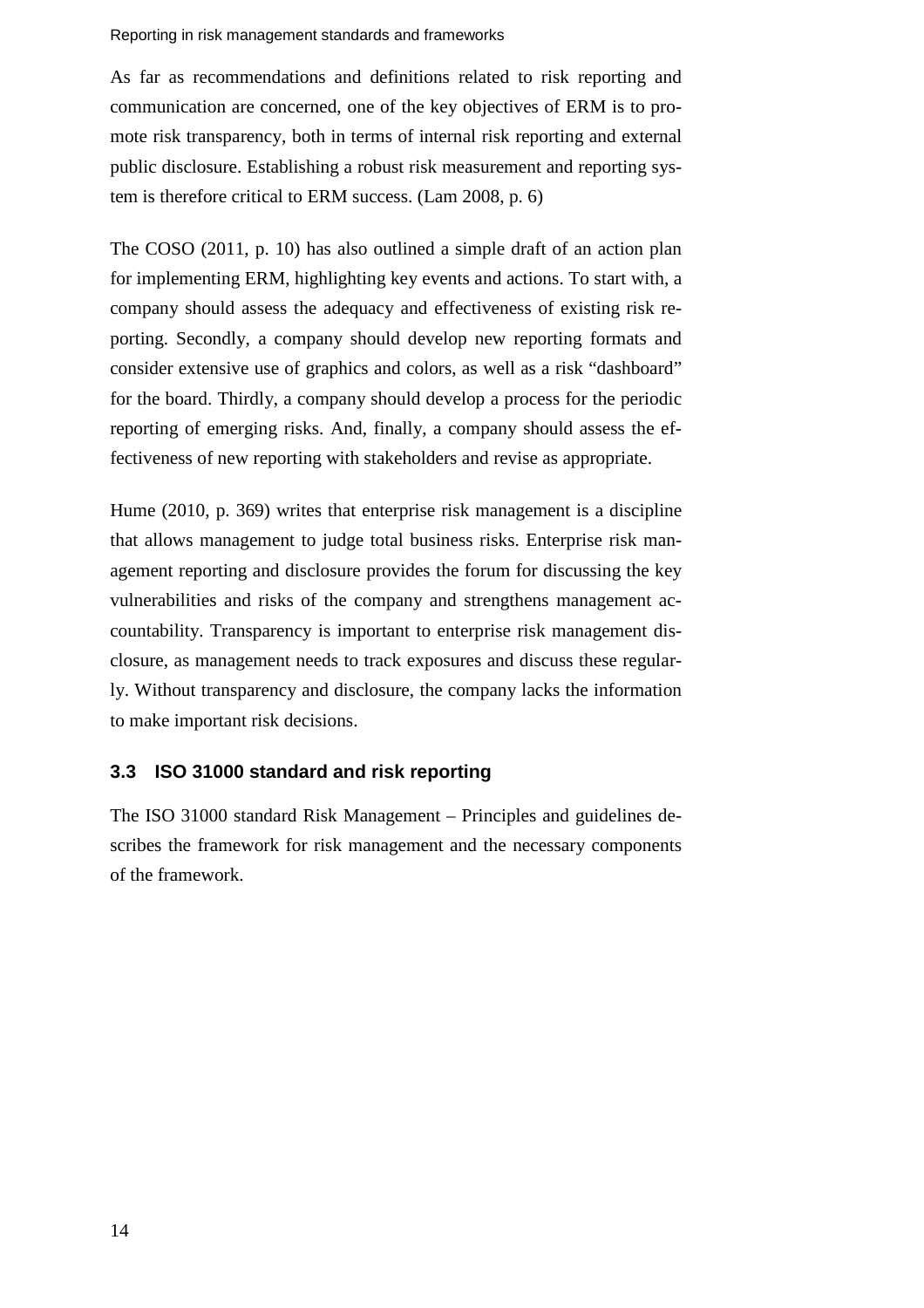

**Figure 4** The image depicts the relationship between the risk management framework and processes. In the ISO 31000 standard the communication systems should ensure that key components of the risk management framework are communicated and that there is reporting on the risk management framework, its effectiveness and the outcomes. (ISO 31000:2009, p. vii)

Communication and consultation is presented in the ISO 3100 as part of the risk management process. According to the ISO 31000 standard (2009, p. 12), the organization should establish internal communication and reporting mechanisms in order to support and encourage accountability and ownership of risk.

According to the standard, the internal communication and reporting mechanisms should ensure that key components of the risk management framework are communicated. In addition the mechanisms should ensure that there is adequate internal reporting on the risk management framework, its effectiveness and the outcomes. Furthermore, the mechanisms should ensure that relevant information derived from the application of risk management is available at appropriate levels and times. Accordingly, the mechanisms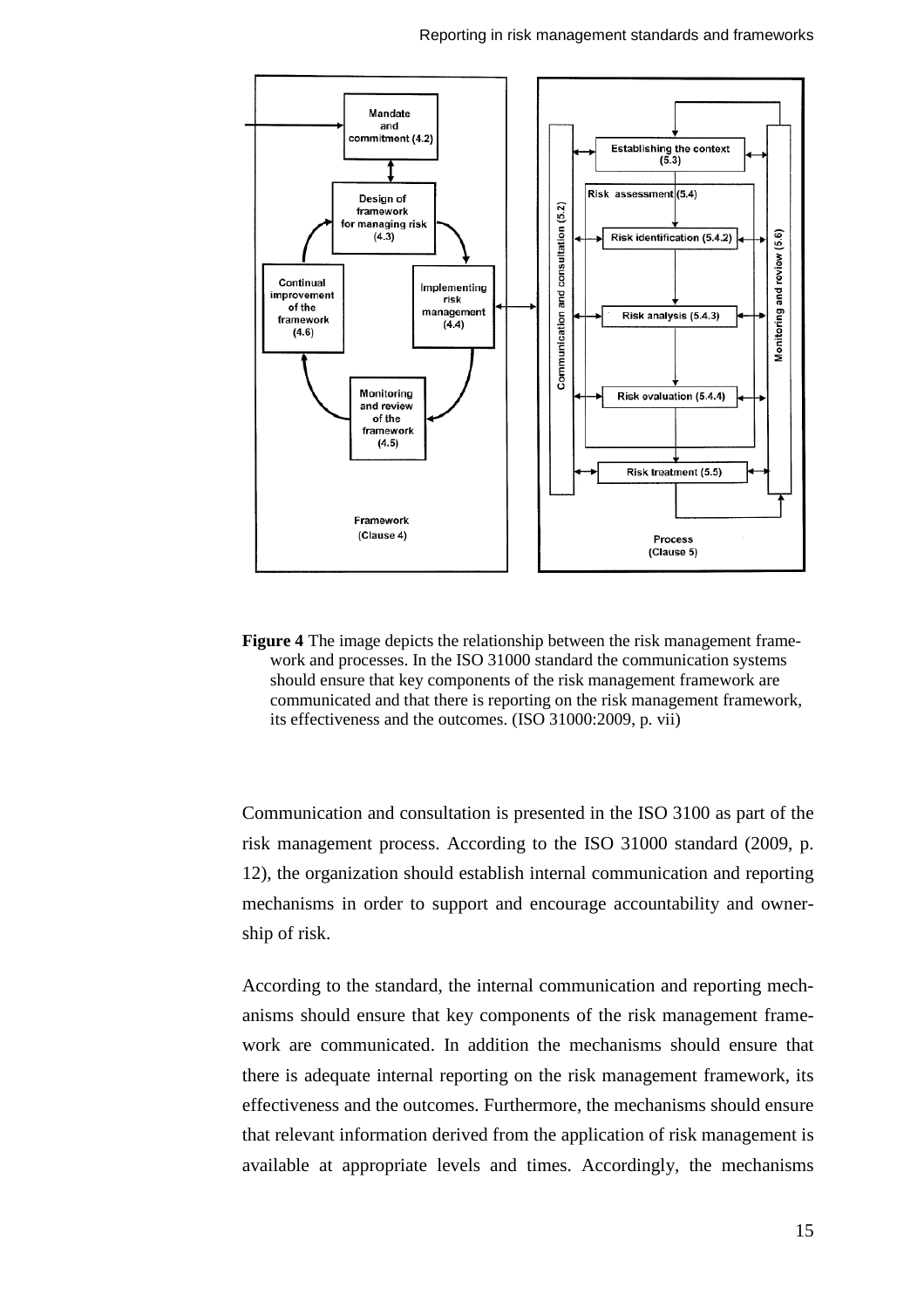Reporting in risk management standards and frameworks

should include processes to consolidate risk information from a variety of sources. (ISO 31000:2009, p. 12)

In the ISO context, communication is defined as a continual and iterative process that an organization conducts to provide, share or obtain information and to engage in dialogue with stakeholders regarding the management of risk. The information can relate to the existence, nature, form, likelihood, significance, evaluation, acceptability and treatment of the management of risk. (ISO/IEC Guide 73:2009, p. 3)

In the above ISO context, reporting is defined as a form of communication intended to inform particular internal or external stakeholders by providing information regarding the current state of risk and its management (ISO/IEC Guide 73:2009, p. 12).

In order to ensure that risk management is effective and continues to support organizational performance, the organization should report on risk, progress with the risk management plan and how well the risk management policy is being followed (ISO/IEC Guide 73:2009, p. 13).



**Figure 5** The relationship between the components of the framework for managing risks. Communication and reporting mechanisms are included in the framework design. (ISO 31000:2009, p. 9)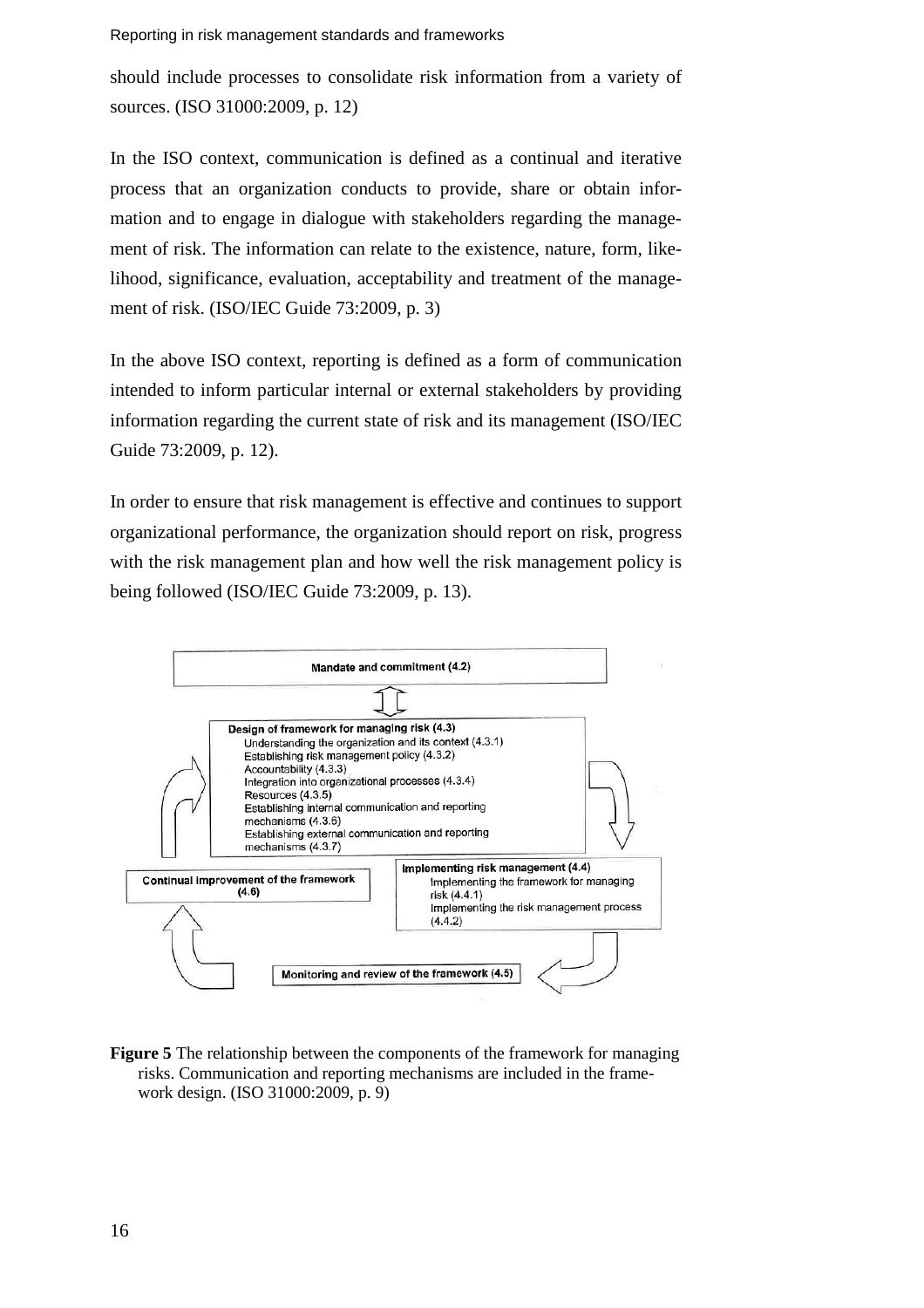The ISO 31000 standard's (2009, p. 12) view of external communication is that the organization should develop and implement a plan as to how it will communicate with external stakeholders. The plan should involve engaging the relevant external stakeholders and ensuring an effective exchange of information; external reporting to comply with legal, regulatory, and governance requirements; providing feedback and reporting on communication and consultation; using communication to build confidence in the organization; and communicating with stakeholders in the event of a crisis or contingency.

As stated above, the starting point for external communication is that a company complies with laws, regulations and requirements. It is interesting to note that the standard gives a more precise description of the overall content of internal communication and reporting than external communication. From the angle of the study, the finding is quite relevant.



**Figure 6** The risk management process showing that communication (and consultation) should be embedded in all stages of the process. (ISO 31000:2009, p. 14)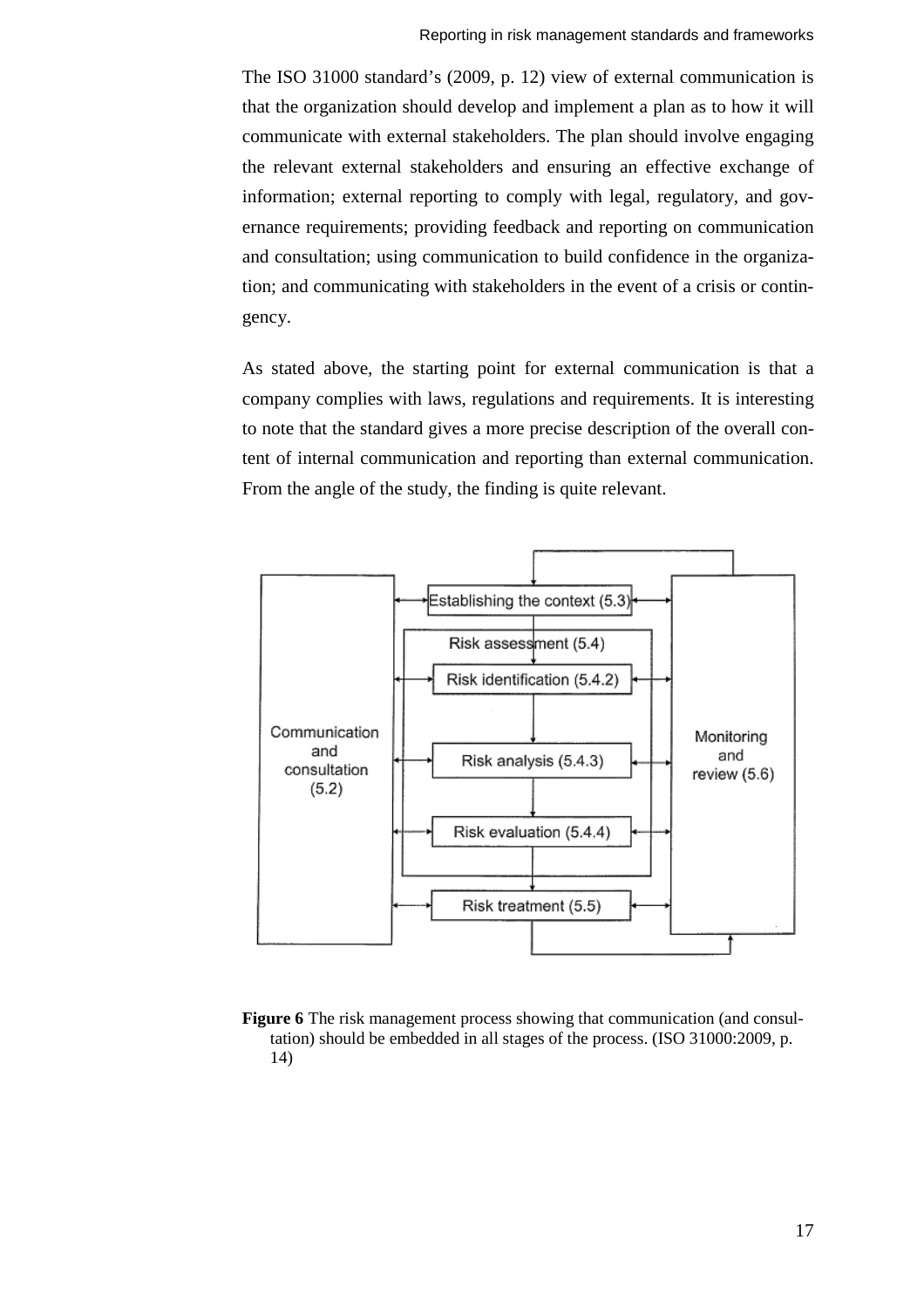#### Reporting in risk management standards and frameworks

We've learned that communication is a process to provide, share or obtain information regarding, e.g., the existence, nature, form, likelihood, significance, evaluation, acceptability and treatment of the management of risk (ISO/IEC Guide 73:2009, p. 3). The ISO 31000 standard emphasizes that communication should take place during all stages of the risk management process; the plans for communication should be developed at an early stage and address issues relating to the risk itself, its causes, its consequences (if known) and treatment measures. Effective communication should ensure that those accountable for implementing the risk management process and the stakeholders understand the basis on which decisions are made and the reasons why particular actions are required. (ISO/IEC Guide 73:2009, p. 14)

Communication with stakeholders is important, as they make judgments about risk based on their perceptions of risk. The perceptions can vary due to differences in values, needs, assumptions, concepts and concerns. Above all, communication should facilitate truthful, relevant, accurate and understandable exchanges of information. (ISO/IEC Guide 73:2009, p. 15)

The ISO 31000 standard highlights some characteristics of enhanced risk management. Continual communication is one of them. Based on the standard (ISO/IEC Guide 73:2009, p. 23), enhanced risk management includes continual communications, including comprehensive and frequent reporting of risk management performance as a part of good governance. Communication is seen as a two-way process so that decisions can be made about the level of risks. Comprehensive and frequent reporting both on significant risks and on risk management performance contributes substantially to effective governance within an organization.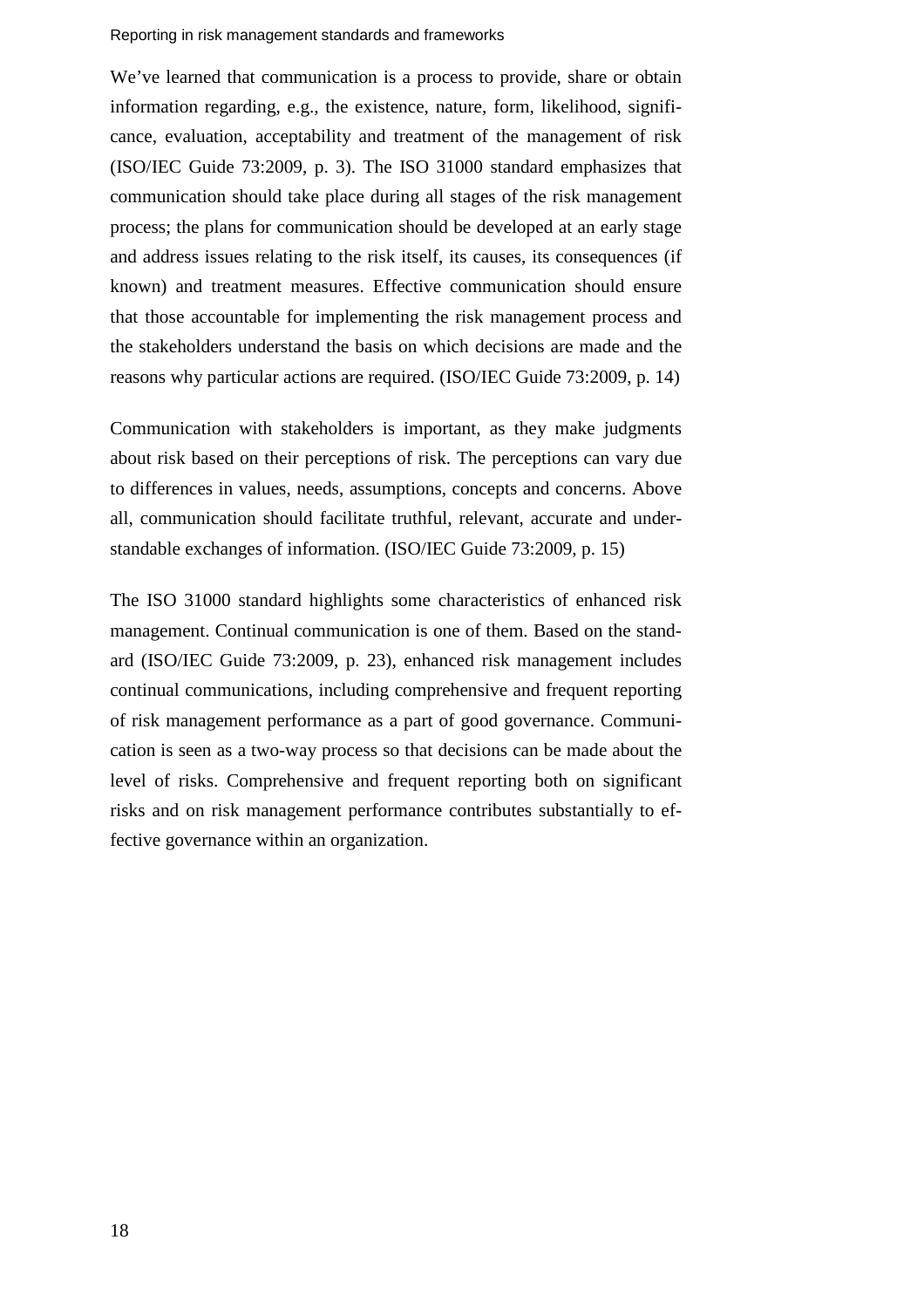## <span id="page-24-0"></span>**4 Reporting in the regulation and control environment**

Listed companies need to comply with certain regulations set by the financial markets' supervisory and surveillance authorities. Rules and regulations serve an important purpose: to sustain confidence in the financial market and enable a common framework for listed companies.

In Finland, good corporate governance consists of various factors. There are both statutory regulations and recommendations based on self-regulation. The purpose of corporate governance has been to complement legislation and facilitate the interpretation through the recommendations. The most essential statutory regulation for listed companies is integrated in the Companies Act, the Security Markets Act, the Auditing Act and the Accounting Act. A few EU directives worth noting include the fourth company law directive (annual accounts of companies with limited liability) and the directive on shareholders rights. The European Commission has adopted a recommendation on directors' remuneration and a recommendation on the role of independent directors.

The Corporate Governance Code focuses on transparency and the promotion of governance.

### <span id="page-24-1"></span>**4.1 Regulatory requirements**

The rules and regulations issued by the national stock exchange (NASDAQ OMX Helsinki) and the national financial market supervision (Financial Supervisory Authority) include specific information on verbal risk disclosure guidelines. It must be noted that regulatory requirements regarding risk reporting refer solely to external reporting, not internal reporting.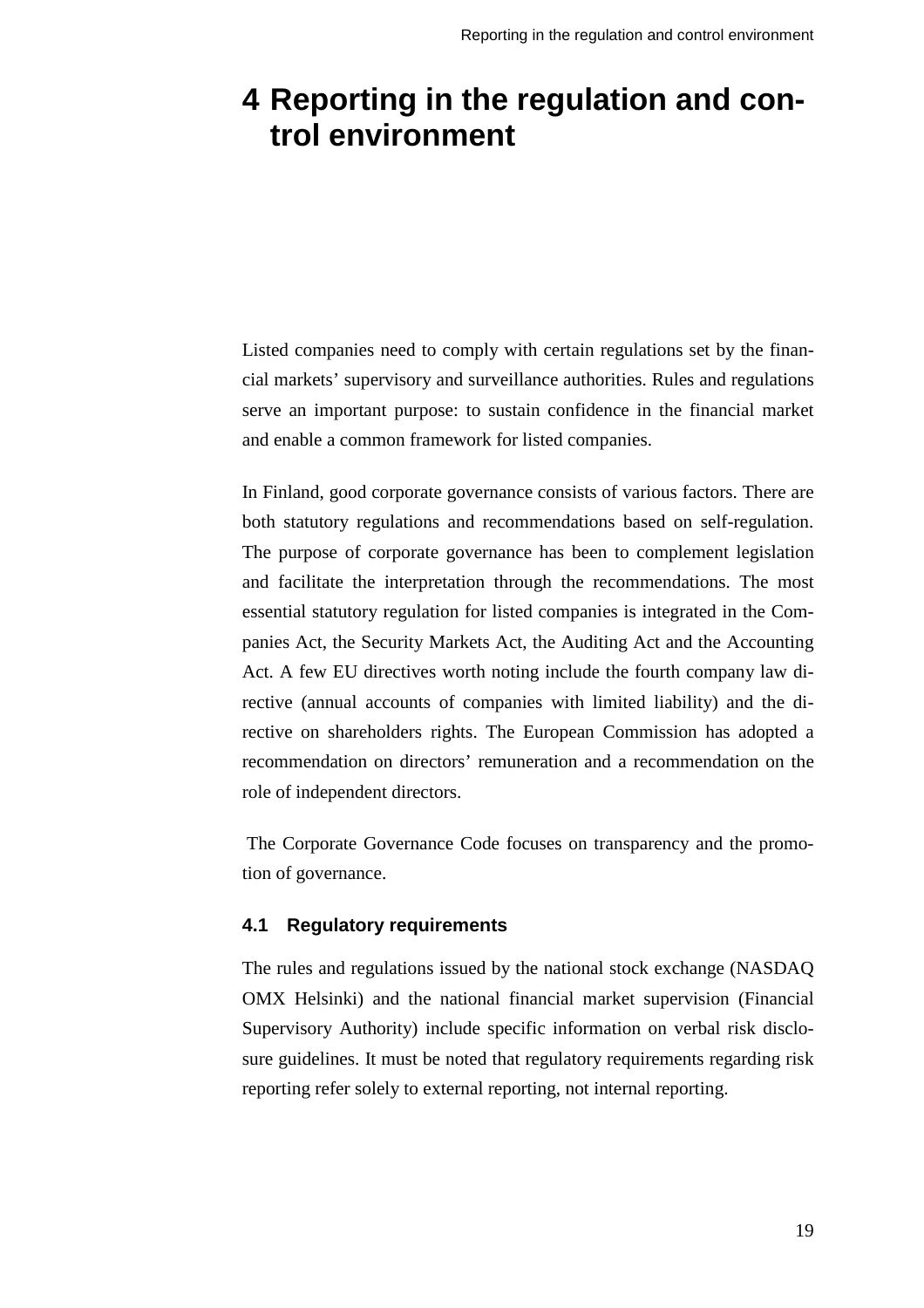## <span id="page-25-0"></span>**4.1.1 NASDAQ OMX Helsinki regulations**

NASDAQ OMX Helsinki – commonly referred to as the Helsinki Exchange – has a variety of rules related to the disclosure of information, of which the most relevant for a listed company are the "Rules of the Stock Exchange and in the NASDAQ OMX Helsinki" and the "Harmonized Disclosure Rules." Apart from rules related to the actual financial statement and general disclosure requirements based on the Finnish Securities Markets Act, there are no specific guidelines or requirements related to risks or risk management. Nor are there guidelines or recommendations for a listed company regarding risk and risk management communication or reporting in the NASDAQ OMX Helsinki.

### <span id="page-25-1"></span>**4.1.2 The Finnish Financial Supervision Authority regulations**

The Financial Supervisory Authority (FIN-FSA) is the authority overseeing Finland's financial and insurance sectors. Two standards in its regulations and guidelines related to the disclosure of information by listed company are: "Standard 5.1 Disclosure of periodic information" and "Standard 5.2b Disclosure obligation of the issuer and shareholder."

FIN-FSA describes a standard as a collection of subject-specific regulations and guidelines that obliges and guides supervised entities and other financial market participants, indicates the quality level expected by the supervisor, sets out the supervisor's key principles of good practice and provides justification for regulation (FIN-FSA 5.1:2009, p. 2).

### *Standard 5.1 Disclosure of periodic information*

According to the FIN-FSA Standard 5.1 (2009, p. 30-31), a management report, presenting information on significant matters relating to the development of the reporting entity's operations, must be attached to the financial statements. The standard suggests that the management report includes a description of significant risks and uncertainties. The management report generally describes the extent to which previous assumptions have proved to be correct and previous specified risks have materialized.

The management report must include a balanced and complete assessment with regard to the extent and structure of the operations, of significant risks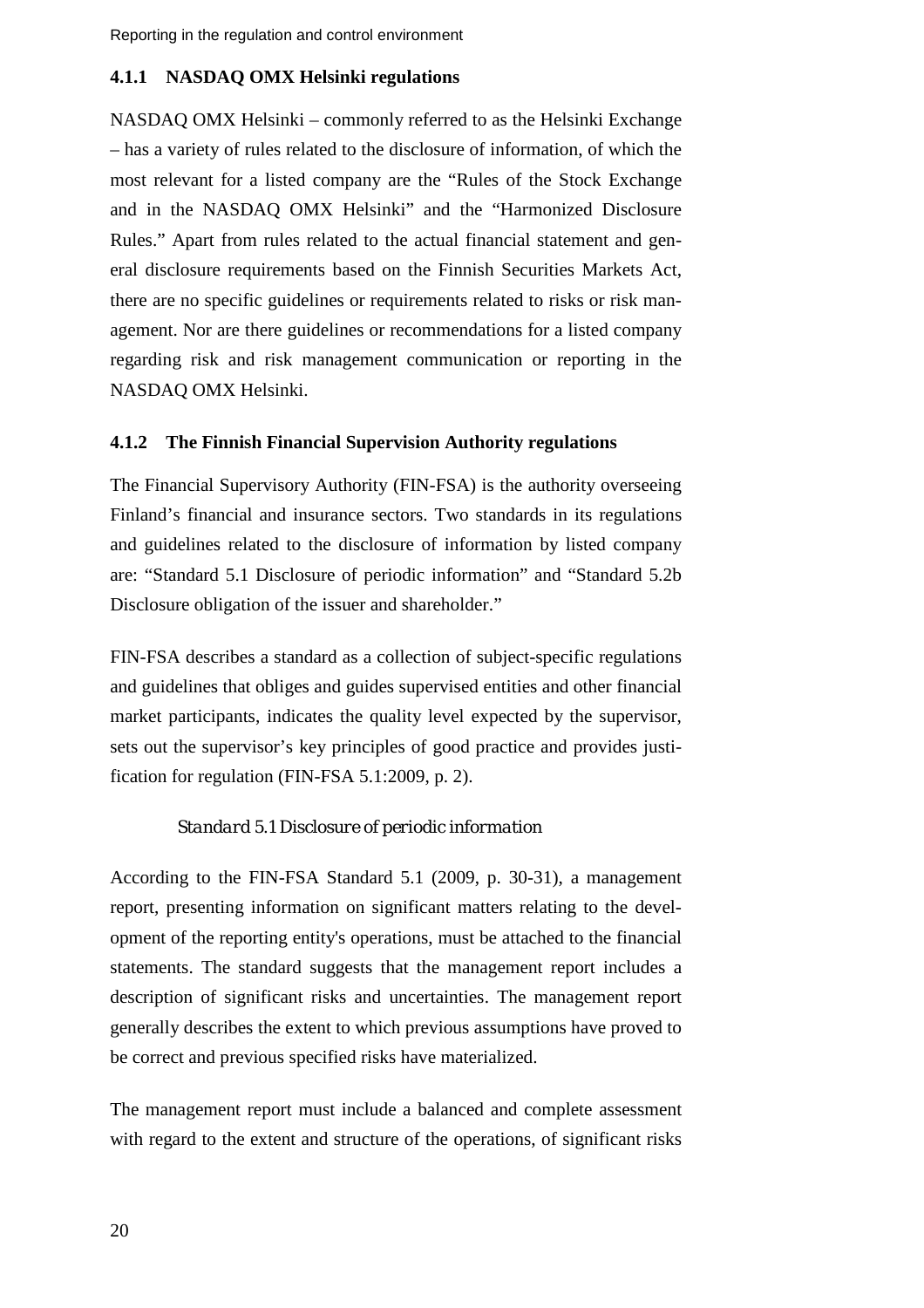and uncertainties, and of other conditions affecting financial performance (FIN-FSA Standard 5.1:2009, p. 34).

The management report should describe the issuer, its operating activities and typical sector risks, uncertainties and other issues that, if realized, may significantly affect the issuer's operations, financial position and performance or the value of the security. If possible, it should also describe the effect that the realization of the risks and uncertainties would have on the issuer. (FIN-FSA Standard 5.1:2009, p. 34)

FIN-FSA Standard 5.1 (2009, p. 34) points out that the description of risks and uncertainties is generally based on an assessment (made at the date of the statement of financial position) of the risks and uncertainties attributable to the next financial period. If, however, the issuer knows of such risks and uncertainties that may be realized over a longer term than the immediately subsequent financial period, these risks and uncertainties, too, are generally included in the description.

According to FIN-FSA Standard 5.1 (2009, p. 34), the effects of the risks and uncertainties may be described by means of various kinds of sensitivity analyses, which, depending on the issuer's line of business, can be used to illustrate how key factors, such as exchange rates or other individual factors, affect financial performance and/or position.

Risks affecting the issuer can be broken down into strategic risks, operational risks, financial risks and damage risks, for example. Depending on the issuer's line of business, environmental risks may also be significant and topical. In addition, the issuer may be exposed to credit, liquidity and market risks attributable to financial instruments. Certain sectors may have standardized risk ratings that can be used in describing the risks. (FIN-FSA Standard 5.1:2009, p. 34)

In addition, the guideline related to disclosure of order backlog and related risks states that the management report must include the order backlog and the related essential risks at the end of the financial period to the extent that they have not been taken into account in the financial statements. Information deemed essential must be disclosed. The order backlog disclosed generally includes those binding, outstanding orders that have been received by the date of the statement of financial position but not yet recognized as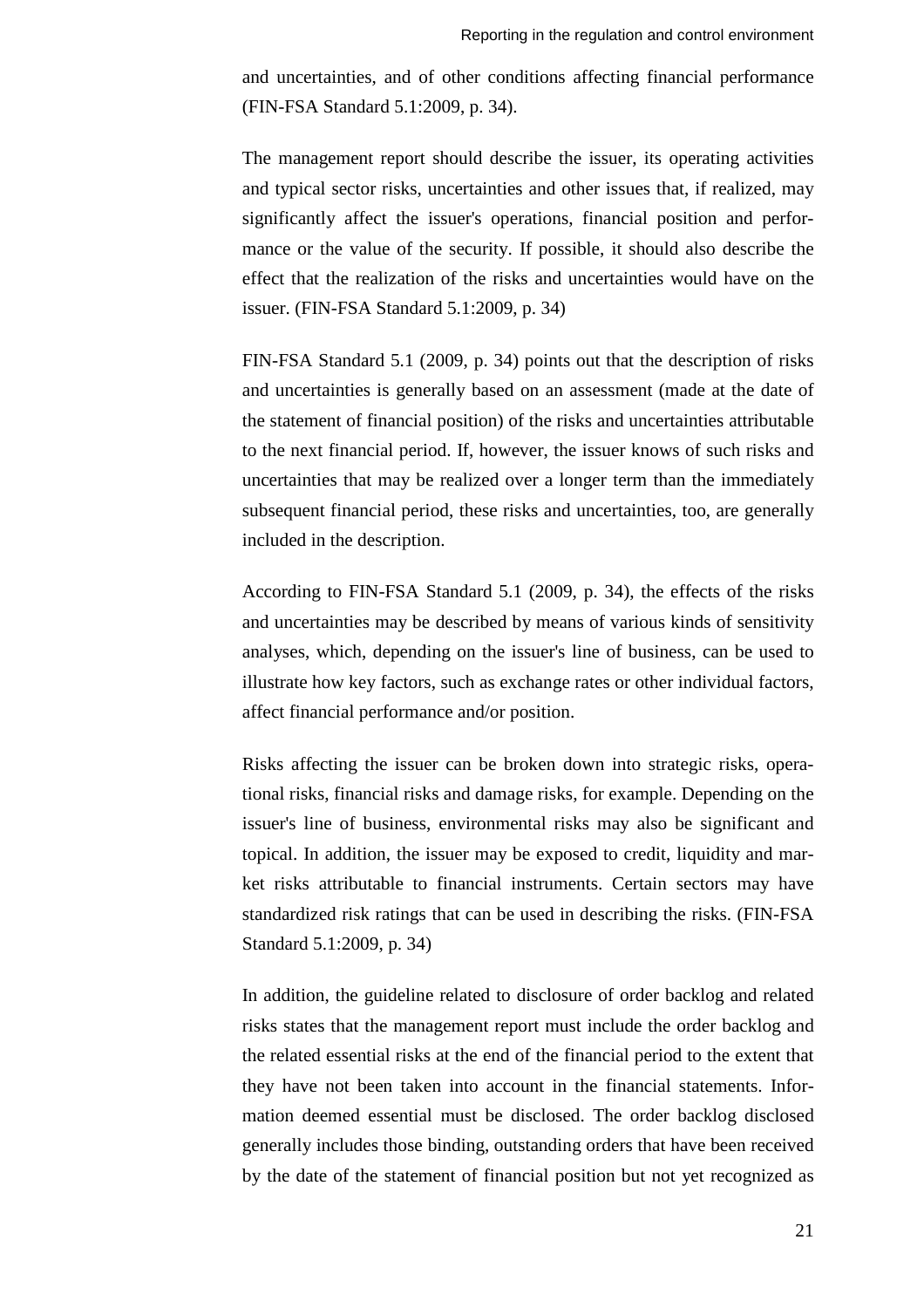revenue, according to IAS 11 Construction Contracts. (FIN-FSA Standard 5.1:2009, p. 36)

According to FIN-FSA Standard 5.1 (2009, p. 58-59), a company should publish an explanatory statement in its interim reports. The explanatory statement should give a general description of the financial position and result of the issuer and of developments during the report period. The explanatory statement should explain any material events and transactions of the report period and their impact on the financial position and result of the issuer. The description of principal short-term risks and uncertainties relating to the business operations should focus particularly on material changes that have occurred in the risks and uncertainties previously disclosed in connection with the financial statements. As regards the detailed description of risks and uncertainties, the explanatory statement can include references to disclosures in the management report.

#### *Standard 5.2b Disclosure obligation of the issuer and shareholder*

According to FIN-FSA Standard 5.2b (2010, p. 20), when a company is presenting its assessment on likely future performance, it should pay attention to significant near-term risks and uncertainties of its business operations and rely on estimates with solid rationale.

#### <span id="page-27-0"></span>**4.2 Governance and control requirements**

#### <span id="page-27-1"></span>**4.2.1 The Finnish Corporate Governance**

One of the most fundamental guidelines related to risk management as well as risk reporting among Finnish listed companies is the Finnish Corporate Governance Code. In 2003, the Securities Market Association issued the Corporate Governance Recommendation for Listed Companies. The Recommendation was replaced by the Finnish Corporate Governance Code in 2008. The Code was updated in 2010. The target of the Recommendation and later the Code is to improve the corporate governance practices of Finnish companies and to improve external stakeholders' access to information about the corporate governance system as a whole.

The Finnish Corporate Governance Code (2010, p. 6) has been prepared in accordance with the so-called Comply or Explain principle. This means that the company shall comply with all recommendations of the Code. A com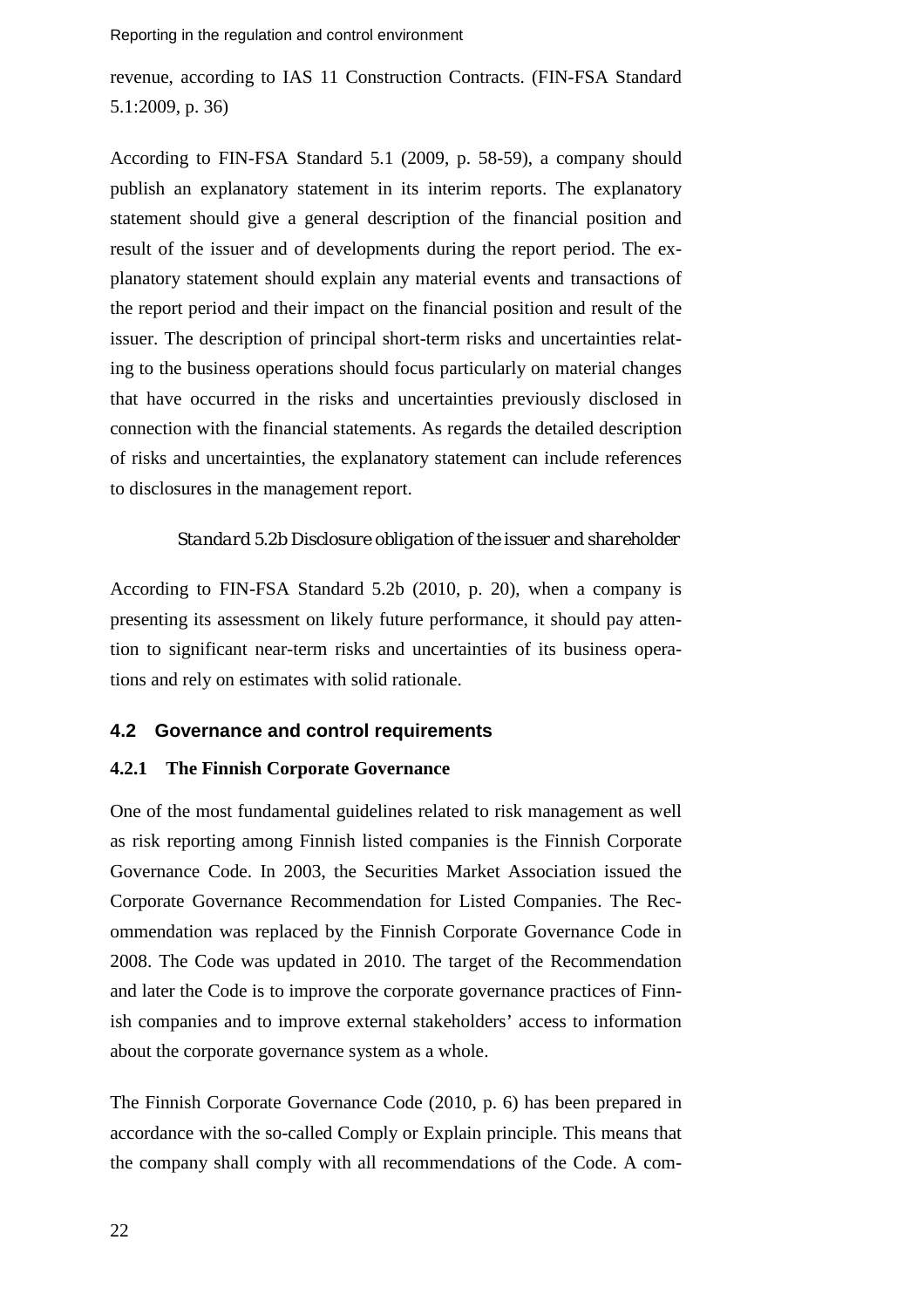pany may depart from an individual recommendation, but if it does, it must account for the departure and provide an explanation for it.

It should be noted, however, that risk management's role and tasks in the Code are defined in relation to the financial reporting process.

In compliance with the Code, the board of directors should establish board committees for the effective discharge of duties of the board. One of the recommended committees, the audit committee, has a special role in risk management. Among other things, the audit committee shall monitor the efficiency of the company's risk management systems and review the description of the main features of the risk management systems pertaining to the financial reporting process, which is included in the company's corporate governance statement. (Securities Market Association 2010, p. 15)

According to the Code (2010, p. 22), the purpose of internal control and risk management is to ensure the effective and profitable operations of the company, reliable information and compliance with the relevant regulations and operating principles. Another aim is to be able to identify, evaluate and monitor risks related to the business operations.

According to Recommendation 49, the company shall disclose the major risks and uncertainties that the board is aware of and the principles along which risk management is organized (Securities Market Association 2010, p. 22).

For the evaluation of the operations of the company, it is important to provide sufficient information on risk management. Legislation requires that the report by the board of directors contain an evaluation of the major risks and uncertainties. In addition, the interim reports and financial statements releases shall describe major short-term risks and uncertainties related to the business operations. (Securities Market Association 2010, p. 22)

According to Recommendation 54, listed companies must issue a Corporate Governance Statement describing the main features of the internal control and risk management systems in relation to the financial reporting process. The description outlines the manner in which the company's internal control and risk management function is organized in order to ensure that the financial reports disclosed by the company give essentially correct information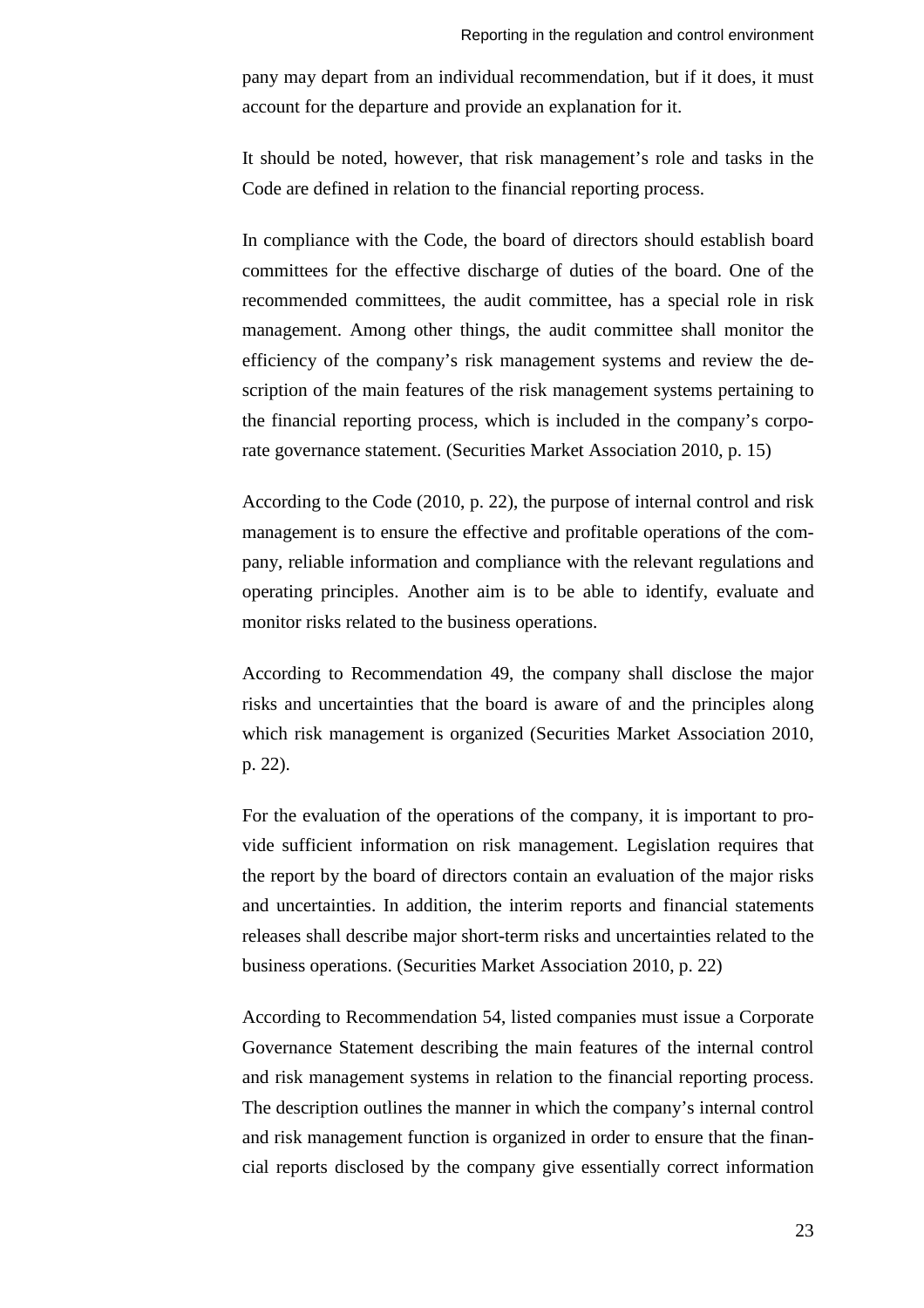Reporting in the regulation and control environment

about the company finances. The description is given at the group level. (Securities Market Association 2010, p. 25)

As far as general investor information is concerned (Recommendation 55), the company should present on its website the principles along which risk management is organized and the major risks and uncertainties that the board is aware of. (Securities Market Association 2010, p. 26)

### <span id="page-29-0"></span>**4.2.2 European Commission Corporate Governance Framework**

The European Commission has issued a Green Paper on "The EU Corporate Governance Framework" aiming to promote good corporate governance across Europe.

A green paper released by the European Commission is a discussion document intended to stimulate debate and launch a process of consultation, at the European level, on a particular topic. A green paper usually presents a range of ideas and is meant to invite interested individuals or organizations to contribute views and information.

Risk management issues in the European Commission's green paper "The EU Corporate Governance Framework" are covered only in connection with the board's oversight responsibilities and administrative tasks. The framework advises all companies to develop an adequate risk culture and arrangements to manage risk effectively and stresses that the board should ensure a proper oversight of the risk management processes (EU Corporate Governance Framework 2011, p. 10). However, the paper does not mention any risk reporting activities or principles whatsoever.

### <span id="page-29-1"></span>**4.2.3 OECD Principles of Corporate Governance**

The Organization for Economic Co-operation and Development (OECD) published "OECD Principles of Corporate Governance" as early as 1999 and a renewed version in 2004. The principles document offers non-binding standards and good practices as well as guidance on implementation of good corporate governance practices.

The OECD principles (2004, p. 11) are intended to provide guidance and suggestions for stock exchanges, investors, corporations, and other parties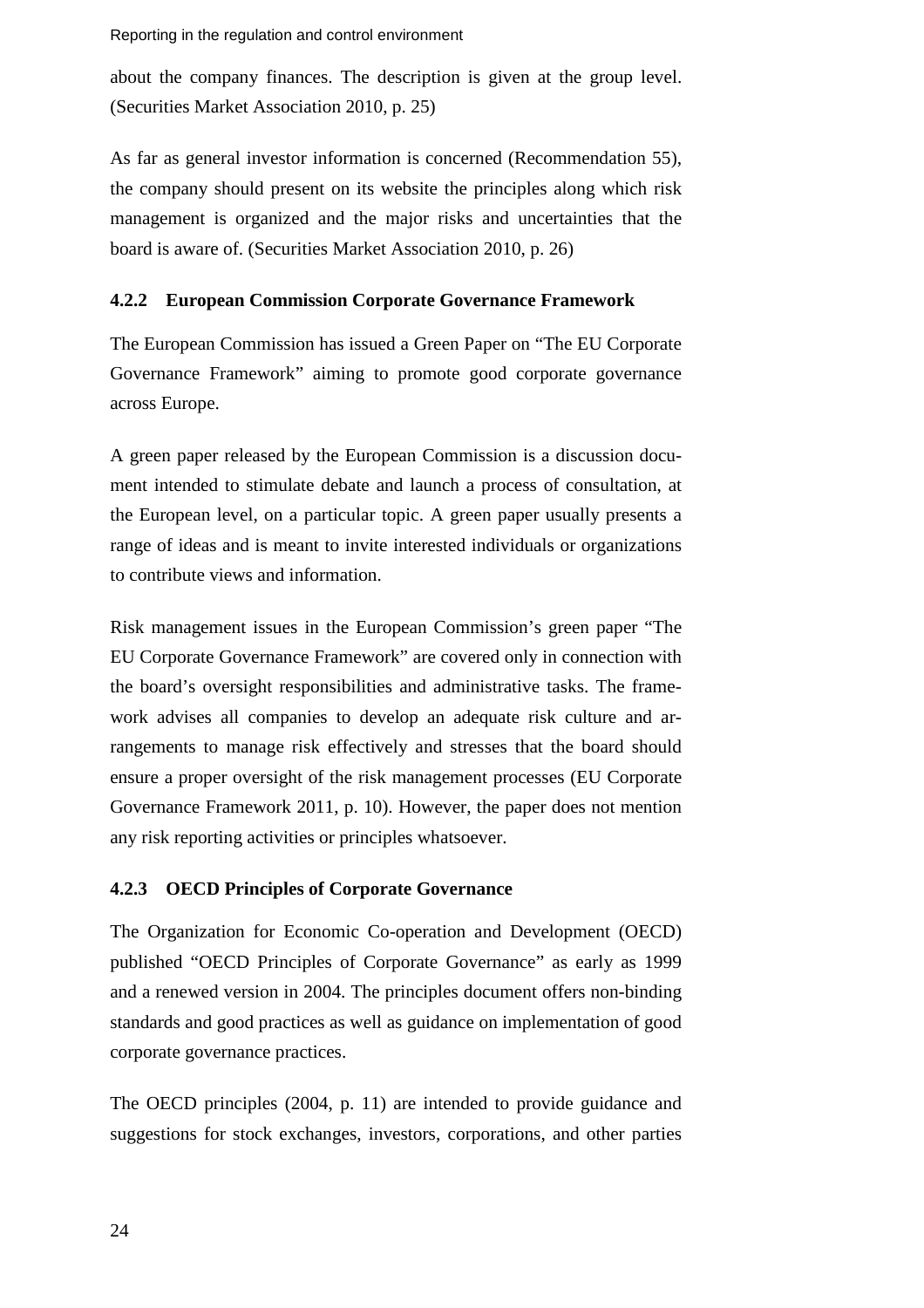that have a role in the process of developing good corporate governance. The principles focus on publicly traded companies.

The document describes risk-related information under the headline "Foreseeable risk factors," stating that users of financial information and market participants need information on reasonably foreseeable material risks that may include: risks that are specific to the industry or the geographical areas in which the company operates; dependence on commodities; financial market risks, including interest rate or currency risk; risk related to derivatives and off-balance sheet transactions; and risks related to environmental liabilities. (OECD 2004, p. 54)

The document emphasizes that the principles do not envision the disclosure of information in greater detail than it is necessary to fully inform investors of the material and foreseeable risks of the enterprise. Disclosure of risk is most effective when it is tailored to the particular industry in question. Disclosure about the system for monitoring and managing risk is increasingly regarded as good practice. (OECD 2004, p. 54)

#### <span id="page-30-0"></span>**4.3 Statutory requirements**

Laws, such as the Finnish Companies Act, the Finnish Accounting Act, and the Finnish Securities Markets Act, are reviewed for the study, bearing in mind, however, that the content of such statutory requirements focuses on financial accounting and reporting practices. Nevertheless, it is worth looking at what, if any, verbal risk reporting content is covered in the abovementioned laws.

The Finnish Companies Act (21.7.2006/624) does not include any mention related to risk, risk management or risk reporting.

According to the Finnish Accounting Act 3:1§ (30.12.1997/1336), a company must comprehensively evaluate its key risks and uncertainties.

The Finnish Securities Markets Act (14.12.2012 746/2012) states that a company must disclose a description of the key near-future risks and uncertainties related to its business operations.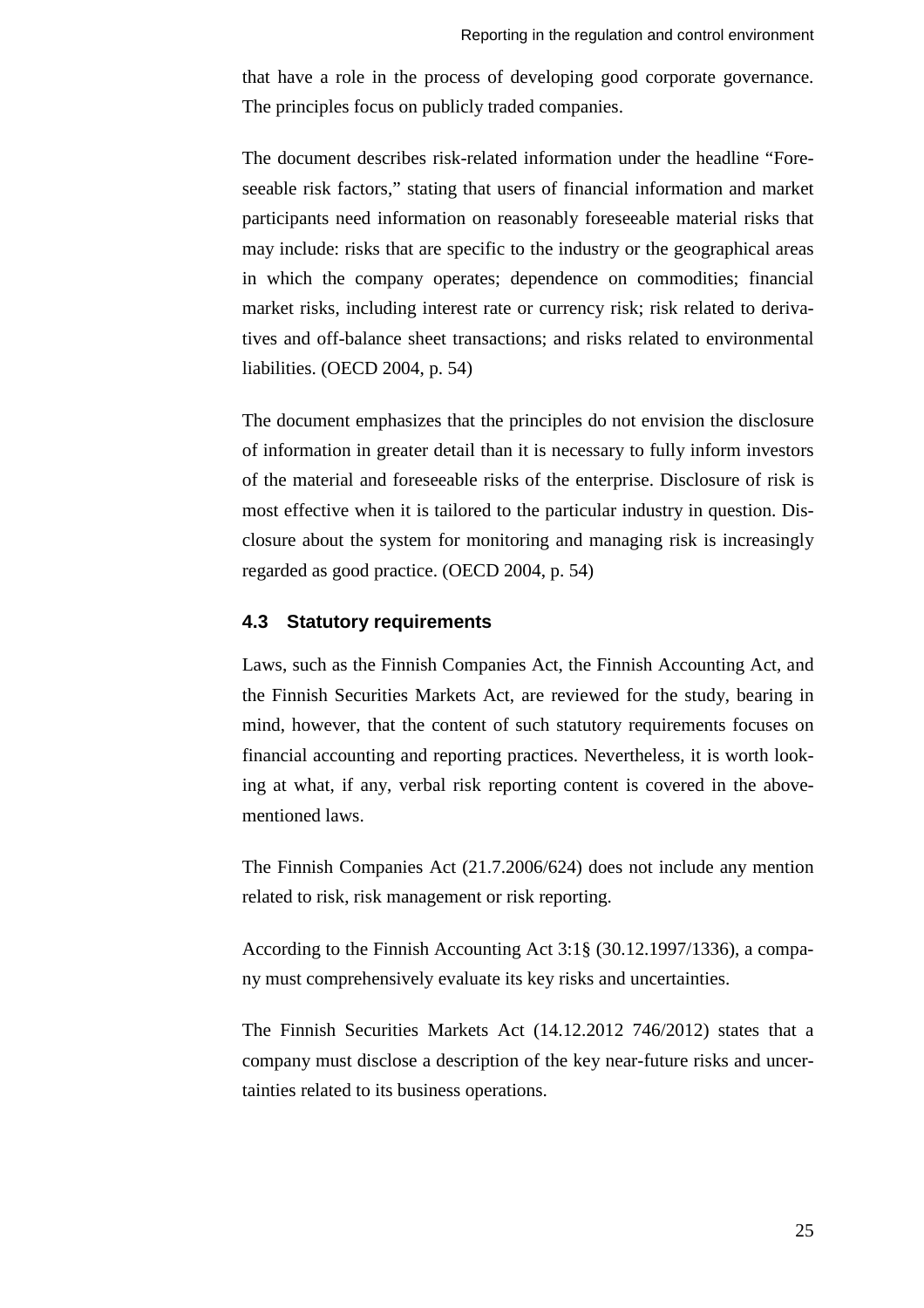# <span id="page-31-0"></span>**5 General reporting recommendations**

In addition to the previously covered material, a short review of existing studies and publications related to the risk reporting concept is worthwhile. Several risk management associations and global business and management advisors have published their considerations regarding risk reporting.

## <span id="page-31-1"></span>**5.1 Risk reporting definitions of risk management associations**

The Committee of Sponsoring Organizations of the Treadway Commission (COSO) highlights the ERM approach in risk report stating that: Risk management processes that capture risk information from each level of the organization aid in the creation of a composite view of key risk exposures for presentation by management and discussion with the board. A portfolio view of risks informs management and the board about concentrations of risks affecting specific strategies or overlapping risk exposures for the enterprise and helps in the prioritization of the enterprise's top risk exposures based on assessments of risk probabilities and impact to the organization. (COSO 2009, p 14)

According to the COSO's view (2009, p. 16) the organization's ERM system should function to bring to the board's attention to the most significant risks affecting entity objectives and allow the board to understand and evaluate how these risks may be correlated, the manner in which they may affect the enterprise, and management's mitigation or response strategies.

The COSO (2009, p. 17) gives an example of the types of information that may be warranted for board review:

• External and internal risk environment conditions faced by the organization

• Key material risk exposures that have been identified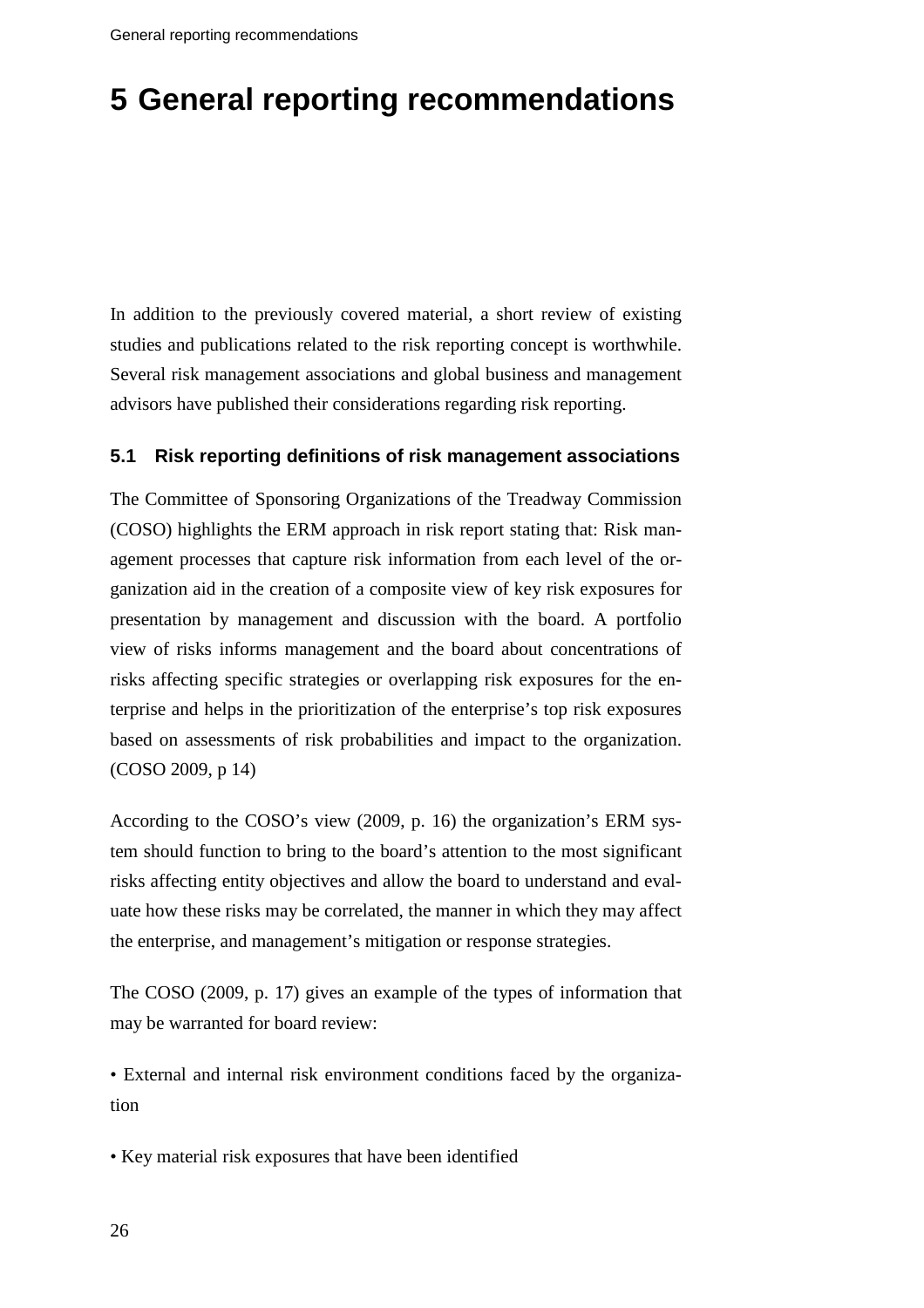- Methodology employed to assess and prioritize risks
- Treatment strategies and assignment of accountabilities for key risks

• Status of implementation efforts for risk management procedures and infrastructure

• Strengths and weaknesses of the overall ERM process

Heat maps are one type of tool that can provide an effective visualization to help direct the board and senior management discussion to those risk issues that are critical to the organization. Other tools exist that can help management and the board understand the portfolio of key risk exposures. The use of such tools should be tempered by the realization that many of the risk events that played a significant role in prior financial crises are best characterized as low likelihood/frequency, but extremely high impact occurrences. These so-called "tail events" or "black swans" have proved to be extremely worthy of board attention and oversight. (COSO 2009, p. 14)

The Institute of Operational Risk (2010, p. 15) stresses the importance of a coordinated risk report. The scope, content and presentation of a report will depend on the requirements of the intended audience and where possible reports should be developed in conjunction with them. However, central coordination can help to ensure that a consistent view of information is delivered so that the reports can be compared across business lines and functions and/or aggregated for senior management.

The following diagram of the Institute of Operational Risk illustrates the main levels of operational risk reporting that most organizations may wish to consider: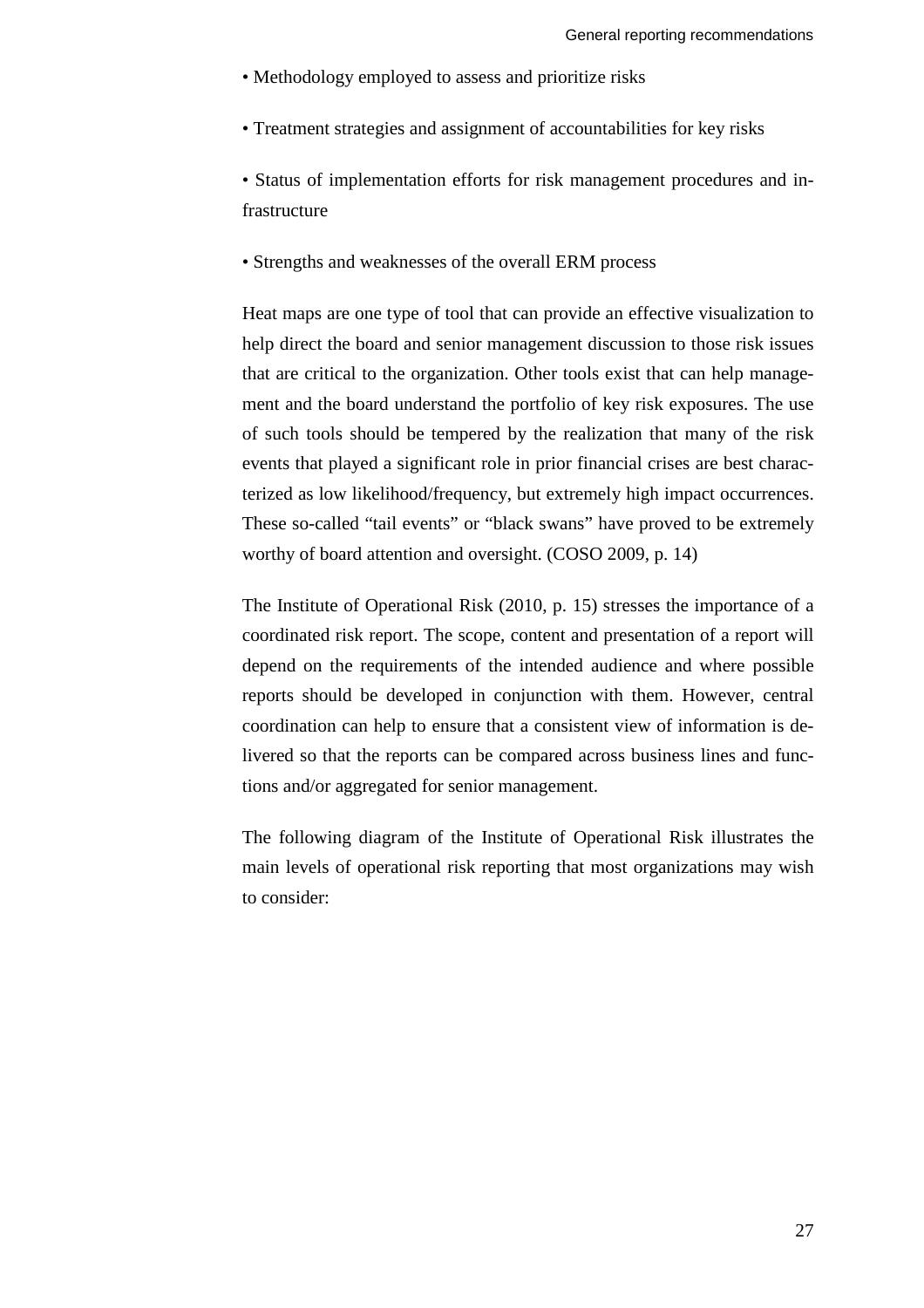

**Figure 7** The four main levels of operational risk reporting (Institute of Operational Risk 2010, p. 15)

## <span id="page-33-0"></span>**5.2 Risk reporting definitions of business consultant companies**

In its global survey, the insurance brokerage AON (2010, p. 3) has listed key internal and external stakeholders' questions related to risk management: "What are your top risks? How are you going to manage these risks? How is the organization's risk profile changing? Which business lines bring the most risk? What is the potential financial impact of key risks? What is your risk appetite and tolerance? Have you allocated your resources the way to manage key risks? Do employees understand their risk management roles? How is risk incorporated into strategy development? The list demonstrates the wide scope of the risk information that company stakeholders are interested in.

AON (2010, p. 5) also recommends companies to provide board members with ongoing information about risk management best practices and encourage an understanding of risk assessment as a visible aspect of business planning, operations and risk monitoring. Furthermore, AON (2010, p. 7) encourages company top management to consider, at least once a year, both new and emerging risks in the context of the organization's strategic plan, operating plan, and external environment.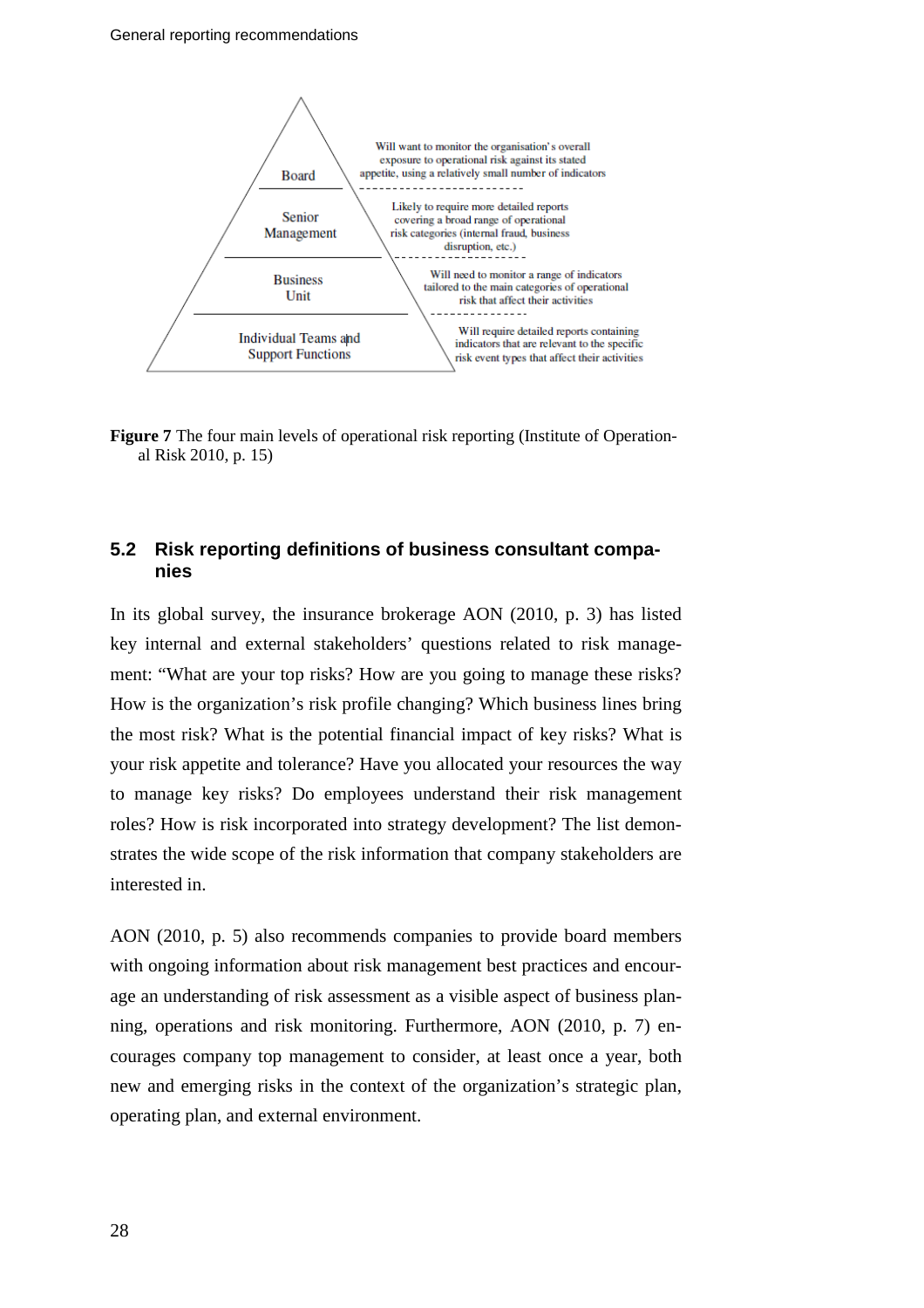AON defines transparency of risk communication as one of the hallmarks of a successful ERM approach. Internal and external stakeholders are requiring increased information about risk to support their own decisions regarding how to manage their risk while also understanding how risk across the value chain can affect business objectives and ultimately performance (AON 2010, p. 6).

AON's (2010, p. 6) advice concerning risk communication is to "customize risk reporting and communications to gather and deliver the right information to the right people at various levels of the business." The other advice encourages streamlining data reporting by focusing on the most critical risks and decision points. Companies should use a risk dashboard approach that delivers relevant information at various levels of the organization to support risk-based decision making. According to the AON survey, managing risk disclosures requires an understanding of what each group of stakeholders expects and how the information will be used.

According to PwC (2012, p. 42), the purpose of a risk report is to facilitate risk monitoring by providing necessary information and analysis of the existing and potential risks to which the company is exposed. The content of the risk report must be adapted to its readership. For senior management: a risk report presents, in about ten pages, an overview of the risks affecting the company (the risk map, the three to five major risks, the market environment, and comparisons with competitors). For the business line or operational entity: the risk report covers, in about 15 pages, the risks to which the business line or operational entity is exposed. The detailed risk report, often about 100 pages or more, provides all the evaluations and detailed action plans for each risk.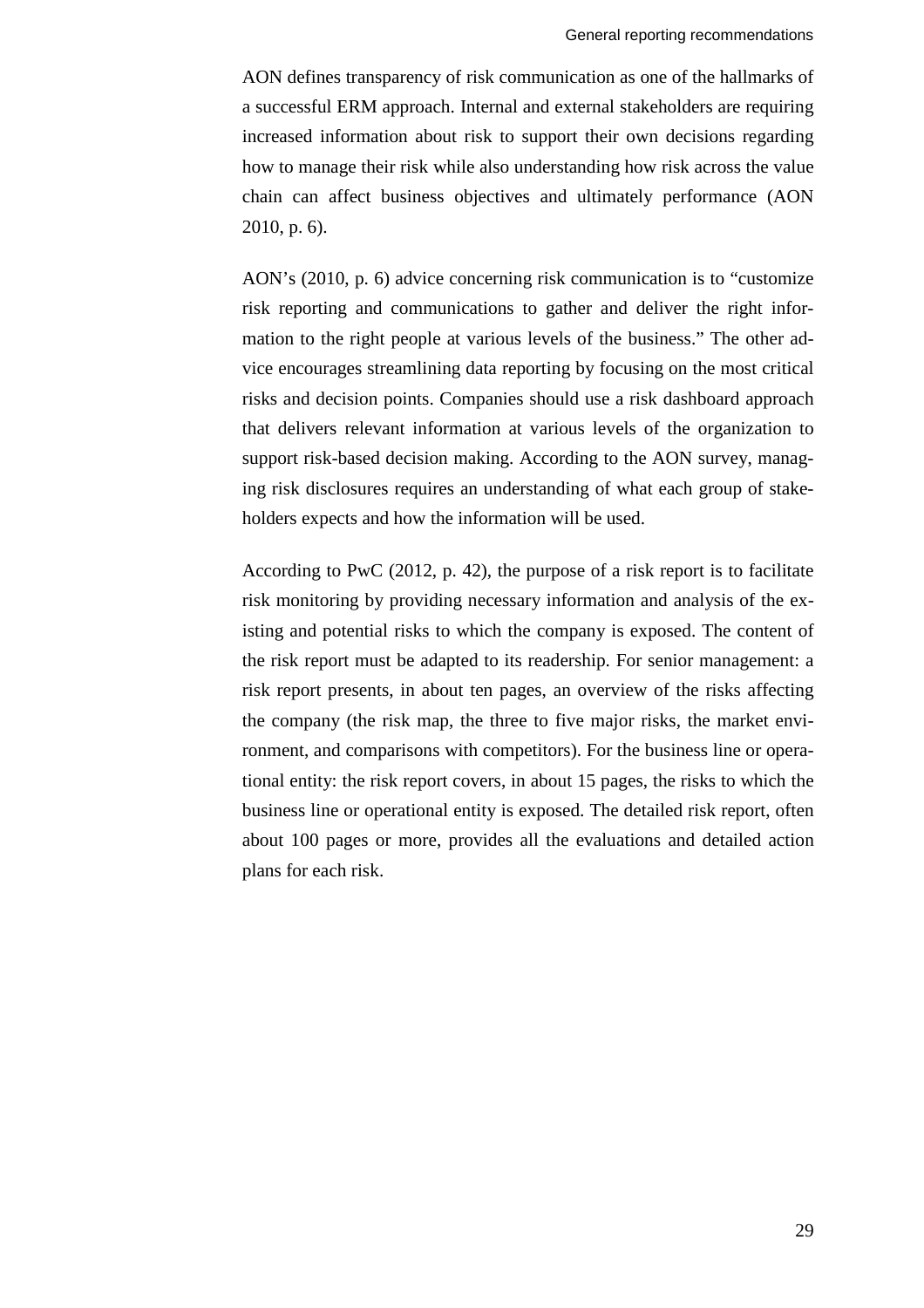# <span id="page-35-0"></span>**6 Key findings of the risk reporting concept**

### <span id="page-35-1"></span>**6.1 RM standards and ERM framework reporting**

Segal (2011, p. 271) calls risk reporting "risk messaging" and divides it into internal and external risk messaging. According to Segal, internal risk messaging refers to incorporating risk information into performance measurement and management. Internal risk messaging has two aspects: 1) integrating ERM into business performance analysis, and 2) integrating ERM into incentive compensation.

Another theme addressed by Segal is the reporting of the integrated impacts of two or more risk scenarios occurring simultaneously. Though Segal uses the following example in connection with external risk reporting, it is worthy of consideration also in internal risk reporting: the strategic focus of the ERM program and how it focuses management on the largest potential threats, whether from a single risk event or from combinations of simultaneous risk events (Segal, 2011, p. 281).

When designing the format and content of an ERM report, and the functionality of an ERM reporting system, it is important to start by looking at the five basic questions that an ERM reporting system should address: 1) Are any of our business objectives at risk? 2) Are we in compliance with policies and regulations? 3) What risk incidents have been escalated? 4) What KRIs and trends require immediate attention? 5) What risk assessments need to be reviewed? With an effective ERM reporting system, management should be able to answer all five of these questions. (Lam 2008, p. 6)

According to Lam (2008, p. 10) many ERM programs produce large volumes of qualitative information (e.g., risk and control assessments, process maps, policies and procedures) that are not conducive to board and man-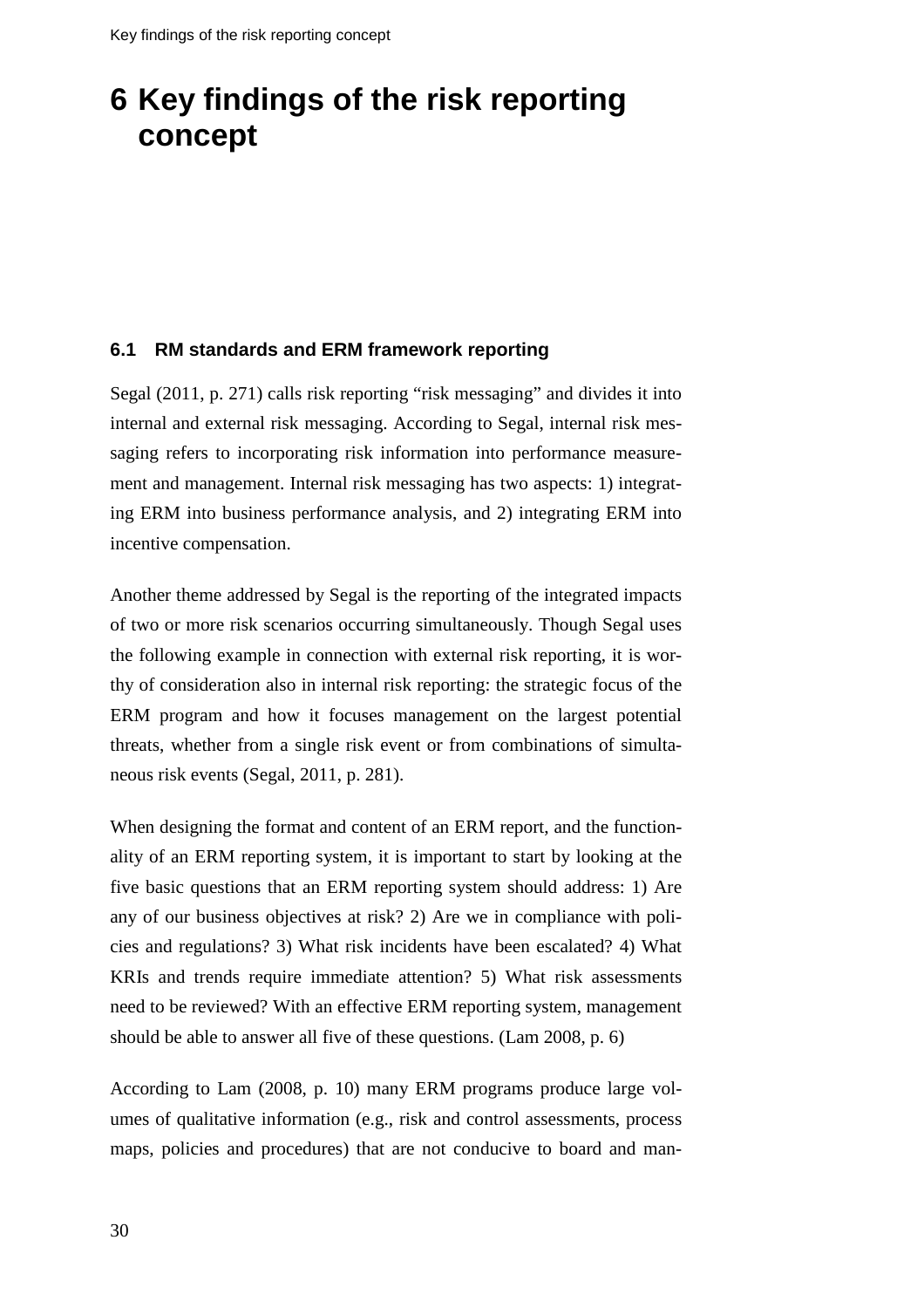agement decision making. In order to support policy and business decisions, critical risks must be quantified and reported in a concise and effective manner. That is not to say that quantitative information is more valuable than qualitative data, but there should be a balance in ERM reporting. For the company's most critical risks, quantitative analysis can be used to show trends, risk-adjusted metrics, compliance with policy limits, and performance against established standards. For the same risks, qualitative analysis can be used to provide expert risk assessments, alternative strategies and actions, management recommendations, and other contextual information.

#### <span id="page-36-0"></span>**6.2 General reporting recommendations**

It is quite obvious that risk reports provide essential information for the decision makers across the company. From management's and control's viewpoint, it is vital that top management's risk reports follow a systematic schedule and structure. For example, key opportunities and threats are reported quarterly, and changes in the risk levels and risk management activities are reported monthly. In practice, the focus of top management risk reporting is shifted to the monitoring of risk management activities and their impact, and the estimation of the future based on risk development trends. (Ilmonen et al. 2010, p. 188)

PwC (2012, p. 42) has stated that if the company is using risk measurement tools and processes, the risk management system must produce all the information necessary to the relevant managers to ensure appropriate and hands-on oversight.

Ilmonen et al. (2010, p. 188-189) writes that the internal risk management reporting may include an operational risk management report reporting near-miss incidents and hazards. In practice, the ERM report is updated 1-4 times per year and its focus is on strategic and partially financial risks. Financial risk reporting has its own long tradition and financial risks will be reported separately in the future, too.

There is not one right risk reporting model, and companies have to plan the risk reporting in detail – keeping in mind that it must create as much value added as possible (Ilmonen et al. 2010, p. 193).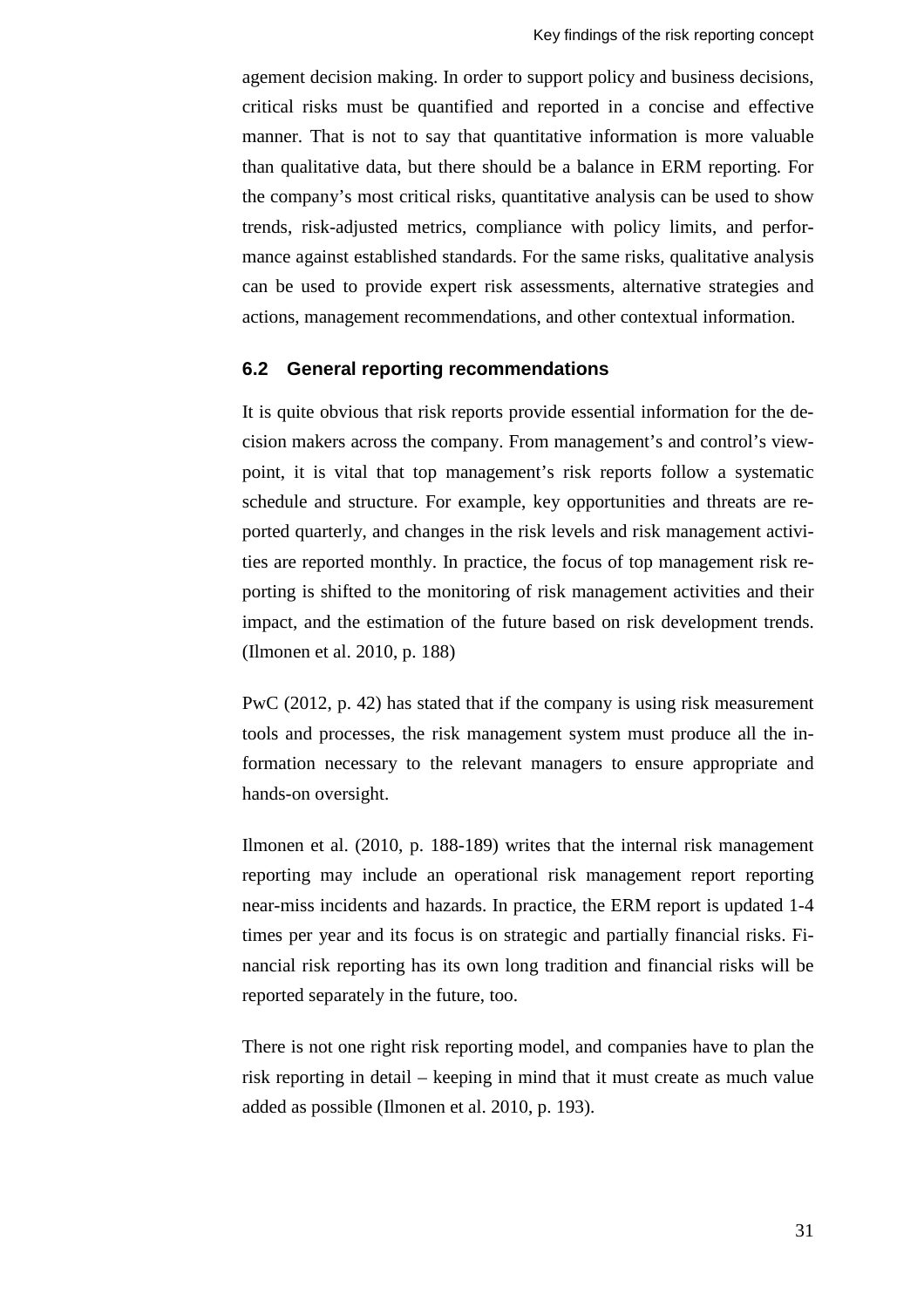#### Key findings of the risk reporting concept

As a result of numerous legislative and regulatory requirements, the expectations for more effective risk oversight by the board are being raised. Accordingly, based on Protiviti's survey "Board risk oversight" (2010, p. III), risk oversight is a high priority on the agenda of most boards. The respondents included more than 200 current and past board members from a broad range of industries and organizations in the USA.

Based on the survey (Protiviti 2010, p. 7), the most common types of risk reporting received by the board annually include: 1) a high-level summary of top risks for the enterprise as a whole and its operating units; 2) a periodic overview of management's methodologies used to assess, prioritize and measure risk; and 3) a summary of emerging risks that warrant board attention. The risk reporting not received annually include: 4) a scenario analyses evaluating the impact of changes in key external variables impacting the organization; 5) a summary of exceptions to management's established policies or limits for key risks; and 6) a summary of significant gaps in capabilities for managing key risks and the status of initiatives to address those gaps. The findings reveal an opportunity for organizations to improve the risk reporting process and increase the regularity of reporting according to the nature of the organization's operations and risk profile as well as the board's specific needs. The other three report types mentioned by the respondents are: 7) risk reports, such as trends in key risk indicators; 8) a report on effectiveness of responses for mitigating the most significant risks; and 9) a summary of significant changes in the assumptions and inherent risks underlying the strategy and their effect on the business.

The role of the board in the risk management process usually means that the board determines that management has in place a rigorous process for identifying, prioritizing, managing and monitoring its critical risks and that this process is improved continuously as the business environment changes. It also involves the board's understanding of the most significant risk exposures and evaluation of whether those exposures are within the company's appetite for risk-taking. (Protiviti 2010, p. 4)

According to the survey respondents, there should be a structured process for monitoring and reporting key risks to the board, and that the board has overall responsibility for risk oversight. They call for a more robust and mature process, referring to a process that is repeatable over time, well-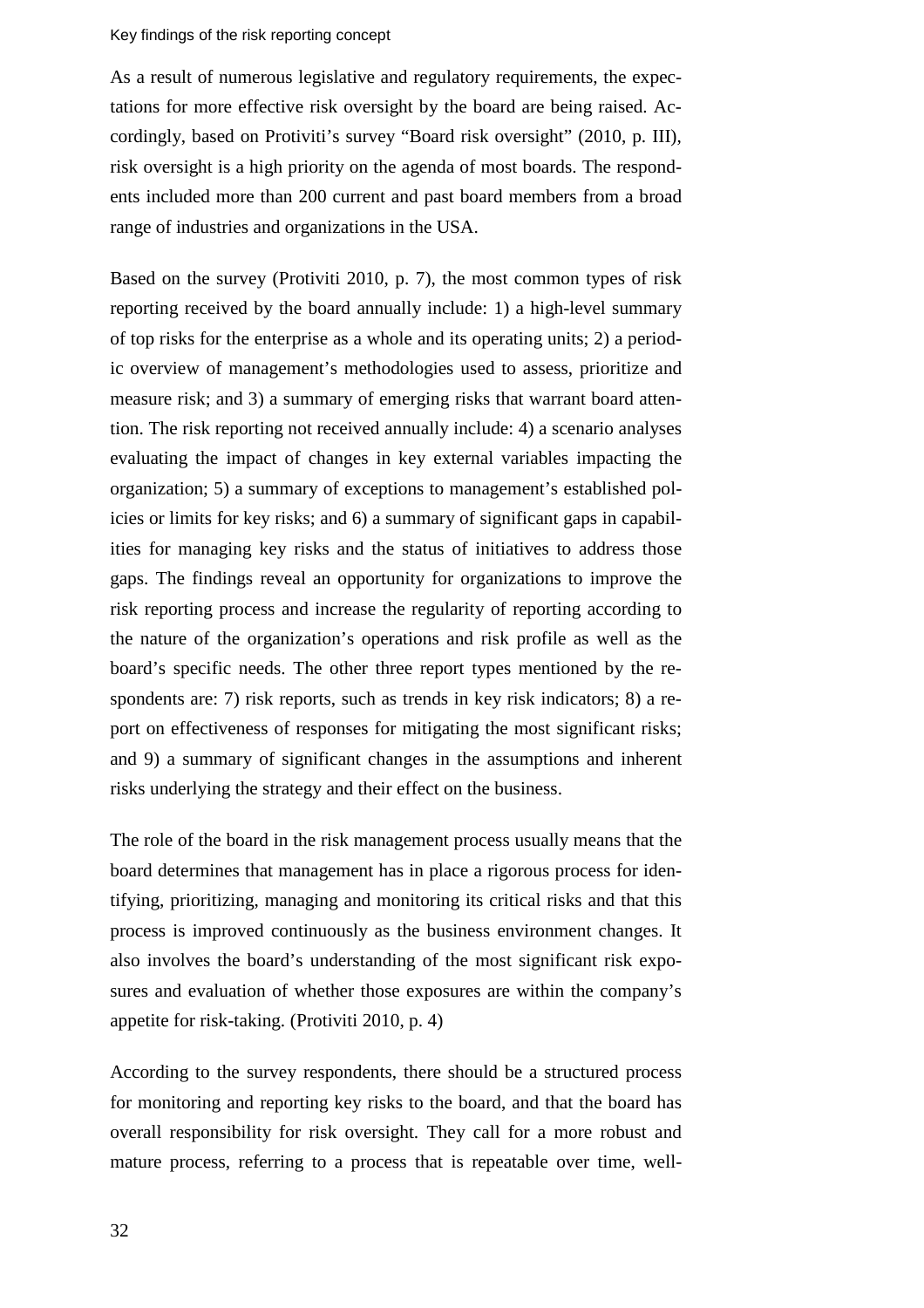defined, supported by rigorous methodology and analytical frameworks and applied periodically over time as opposed to on an as-needed basis. (Protiviti 2010, p. 4-5)

Recommendations listed in the Protiviti survey (2010, p. 15) state that there are opportunities to improve the maturity of the board risk oversight process so that it can become more systematic, robust and repeatable. A company may implement a more structured process for reporting critical enterprise risks and emerging risks to the board, and look for opportunities to enhance the risk reporting process to make it more effective and efficient, as well as increase the regularity of reporting depending on the nature of the organization's operations and risk profile. And it may come to an agreement with management on the risk-related matters that need to be escalated to the board, addressing the what, when and why.

The Institute of Operational Risk states that the prioritization of risk indicators helps information consumers to focus on those indicators (and their associated operational risks) that are most significant for their organization. The Operational Risk Manager's judgment on what to include or exclude from a report may also be necessary to help information consumers reach the right conclusions. However, information consumers and auditors should be able to access data on all available indicators, on request, so that they can satisfy themselves that the most appropriate indicators have been presented. The provision of a suitably detailed narrative to support the figures is critical to ensure that information consumers are able to interpret the reports that they receive and use them to support decision making. In particular, brief and relevant commentary should be provided to explain abnormal items and data trends. (Institute of Operational Risk 2010, p. 16)

Institute of Operational Risk (2010, p. 15-16) has listed some features of a sound indicator report/reporting process, including:

• Relevance – care must be taken to avoid producing overly detailed reports with large numbers of indicators;

• Simplicity – reports should not be overly complex and contain jargon terms, large tables of data or complex mathematical formulae. Where possible the simplest possible graphs and charts should be used;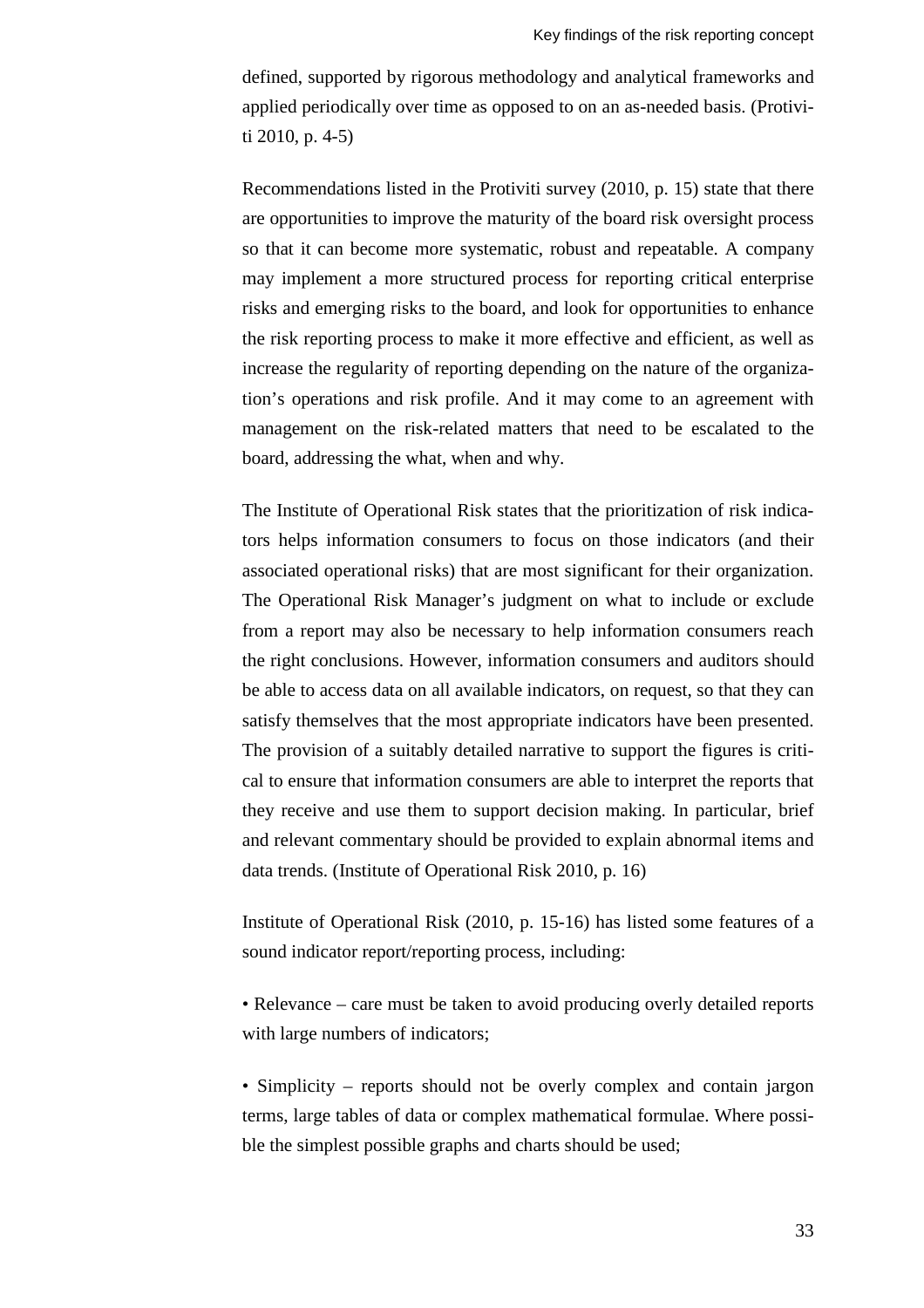Key findings of the risk reporting concept

• Timeliness – reports should be produced in a timely manner so that they can be acted upon whilst the data they contain is still relevant;

• Accuracy – inaccurate metrics will provide a false picture of an organization's exposure to operational risk and may mean that it ends up overexposed or invests too much in reducing certain risks. Processes should be in place to check the accuracy of reported metrics on an ongoing basis;

• Trending – reports should make clear the historical trends of the chosen indicators to provide some indication of their volatility and/or where they may be heading;

• Clear escalation procedures – so that the recipients of a report know when to escalate areas of concern to more senior management; and

• Compliance – with any regulations that may exist, where appropriate.

Questions related to the reporting frequency and presentation style are far less important than the content, but they form a basis for the whole report concept. According to the Institute of Operational Risk, there is no right answer to the frequency of reporting. It will depend on the nature of the risks, indicators and environment. Reporting should be linked to the timeliness of decision making, and action formulation and reports of different frequency will be required to suit specific audiences. (Institute of Operational Risk 2010, p. 16)

The top management's risk report must follow a regular timetable and structure. Kuusela & Ollikainen (2005, p. 188) suggest separating reports into two based on their content. One option is to divide the management risk report so that the most important threats and opportunities are reported quarterly, and the changes in risk levels and risk management activities are reported monthly.

A company's most significant risks do not change frequently, but their impact and probability may alter and cause changes in the risk management activities. In practice, the focus of the top management risk reporting has shifted to monitoring the risk management activities and their impact and to anticipating the development trend of the risks. (Kuusela & Ollikainen 2005, p. 188)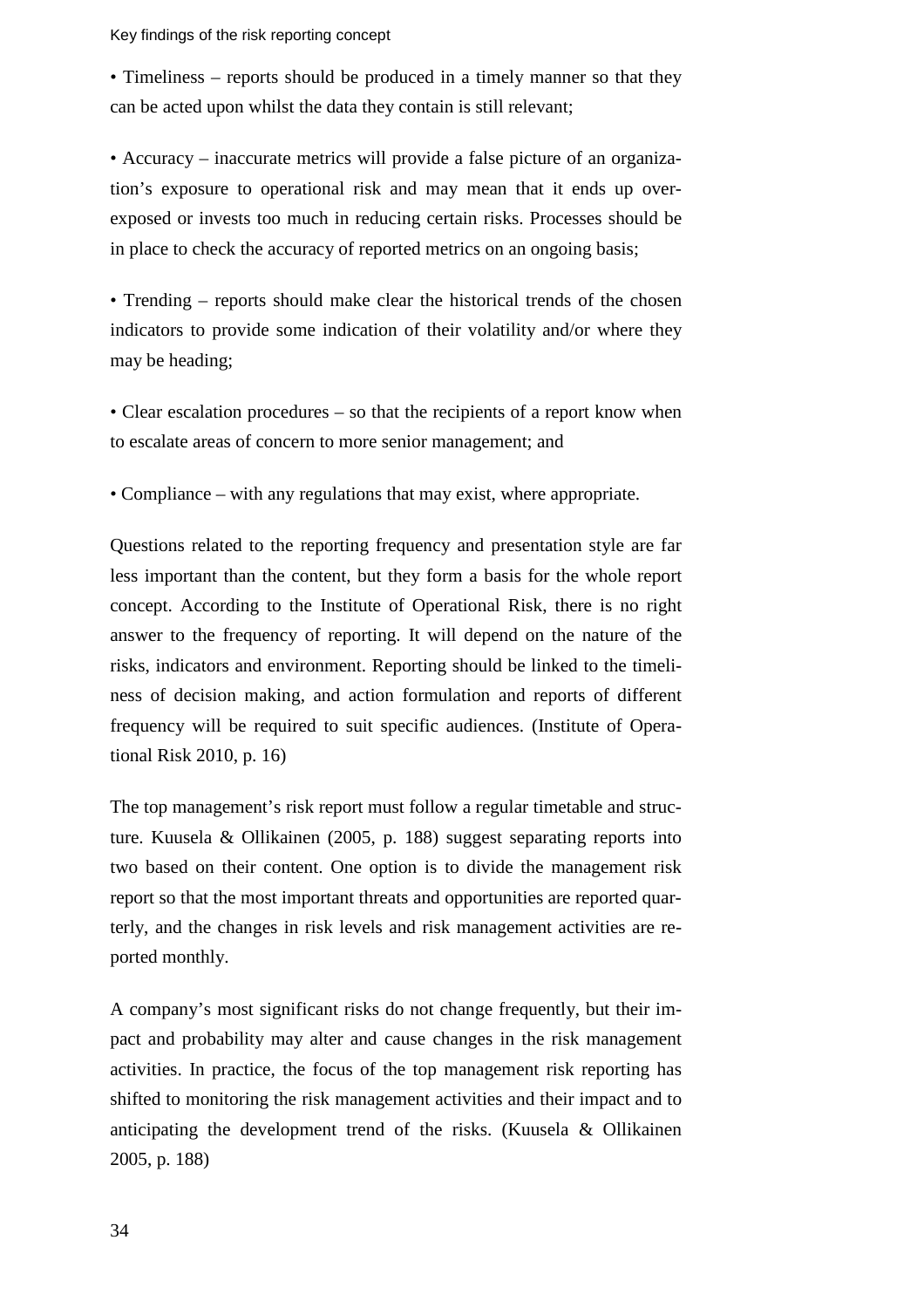Lam (2008, p. 11) emphasizes that an ERM report should not be a 50-page report that takes the board two hours to simply walk through. A common complaint from board members and senior executives is that they cannot see "the forest from the trees." Bearing in mind that both the board and the executive management constantly have a number of issues on their daily agenda, a short and simple report is probably the most appreciated.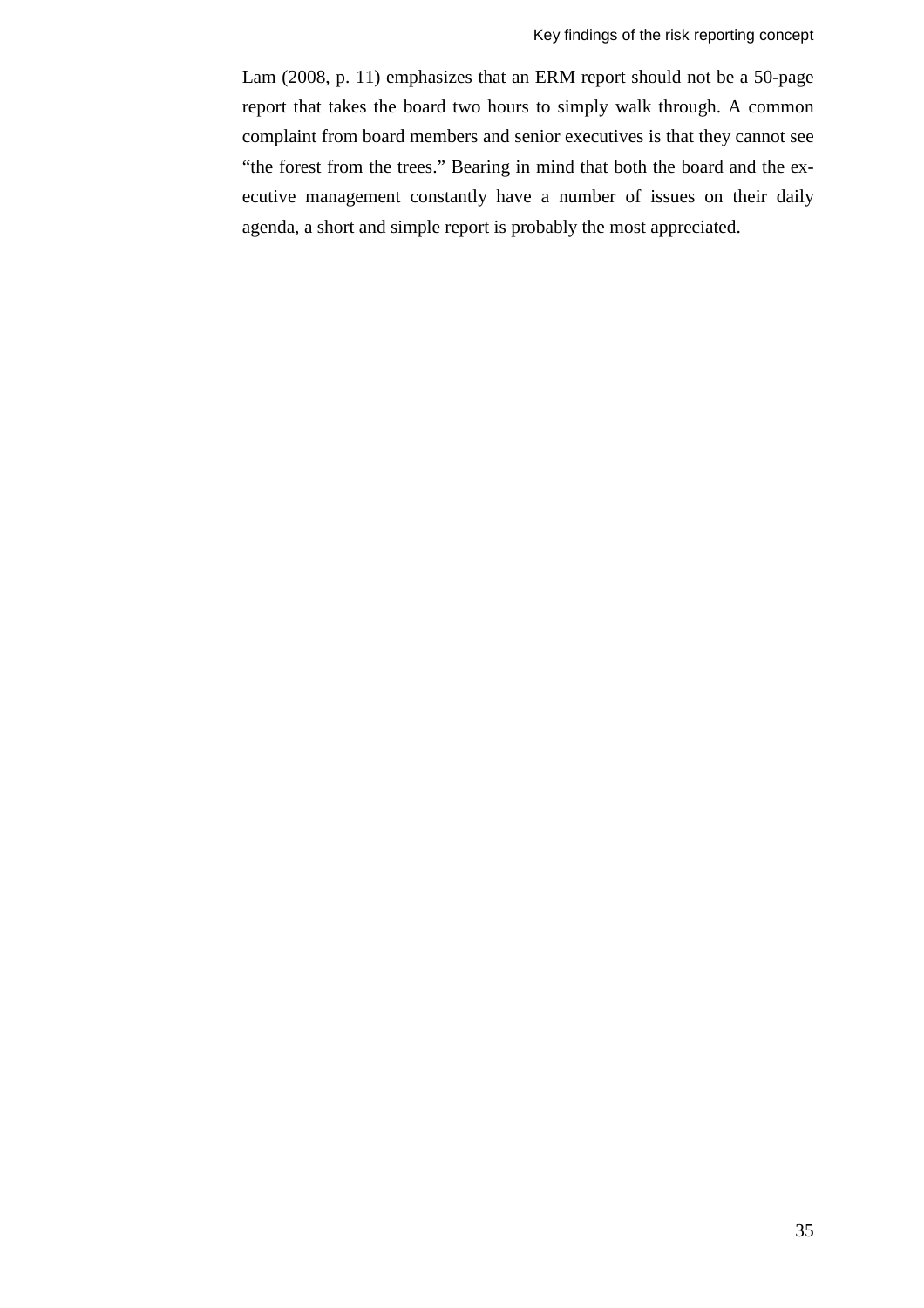# <span id="page-41-0"></span>**7 Internal ERM report concept**

The name of this study "Concept for an internal enterprise risk management report" implies that the content will cover a range of risks and risk management activities under the same umbrella, giving a comprehensive overview to a company's most relevant threats and opportunities. Internal refers to the fact that the report contains internal (or even confidential) information that will never be disclosed externally. Internal includes implications that internal target groups are carefully defined and limited to a certain level of the company's executives, which are responsible for strategic planning and strategy implementation. Besides the content and target groups, the concept reasoning contains structural and frequency aspects.

The starting point is that a company's corporate-level risk management function both accumulates and retains a great deal of risk information, making it challenging to decide what risk information is needed at different levels of the organization. A commonly used approach is to evaluate the information needs from the target groups' viewpoint. What are the main responsibilities of a certain target group and what does it try to accomplish? What is their so-called job description? What are they accountable for? With good insight into the target group's responsibilities and obligations, the definition of content becomes easier. Instead of a generic, one-fit-for-all report concept, different target groups – even within a single company – need different levels of information. The board is generally satisfied with an overall summary delivering a general view on the company's risk profile, development trends of the most critical risks, and the owners of the risk and risk management operations. The executive management requires more tangible details about the risk, including monitoring of the most significant strategic and operational risks facing the company.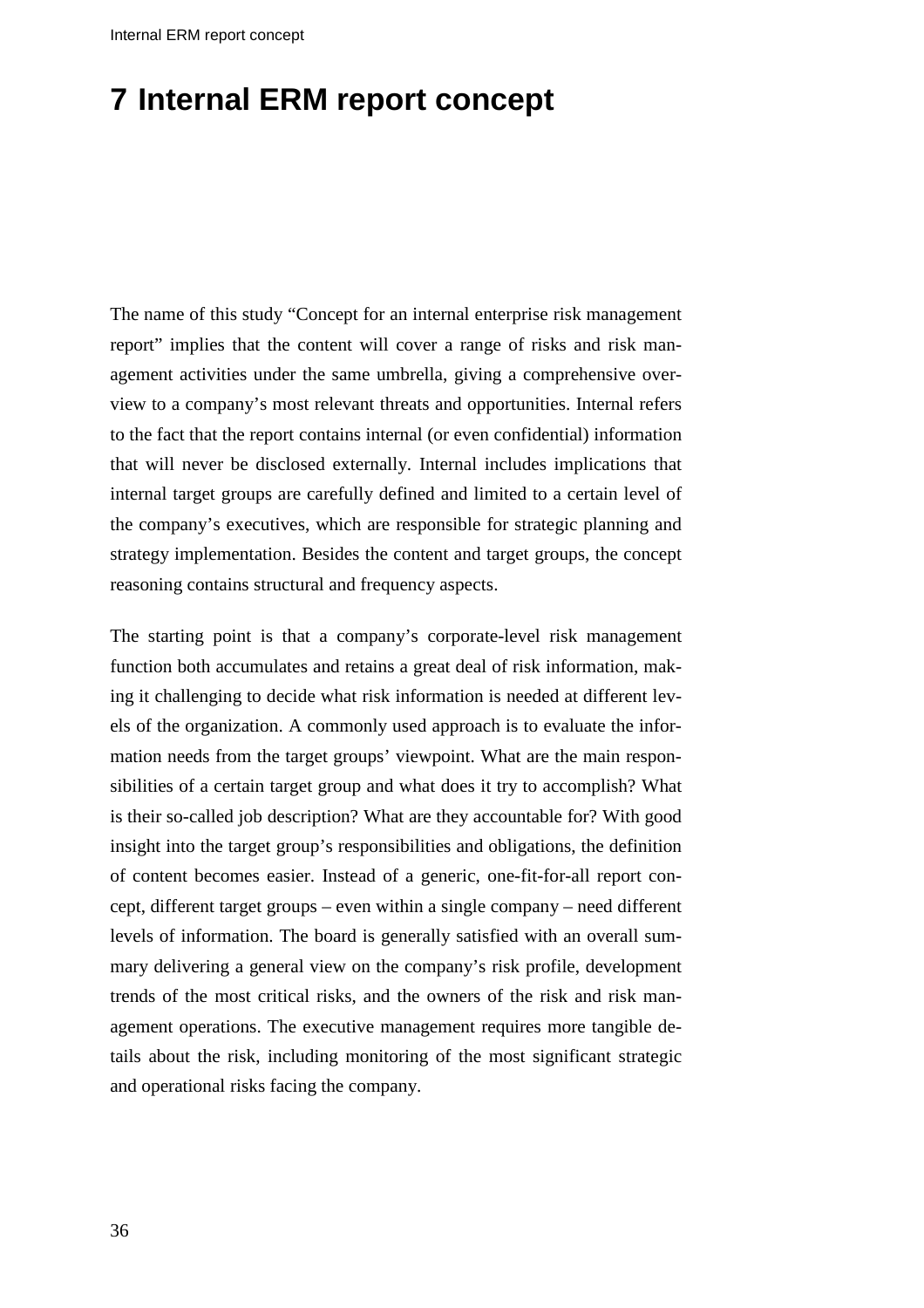

**Figure 8** The elements of an internal risk report framework

## <span id="page-42-0"></span>**7.1 Purpose and goals of the risk report**

The target of risk reporting is to increase the awareness and transparency of risks and improve the operational efficiency and value creation, as well as to confirm to the target groups that the company's key threats and opportunities are understood and effectively managed and exploited.

The ultimate goal of the risk report – as is the goal of all internal board and executive-level information – is to support the top management in their decisions regarding the managing of the company risks while also understanding how risks across the value chain can affect business objectives and, ultimately, performance.

The risk report must provide such relevant information that it allows the top management to judge total business risks regarding the strategy implementation. Furthermore, it must provide a forum for discussing the key vulnerabilities and risks of the company.

All in all, the internal risk report should try to answer the following questions:

1. What are the company's top risks?

2. How is the company going to manage these risks?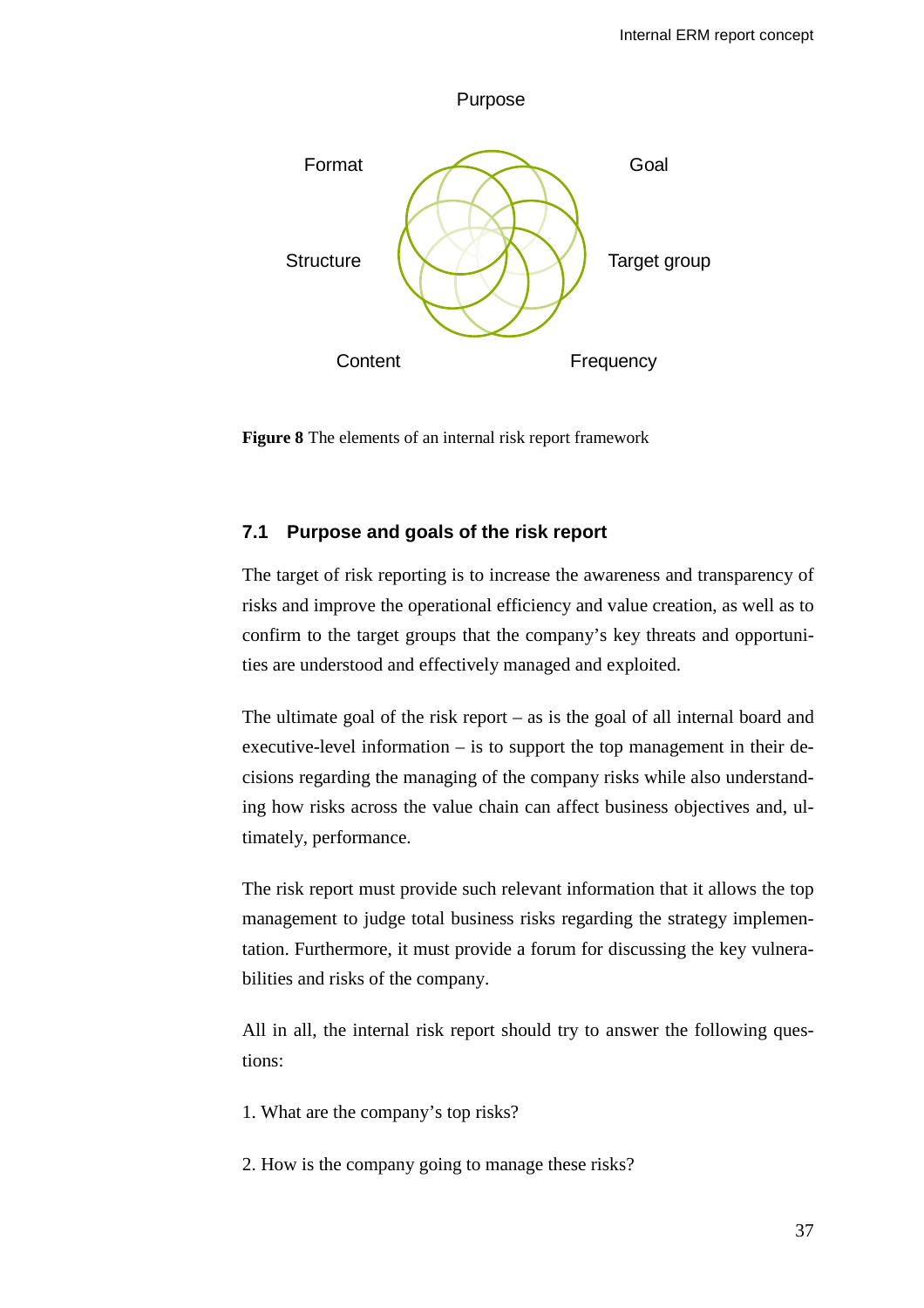Internal ERM report concept

- 3. How is the company's risk profile changing?
- 4. Which businesses bring the most risk?
- 5. What is the potential financial impact of key risks?
- 6. What is the company's risk appetite and tolerance?
- 7. Has the company allocated resources to manage key risks?
- 8. How is risk incorporated into strategy development?
- 9. Are any of the company's business objectives at risk?
- 10. What risk incidents have been escalated?

### <span id="page-43-0"></span>**7.2 Internal reporting criteria**

Internal reporting criteria describes the key principles that guide risk reporting and helps to create concise content, bring systematization to regular reporting and increase the transparency. They also improve predictability of the reporting in the eyes of the board and executive management, as they are aware of the selection fundamentals.

There are seven identified internal criteria for the risk report:

1. Credibility (based on facts and the knowledge of the best internal and external experts available)

2. Relevance (relates to strategic and business objectives and enables the board and executive management to "see the forest from the trees")

3. Simplicity (avoids complexity, jargon terms, extensive tables of data and mathematical formulas)

4. Timeliness (is produced in a timely manner and is linked to the timeliness of the target groups' decision making whilst the information is still appropriate)

5. Accuracy (uses verified and regularly checked metrics to provide a truthful portrayal of a company's exposure to risks)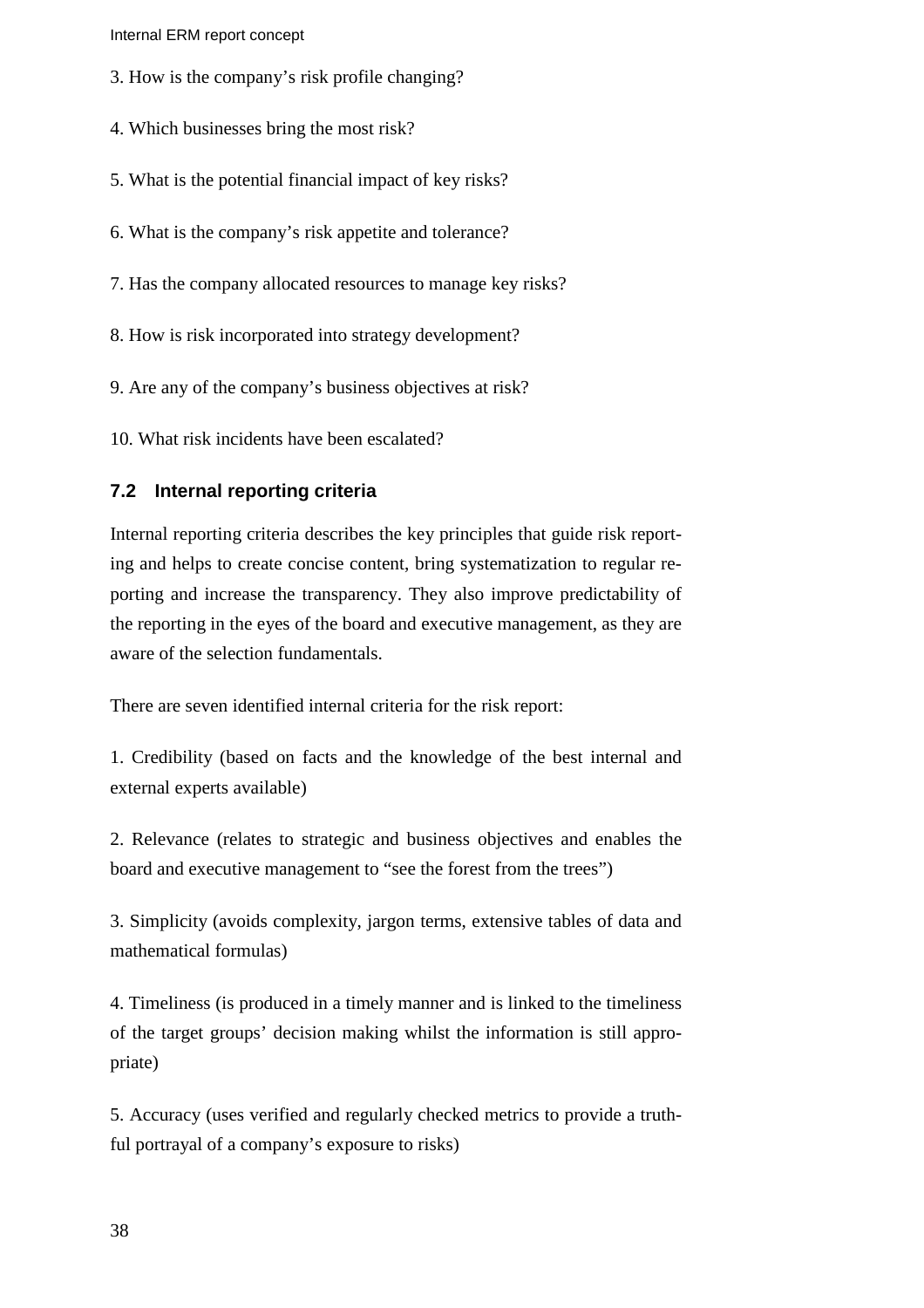6. Regularity (systematic reporting according to the nature of the organization's operations and risk profile as well as the board's specific needs)

7. Trending (clearly shows the historical trends of the chosen risks to give certain indication of their volatility and development path)



**Figure 9** Risk report's internal criteria facilitate concise content

## <span id="page-44-0"></span>**7.3 Target groups and report frequency**

The key is to customize the risk reporting framework to compile and deliver the right information to the right people at various levels of the business in a company. It is just as important to adjust the risk report concept to the individual target groups' information needs. As stated previously, each target group's responsibilities create a basis for the information scope. The board is satisfied with overall level of risk and risk management information, while the executive management requires more tangible details about the risks facing the company.

Furthermore, it is important to understand the role of each internal target group (the board, the executive management) related to the company's decision making and strategy implementation, as this makes it easier to recognize the level and scope of risk and risk management information needed at different levels of the organization.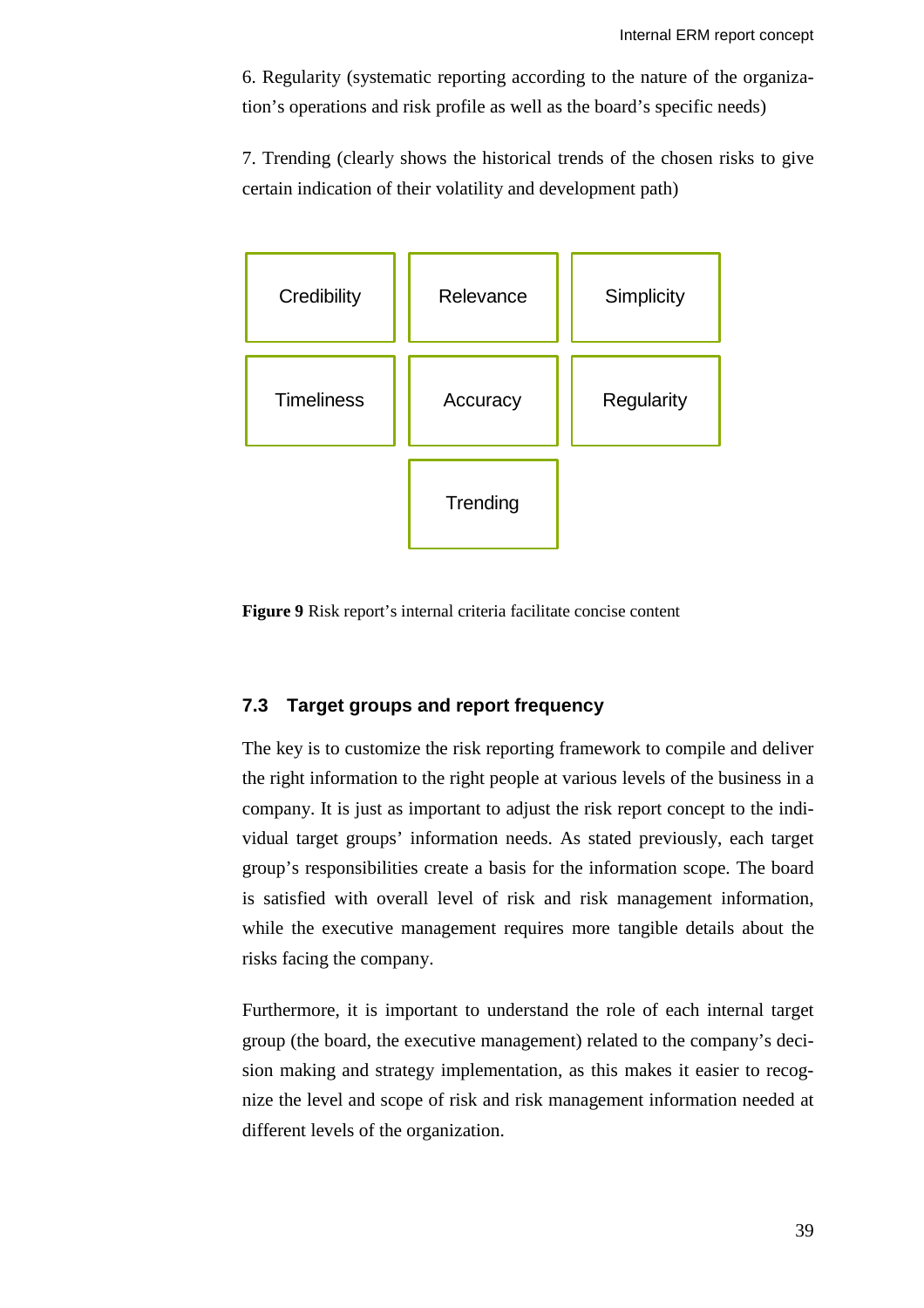#### Internal ERM report concept

Based on the key findings, it is recommended that the corporate-level risk management function prepares two risk reports: one for the board (or the audit or risk committee, depending on the company's governance bodies) and one for the executive management.

Report frequency highly correlates to the company's size, business scope, industry and geographical expansion, and to the risk management itself. Companies that operate in fields prone to vulnerabilities need to report risks and risk management activities more often than companies operating in less complex environments. The annual key processes of risk management, especially risk assessments, contribute to the reporting frequency. If the risk management function makes corporate-level risk assessments once a year, it will report the results once a year. The overall risk management in listed companies is at a good level so the need for the board to read/hear risk overviews could be satisfied with one comprehensive but short risk report annually. The perfect timing for this could be just before the company's annual strategic planning starts. The executive management with its strategy implementation responsibilities requires up-dated risk information more often than the board. Depending on the company's annual management – and risk management cycle – the risk report could be presented bi-annually or quarterly.

### <span id="page-45-0"></span>**7.4 Content of an internal risk report**

The overall content of the internal risk report naturally is based on the scope of the company's risk management activities, particularly risk assessments and risk ratings. In the corporate-level risk reporting concept, it is presumed that the report captures risk information from each level of the organization to create a composite view of key risk exposures.

Based on the risk management standard ISO 31000 (2009), a risk is an effect of uncertainty on objectives. In risk assessments, the uncertainty factor of the future is strongly connected to a company's strategy implementation. While assessing future threats and opportunities, a company seeks to evaluate factors that may endanger or enhance the future success of the company: risk is either an opportunity for benefit or a threat to success, or a combination of both aspects.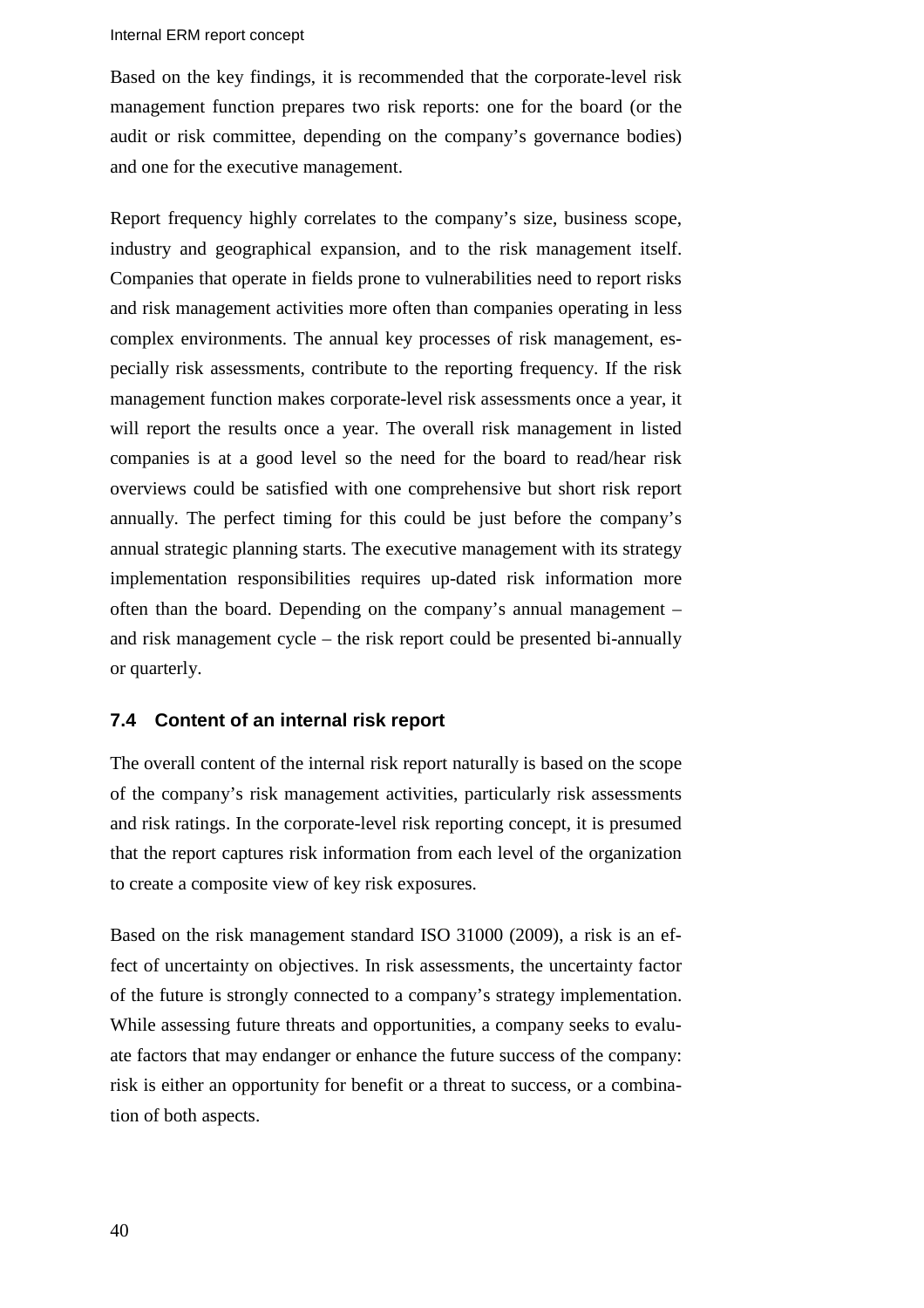The two most essential questions in outlining the content for a systematic internal risk report are: 1) What are the uncertainty factors of the future related to the strategy implementation, and 2) How does a company respond to them?

The content of the risk report could be divided into five sections.

Section one discusses the overall performance of the company's risk management activities. This section is seamlessly connected to the board's oversight duty, according to which the board needs to be assured that the company's risk management processes are working effectively. The board monitors the efficiency of the risk management systems and reviews the description of the main features of the risk management systems. It could also be beneficial to briefly recap risk management principles and the methodology used to assess, prioritize and measure risks. Some companies regularly conduct self-evaluations and audits concerning the status of their risk management processes and practices, e.g. business impact analyses, logistics reviews, health, safety & environment audits, and fire & business interruption assessments, the results of which are combined in the corporate-level risk reports to give an overall view of the company's risk management performance.





Section two concentrates on risks and it is the widest part of the internal report. The board should be aware of the most significant threats and oppor-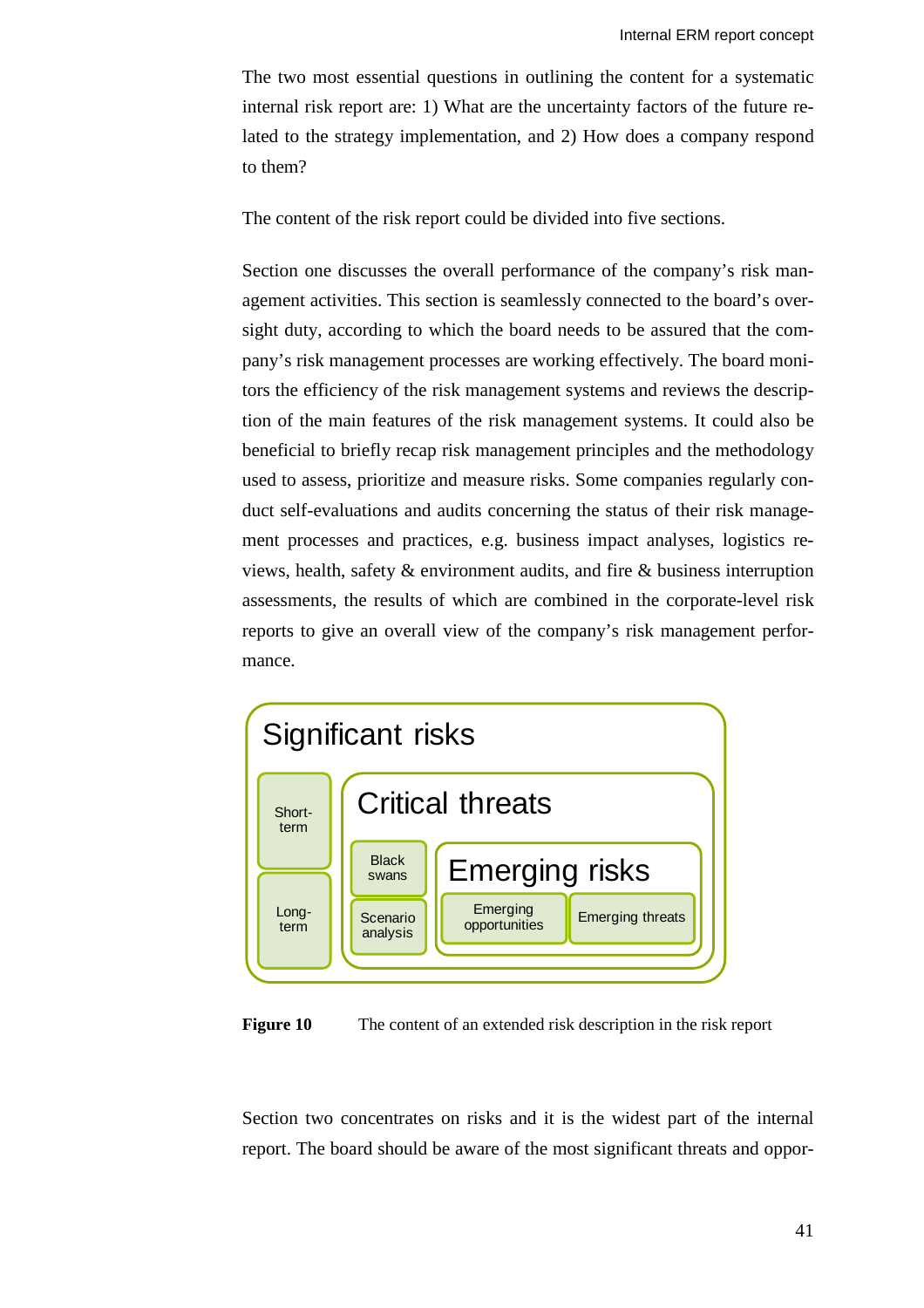#### Internal ERM report concept

tunities facing the company and affecting the company's objectives. The most significant risks are the ones that can have a direct or indirect material effect, usually adverse, on the company's business, financial situation, operating results or the value of the shares. The material risks are usually related to the company's strategic priorities. To keep the report simple, clear and concise, it is generally enough to include the top 10 (or at most the top 15) risks and their previous ranking position, including a short description of their causes, consequences (if known) and treatment measures. If the company's risk assessment systems allow, the significant risks could be separated under two headlines: short-term risks and risks that may be realized over the long term.

Companies with advanced risk assessment methodologies can show risk trends in the report – for instance, to what extent previous assumptions have proved to be correct and previous specified risks have been realized. The angle should focus particularly on material changes that have occurred in the risks and uncertainties previously disclosed. Whenever applicable, the report should allow the board to understand and evaluate how these risks may be correlated.

Section three covers critical threats (also called "tail events" or "black swans"); these are random events that are highly improbable but would have a huge impact. They are nearly impossible to predict, although the reporting of the integrated impacts of two or more threat scenarios occurring simultaneously could contribute to broader insight of the possible black swans. These critical threats are extremely worthy of board attention and oversight.

Section four highlights the possible new and emerging risks that warrant board attention. The board should be aware of weak signals related to a change in risk development trends. What threats and opportunities have gradually increased their impact and probability, compared to the previous risk assessment?

Section five briefly covers the actions that have been taken to adequately manage the risks and to ensure the continuity of business operations and continuous improvement in the company's overall performance.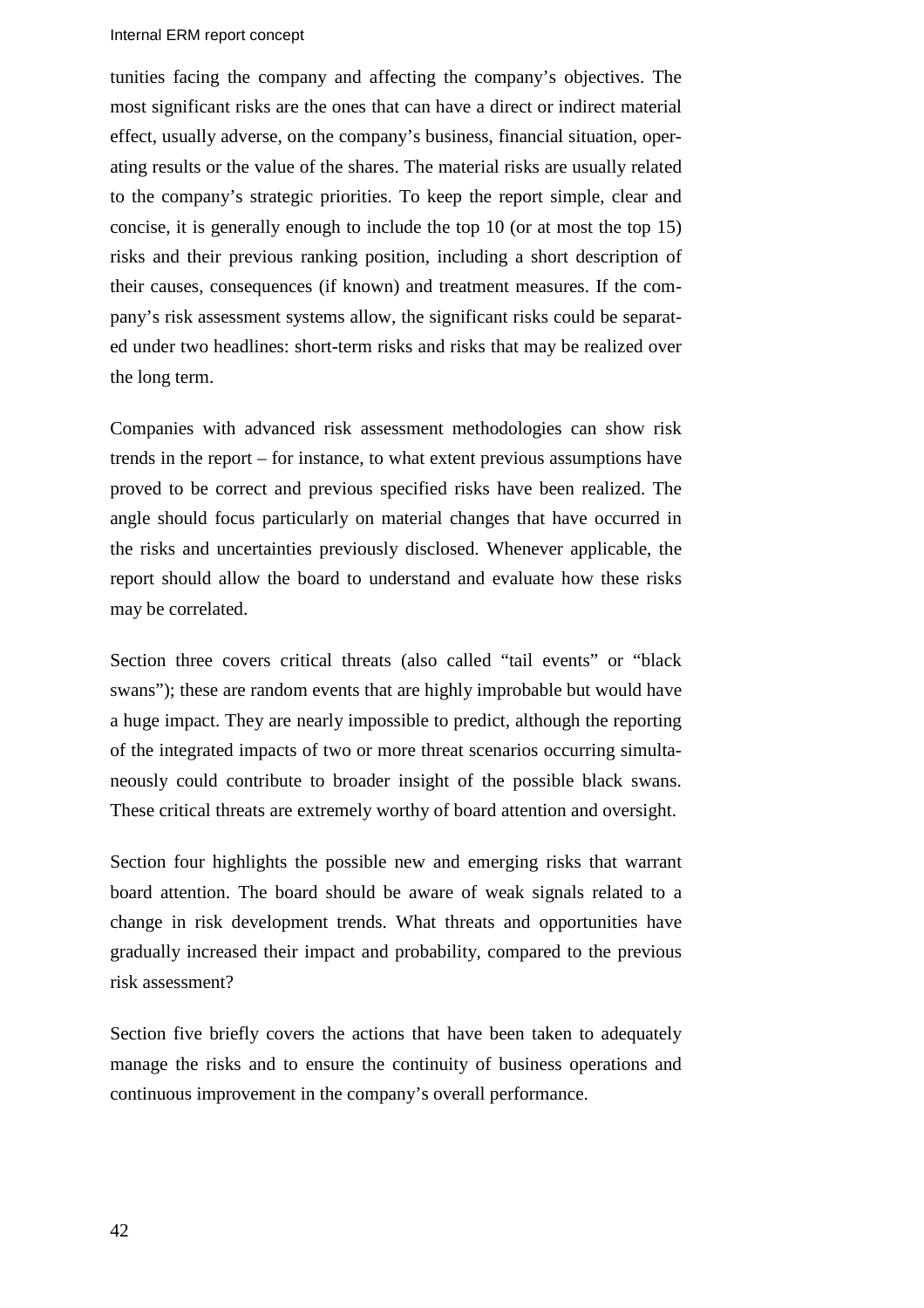

Figure 11 The risk report's content elements

The executive management risk report usually contains the same information that is delivered to the board, but it can be deepened with details covering a broad range of strategic and operational risk categories. In addition, the content of the report can be complemented with treatment strategies and the assignment of accountabilities for key risks.

Since corporate-level enterprise risk management activities is a focal point, the inclusion of a short review of the most relevant and significant risk management evaluation results, insurance issues as an integral part of risk treatment measures, and crisis or incidents must be considered. This naturally depends upon the risk management function's responsibilities. If they're included in the scope, insurance issues, crisis situations and corporate security issues easily fall in the executive management's risk report. Especially key findings and preparedness for the similar cases in the future might be more useful for those who are responsible for the strategy implementation.

One consideration that was mentioned in the reference literature relates to competitor information. Comparison with competitors is a point worthy of consideration regarding the content of a risk report. Utilizing business intelligence information and market research, the company could easily find out what risks its competitors face.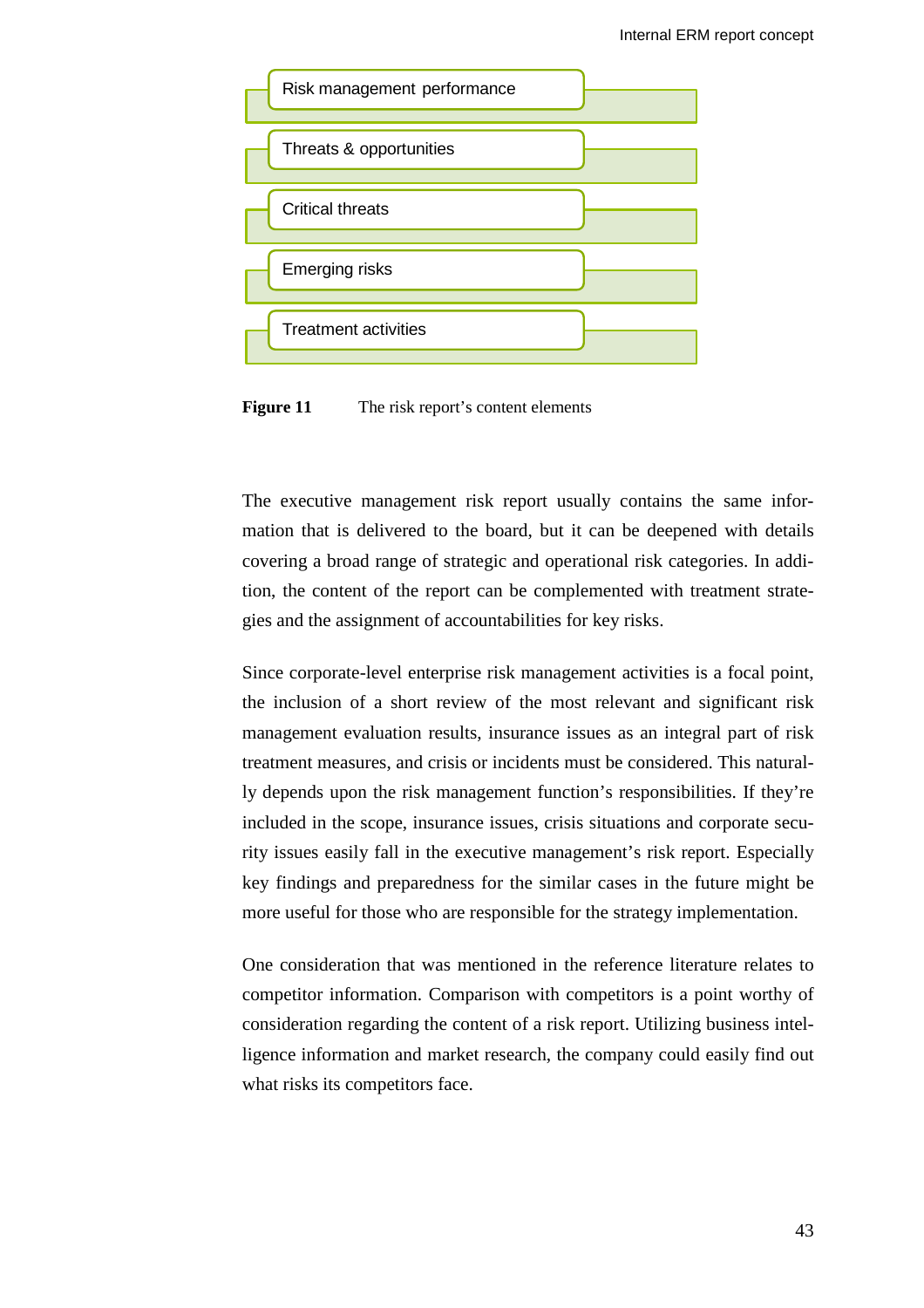## <span id="page-49-0"></span>**7.5 Structure and format of an internal risk report**

The structure of the risk report naturally depends on the content. The reference literature used in this study did not cover any structural aspects of the risk report. Therefore, a general report structure can be applied to the risk report structure. A cover page works as the title page. It includes the title, the name of the target group (the board or the executive management) to whom it is being submitted, the date of submission, the name of the person and organization who has prepared the report.

The table of contents gives a clear, well-formatted list of all the sections and sub-sections of the report. The headings of the contents correspond with those in the main body. The table of contents usually reveals what the report is going to be about.

The main body is the actual substance of the report. The structure varies depending on the nature of the material being presented, with headings and sub-headings used to clearly indicate the different sections.

The summary is a brief outline of the report's key findings and main conclusions.

The final part of the report comprises additional material or so-called appendices. This could be detailed documentation or supplementary information that is too long or complicated or not relevant enough to be included in the main body, but should still be of interest to the target groups.



**Figure 12** An internal risk report structure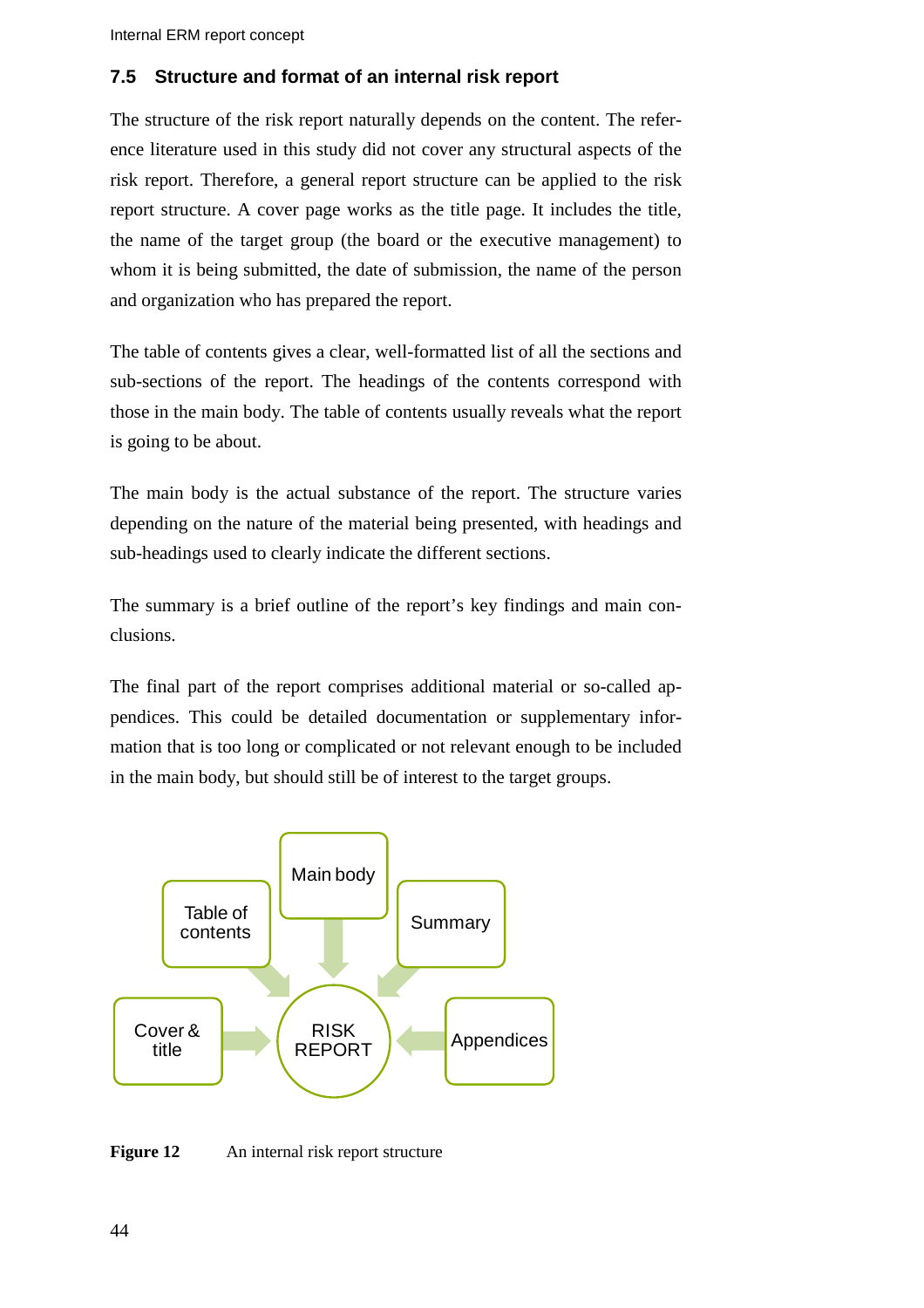Content is more important than the format, despite the fact that a skillfully made presentation is considered to convey the message more effectively than a hard-to-read 50-page text. A verbal presentation complemented with a concise, written report and clarifying illustrations could be the most practical solution. One possibility is to use heat maps to provide an effective visualization supporting the top management discussion on the risk issues critical to the organization. PowerPoint slides or equivalent presentation formats work well for this purpose, assuming that the content is first explained verbally. If the option is the written report excluding verbal interpretation, a written report is better as it allows longer explanations and a fluent narrative.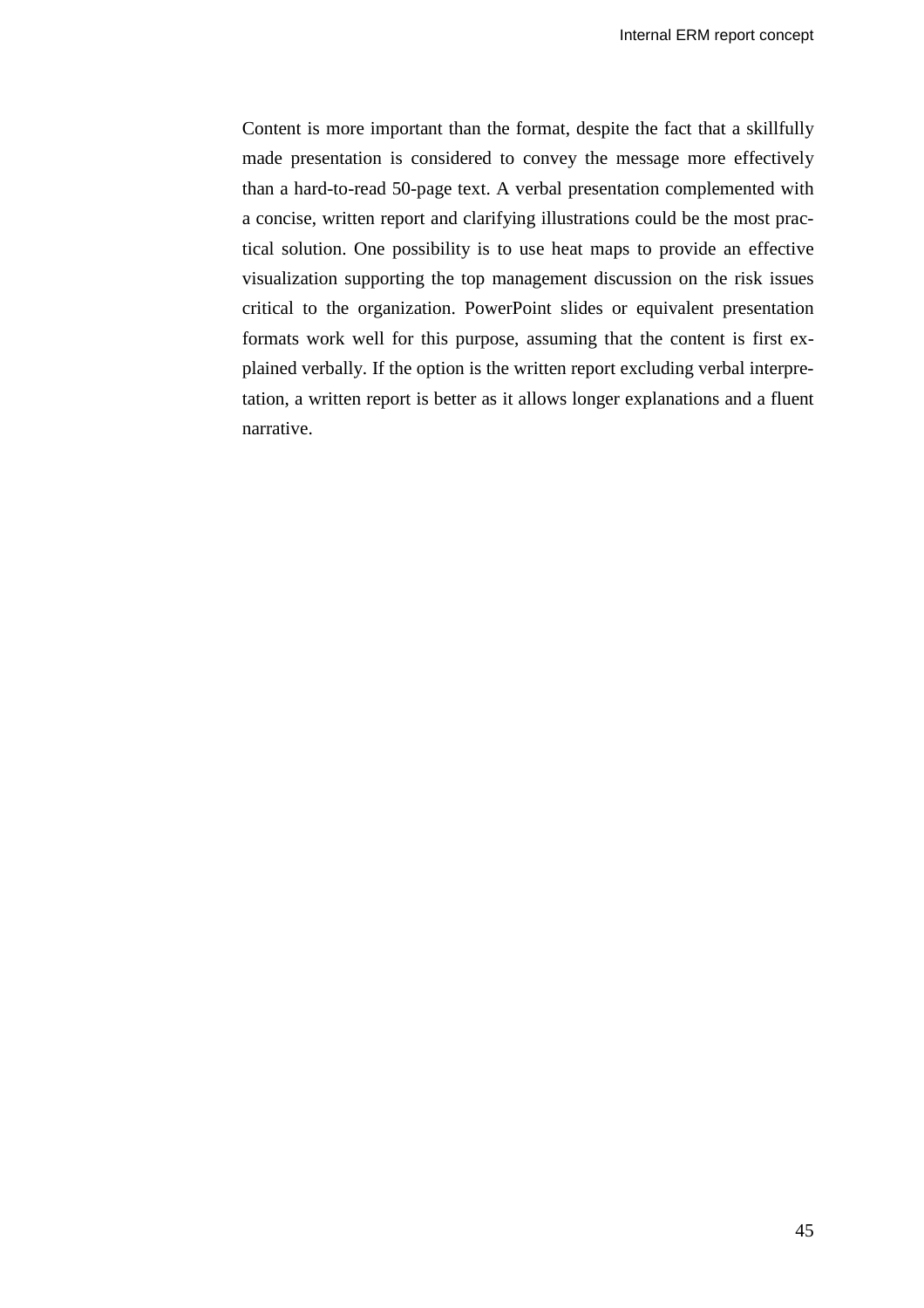# <span id="page-51-0"></span>**8 Conclusions**

The term enterprise risk management is used to describe a comprehensive and holistic approach to risk management and the managing of risk. Provided that a company has adapted the enterprise risk management approach regarding all corporate-wide risk activities, the content of the risk report reflects the nature and extension of the ERM.

Risk reporting is an indispensable part of the risk management process. It is a systematic process to inform stakeholders on issues related to risks and risk management, increase the awareness and transparency of risks, and improve operational efficiency and value creation.

There are no specific requirements for internal risk reporting set by statutory or compliance authorities, as internal risk reporting is widely considered to be inherent within the company itself and its businesses. A commonly used approach is to evaluate the information needs from the target groups' viewpoint. With good insight into the target group's responsibilities and obligations, the definition of content becomes easier.

Relevant information is identified, captured, and communicated in a form and timeframe that enable people to carry out their responsibilities. It's also crucial to ensure that risk reporting is not a one-way flow of information; it should be linked back to those truly accountable for managing risk on various business levels.

The overall content of the internal risk report is naturally based on the scope of the company's risk management activities, particularly risk assessments and risk ratings. In brief, an ideal board-level risk report consists of relevant information about risk management performance, short- and long-term threats and opportunities, critical threats, emerging risks and risk treatment overview.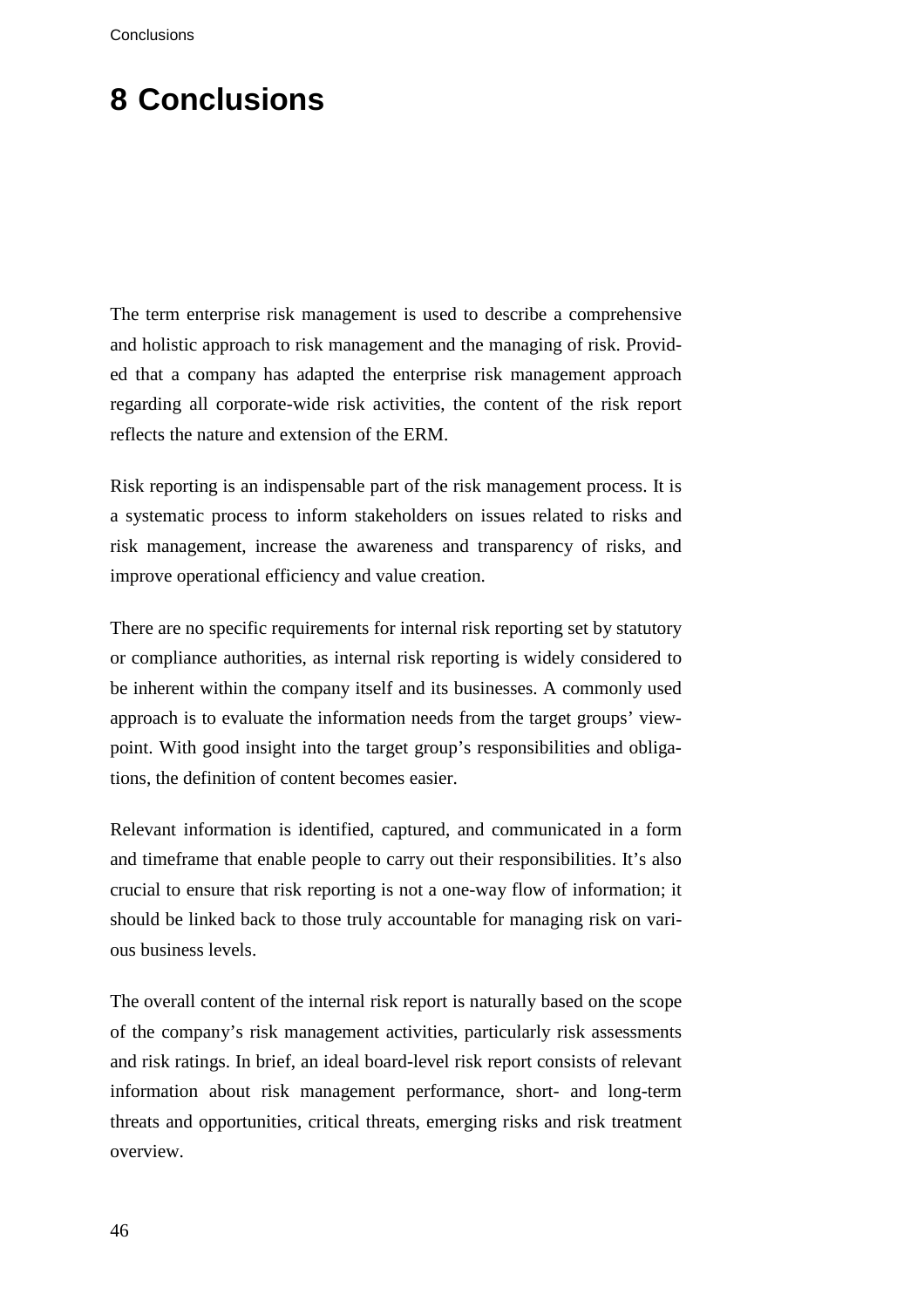In addition to this formal top-management risk report, the risk management function should consider the more informal continuous reporting regarding the issues and crisis the company is  $-$  often unexpectedly  $-$  facing. Many risk management functions already report regularly within the organization on events under their scope within the department's weekly and monthly meetings, for instance.

It's worth noting that even if guidelines and recommendations give a good basis for risk reporting in general, they only indicate the so-called minimum requirements. It is the company itself that further develops both internal and external risk reporting.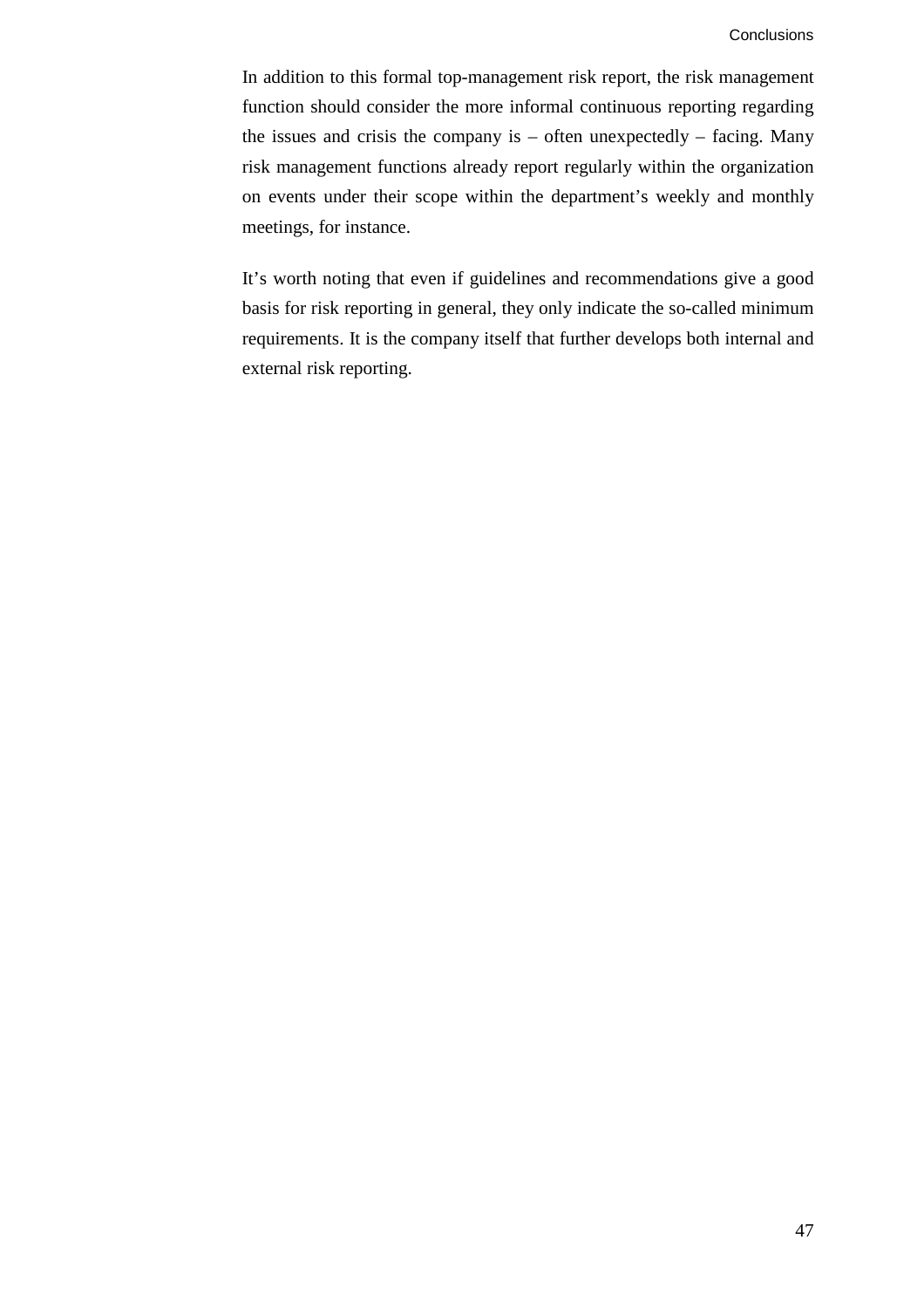## <span id="page-53-0"></span>**9 References**

Act 14.12.2012/746. Arvopaperimarkkinalaki (The Finnish Securities Markets Act). The referenced Finnish version accessible at http://www.finlex.fi/fi/laki/ajantasa/2012/20120746?search%5Btype%5D=p ika&search%5Bpika%5D=arvopaperimarkkinalaki

Act 21.7.2006/624. Osakeyhtiölaki (The Finnish Companies Act). The referenced Finnish version accessible at http://www.finlex.fi/fi/laki/ajantasa/2006/20060624?search%5Btype%5D=p ika&search%5Bpika%5D=osakeyhti%C3%B6laki

Act 30.12.1997/1336. Kirjanpitolaki (The Finnish Accounting Act). The referenced Finnish version accessible at http://www.finlex.fi/fi/laki/ajantasa/1997/19971336?search%5Btype%5D=p ika&search%5Bpika%5D=kirjanpitolaki

AIRMIC, ALARM & IRM. (2002). Risk Management Standard. London, 14 p. Accessible at http://www.theirm.org/publications/documents/Risk\_Management\_Standard \_030820.pdf

AIRMIC, ALARM & IRM. (2010). Structured approach to Enterprise Risk Management (ERM) and the requirements of ISO 31000. London, 18 p. Accessible at http://theirm.org/documents/SARM\_FINAL.pdf

AON. (2010). Global Enterprise Risk Management Survey. Chicago, 53 p. Accessible at http://www.aon.com/attachments/2010\_Global\_ERM\_Survey.pdf

COSO. (2004). Enterprise Risk Management – Integrated Framework, Executive Summary. Altamonte Springs, 7 p. Accessible at http://www.coso.org/documents/coso\_erm\_executivesummary.pdf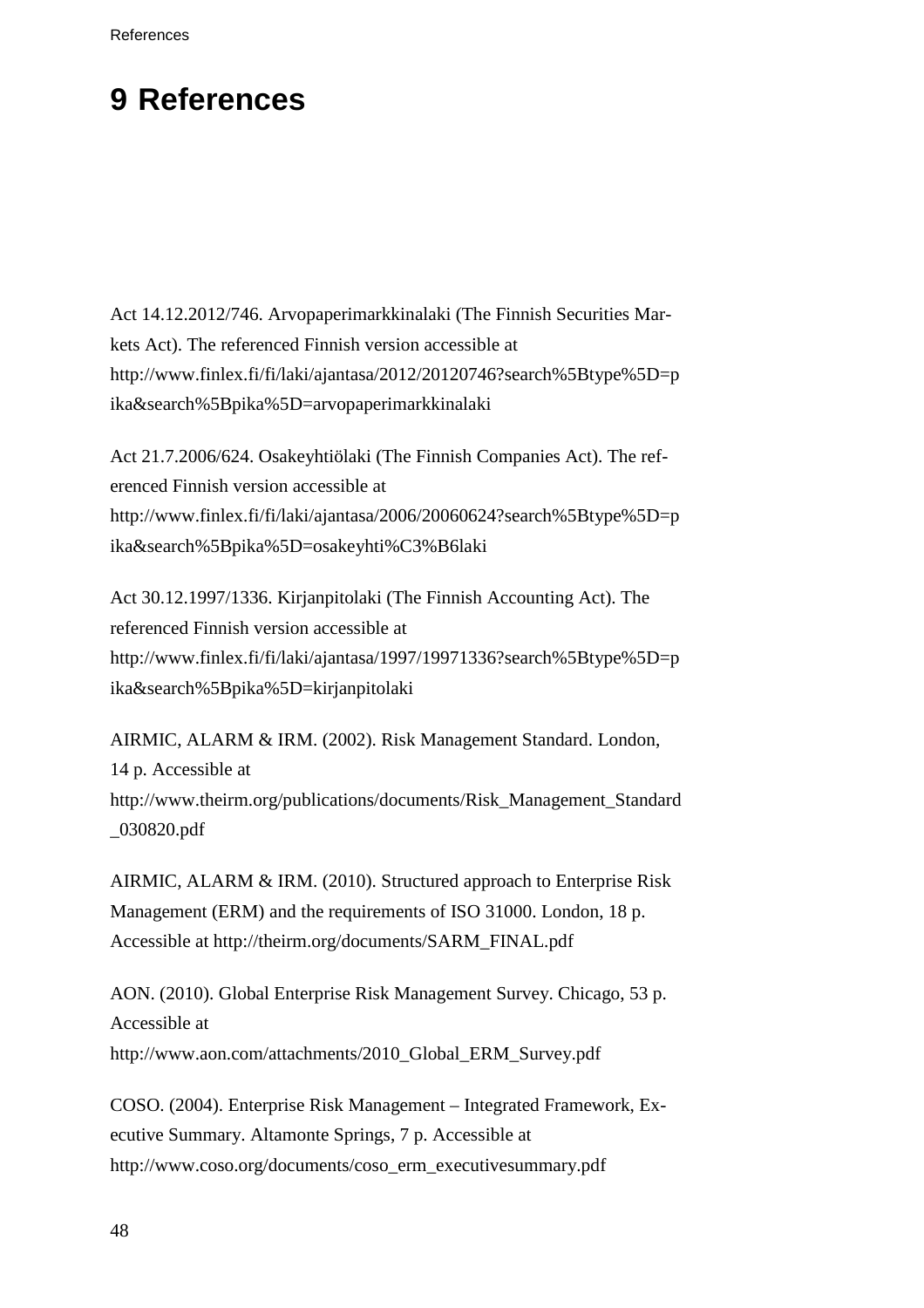COSO. (2009). Strengthening Enterprise Risk Management for Strategic Advantage. Altamonte Springs, 20 p. Accessible at http://www.coso.org/documents/COSO\_09\_board\_position\_final102309PRI NTandWEBFINAL\_000.pdf

COSO. (2011). Embracing Enterprise Risk Management – Practical Approaches for Getting Started. Altamonte Springs, 14 p. Accessible at http://www.coso.org/documents/EmbracingERM-GettingStartedforWebPostingDec110\_000.pdf

EU Corporate Governance Framework. (2011). The European Commission, Brussels, Green Paper, 23 p. Accessible at http://ec.europa.eu/internal\_market/company/docs/modern/com2011- 164\_en.pdf

Fagg, S. (2007). In the loop: risk reporting. [web document]. Published 17.7.2007. Accessible at http://www.insurancebusinessonline.com.au/cri/article/in-the-loop-riskreporting-126579.aspx

FERMA. (2003). Risk Management Standard. Federation of European Risk Management Associations, Brussels, 16 p. Accessible at http://www.ferma.eu/wp-content/uploads/2011/11/a-risk-managementstandard-english-version.pdf

FIN-FSA Standard 5.1. (2009). Disclosure of periodic information - Regulations and guidelines. The Financial Supervisory Authority, Helsinki, standard, 69 p. Accessible at http://www.finanssivalvonta.fi/en/Regulation/Regulations/Financial\_sector/ 5\_Disclosure\_of\_information/Documents/5.1.std2.pdf

FIN-FSA Standard 5.2b. (2010). Disclosure obligation of the issuer and shareholder - Regulations and guidelines. The Financial Supervision Authority, Helsinki, standard, 46 p. Accessible at http://www.finanssivalvonta.fi/en/Regulation/Regulations/Financial\_sector/ 5\_Disclosure\_of\_information/Documents/5.2b.std6.pdf

Hume, S. (2010). Financial Reporting and Disclosure Risk Management, in the book: Fraser, J. & Simkins, B.J. (edit.), Enterprise risk management.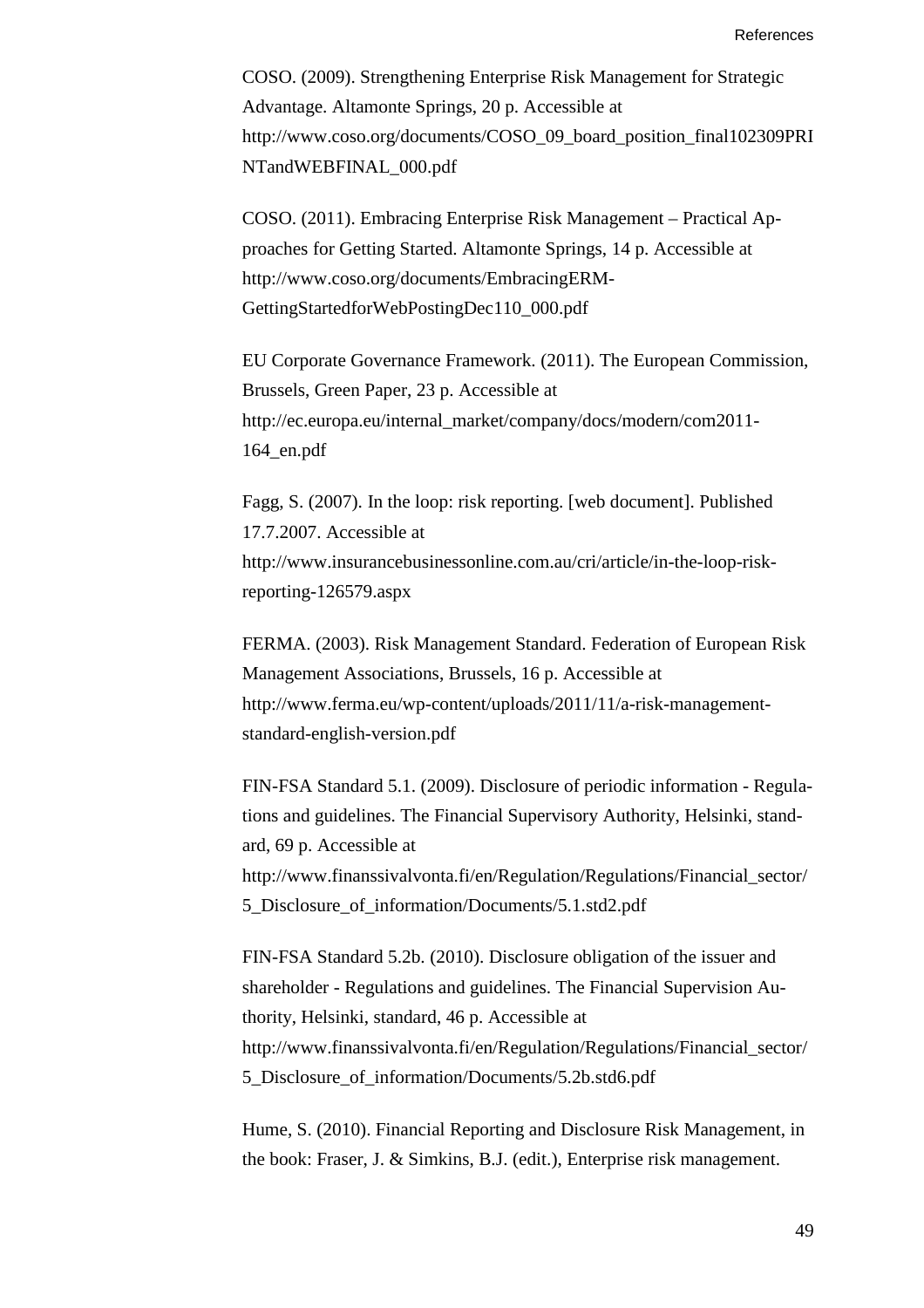#### References

Today's leading research and best practices for tomorrow's executives. John Wiley & Sons, Inc., New Jersey, p. 369-384.

Ilmonen, I., Kallio, J., Koskinen, J. & Rajamäki, M. (2010). Johda riskejä – käytännön opas yrityksen riskienhallintaan. Tammi, Helsinki, 213 p.

Institute of Operational Risk. (2010). Operational Risk Sound Practice Guidance. Key Risk Indicators. London, 37 p. Accessible at https://subscriber.riskbusiness.com/ComponentFiles/Website/InterestingRea ding\_Filename\_95.pdf

ISO 31000 (2009). Risk management – Principles and guidelines. International Organization for Standardization, Geneva, standard, 24 p.

ISO/IEC Guide 73 (2009). Risk management – Vocabulary. International Organization for Standardization, Geneva, 13 p.

Kuusela, H. & Ollikainen R. (edit.). 2005. Riskit ja riskienhallinta. Tampere University Press, Tampere, 292 p.

Lam, J. & Associates. (2008). Emerging Best Practices in Developing Key Risk Indicators and ERM Reporting. Cognos, Burlington, 16 p. Accessible at ftp://ftp.software.ibm.com/software/data/sw-

li-

brary/cognos/pdfs/whitepapers/wp\_best\_pract\_in\_dev\_key\_risk\_indicators\_ erm\_rep.pdf

NASDAQ OMX Helsinki. (2011). Harmonized Disclosure Rules. Helsinki, 21 p. Accessible at http://www.nasdaqomx.com/digitalAssets/75/75687\_harmonized\_disclosure \_rules\_fin\_01092011\_final.pdf

NASDAQ OMX Helsinki. (2013). Rules of the Stock Exchange. Helsinki, 47 p. Accessible at http://www.nasdaqomx.com/digitalAssets/83/83924\_rulesofthestockexchan ge31january2013.pdf

OECD. (2004). Principles of Corporate Governance. Paris, 67 p. Accessible at